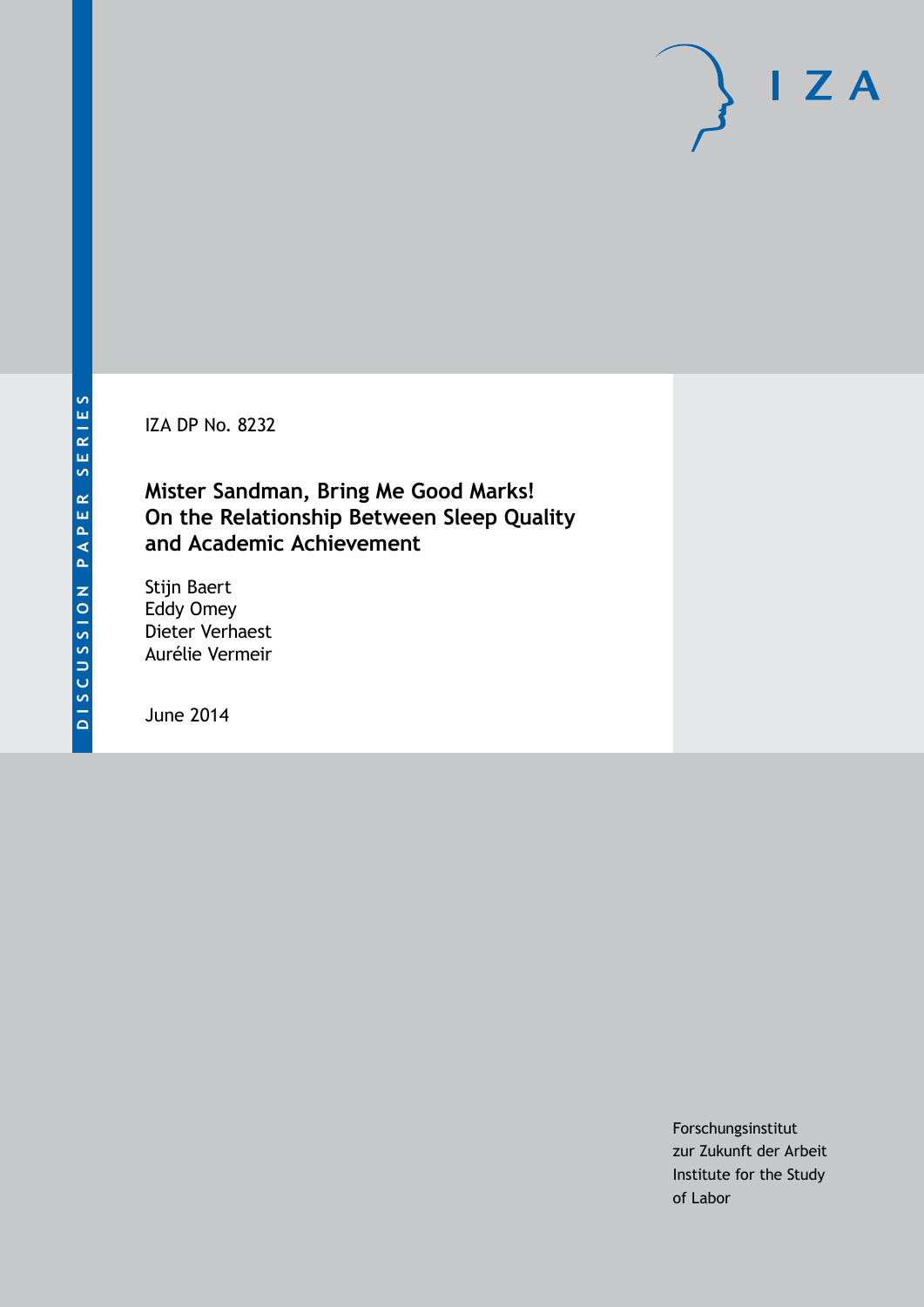# **Mister Sandman, Bring Me Good Marks! On the Relationship Between Sleep Quality and Academic Achievement**

## **Stijn Baert**

*Ghent University and IZA*

## **Eddy Omey**

*Ghent University*

### **Dieter Verhaest**

*KU Leuven (Brussels Campus) and Ghent University*

## **Aurélie Vermeir**

*Ghent University*

### Discussion Paper No. 8232 June 2014

IZA

P.O. Box 7240 53072 Bonn **Germany** 

Phone: +49-228-3894-0 Fax: +49-228-3894-180 E-mail: [iza@iza.org](mailto:iza@iza.org)

Any opinions expressed here are those of the author(s) and not those of IZA. Research published in this series may include views on policy, but the institute itself takes no institutional policy positions. The IZA research network is committed to the IZA Guiding Principles of Research Integrity.

The Institute for the Study of Labor (IZA) in Bonn is a local and virtual international research center and a place of communication between science, politics and business. IZA is an independent nonprofit organization supported by Deutsche Post Foundation. The center is associated with the University of Bonn and offers a stimulating research environment through its international network, workshops and conferences, data service, project support, research visits and doctoral program. IZA engages in (i) original and internationally competitive research in all fields of labor economics, (ii) development of policy concepts, and (iii) dissemination of research results and concepts to the interested public.

IZA Discussion Papers often represent preliminary work and are circulated to encourage discussion. Citation of such a paper should account for its provisional character. A revised version may be available directly from the author.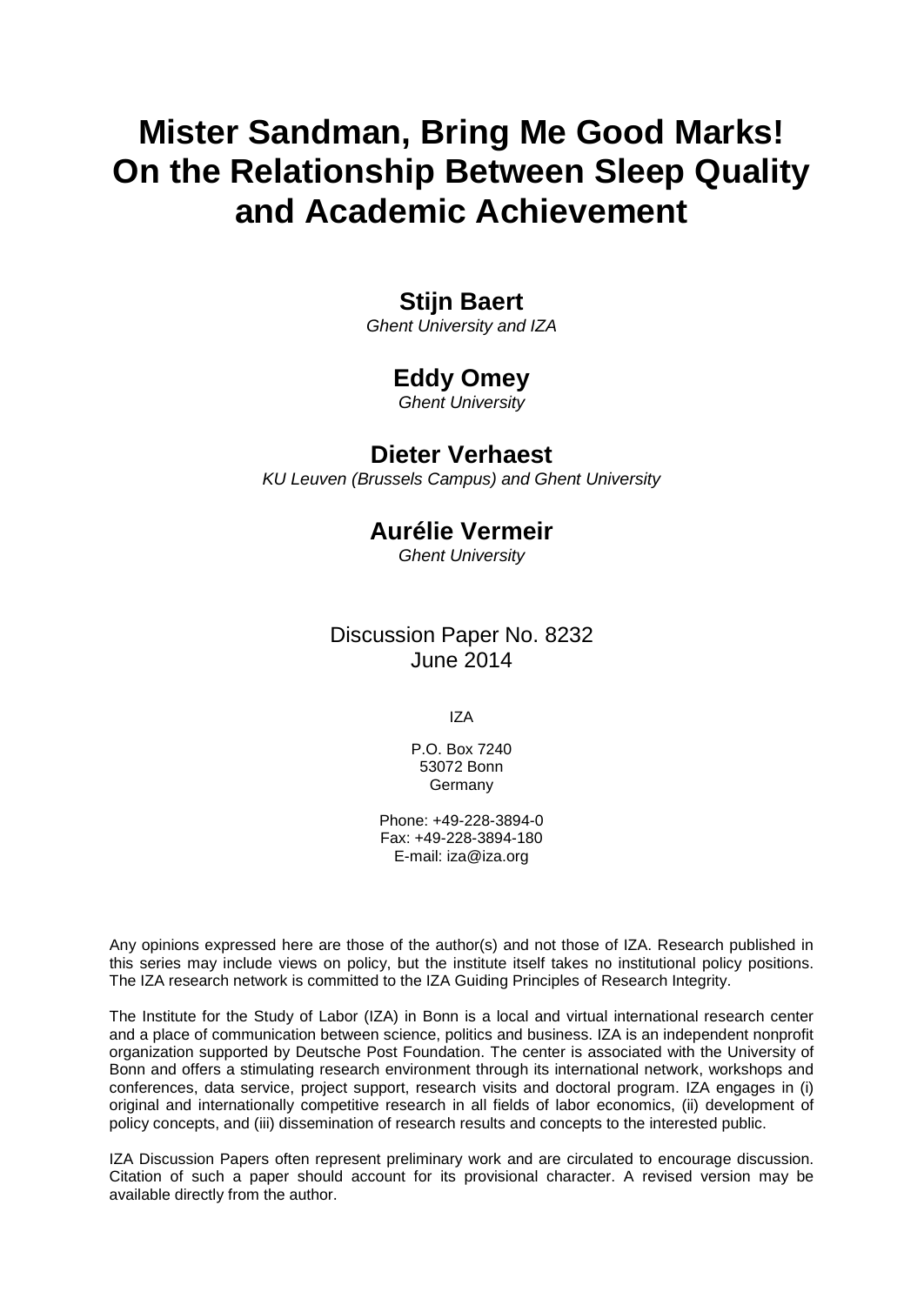IZA Discussion Paper No. 8232 June 2014

## **ABSTRACT**

## **Mister Sandman, Bring Me Good Marks! On the Relationship Between Sleep Quality and Academic Achievement**

This study assesses the relationship between sleep quality and academic achievement. We survey college students about their sleep quality by means of the Pittsburgh Sleep Quality Index (PSQI) before the start of their first exam period at university. PSQI scores are matched with course marks in this first exam period. Instrumenting PSQI scores by sleep quality during secondary education, we find that increasing total sleep quality with one standard deviation leads to 4.85 percentage point higher course marks.

JEL Classification: I10, J24, I23

Keywords: economics of education, economics of health, economics of sleep, academic achievement, sleep quality

Corresponding author:

Stijn Baert Ghent University Sint-Pietersplein 6 9000 Gent Belgium E-mail: [stijn.baert@ugent.be](mailto:stijn.baert@ugent.be)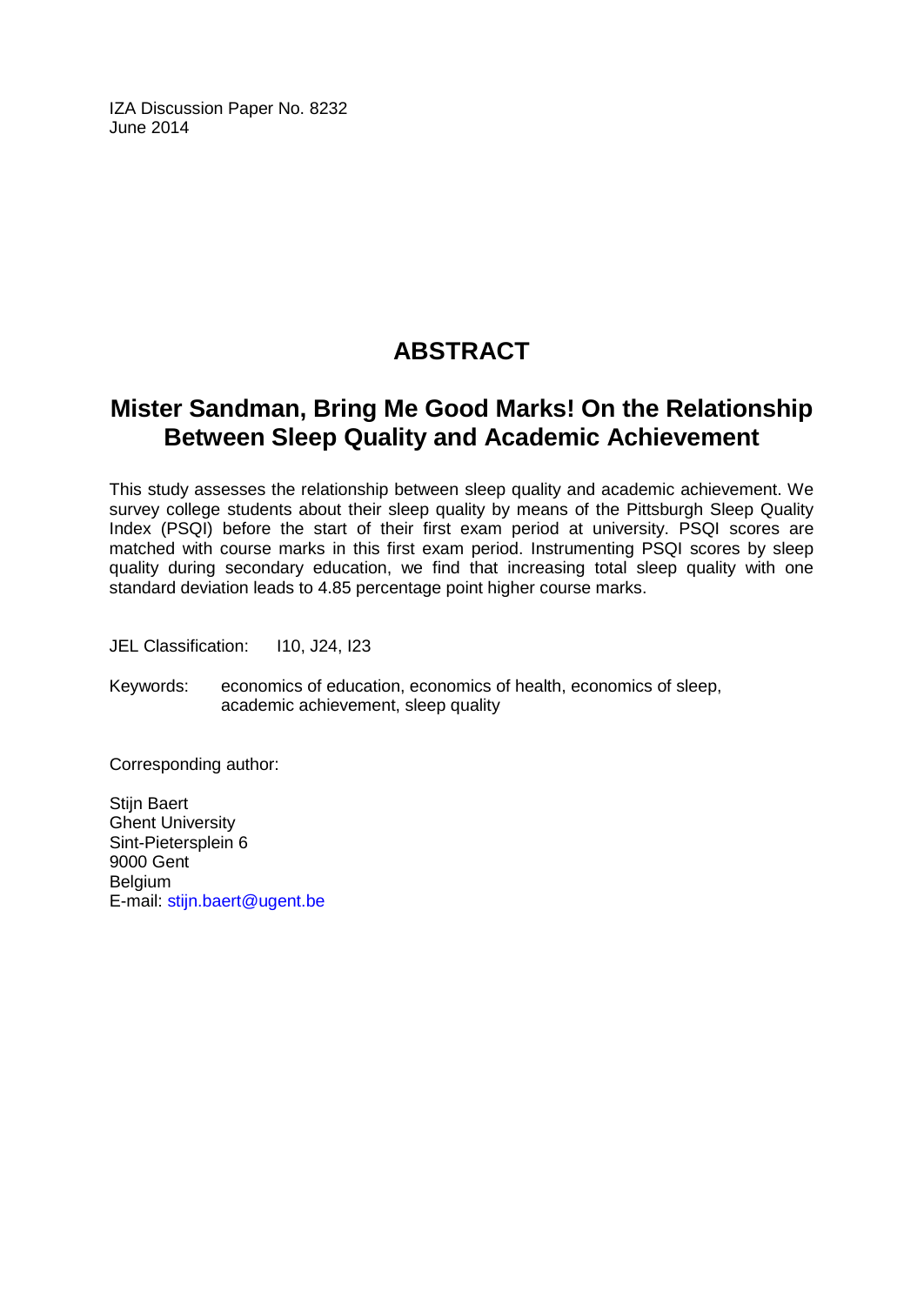### **1 Introduction**

For decades, economists have been studying the determinants of academic attainment. Seminal studies such as Black et al. (2005), Ermisch & Francesconi (2001), McNabb et al. (2002), Ortiz & Dehon (2008), Sanbonmatsu et al. (2006), Vardardottir (2013) and Leos-Urbel et al. (2013) have identified prior accumulated human capital, the costs and returns of higher education, social background characteristics and gender as key determinants in explaining outcomes in higher education.

Recently, academics have also focused on the role of health factors on academic achievements. For instance Ding et al. (2009), García-Gómez et al. (2013), Fletcher (2014), Sabia (2007), Balsa et al. (2011) and Pieterse (Forthcoming) identify a negative relationship between poor general health, health shocks, ADHD, body weight, alcohol usage and maltreatment respectively on the one hand and academic performance on the other hand. In addition, Bharadwaj et al. (2013) reveal a positive relationship between early health interventions and academic achievement.

A neglected factor in the economic literature on academic achievements is sleep quality. From a theoretical point of view, a positive relationship between sleep quality and academic performance can be expected. Indeed, based on research within other academic fields such as medicine and biology, we know that night's rest is essential to helping maintain mood, motivation, memory and cognitive performance. While asleep, the brain integrates new knowledge and forms new associations (see, e.g., AlDabal & BaHammam, 2011; Beebe, 2011; Dahl & Lewin, 2002; Gais & Born, 2004; Siegel, 2001; Vandekerckhove & Cluydts, 2010; Walker & Stickgold, 2004).

2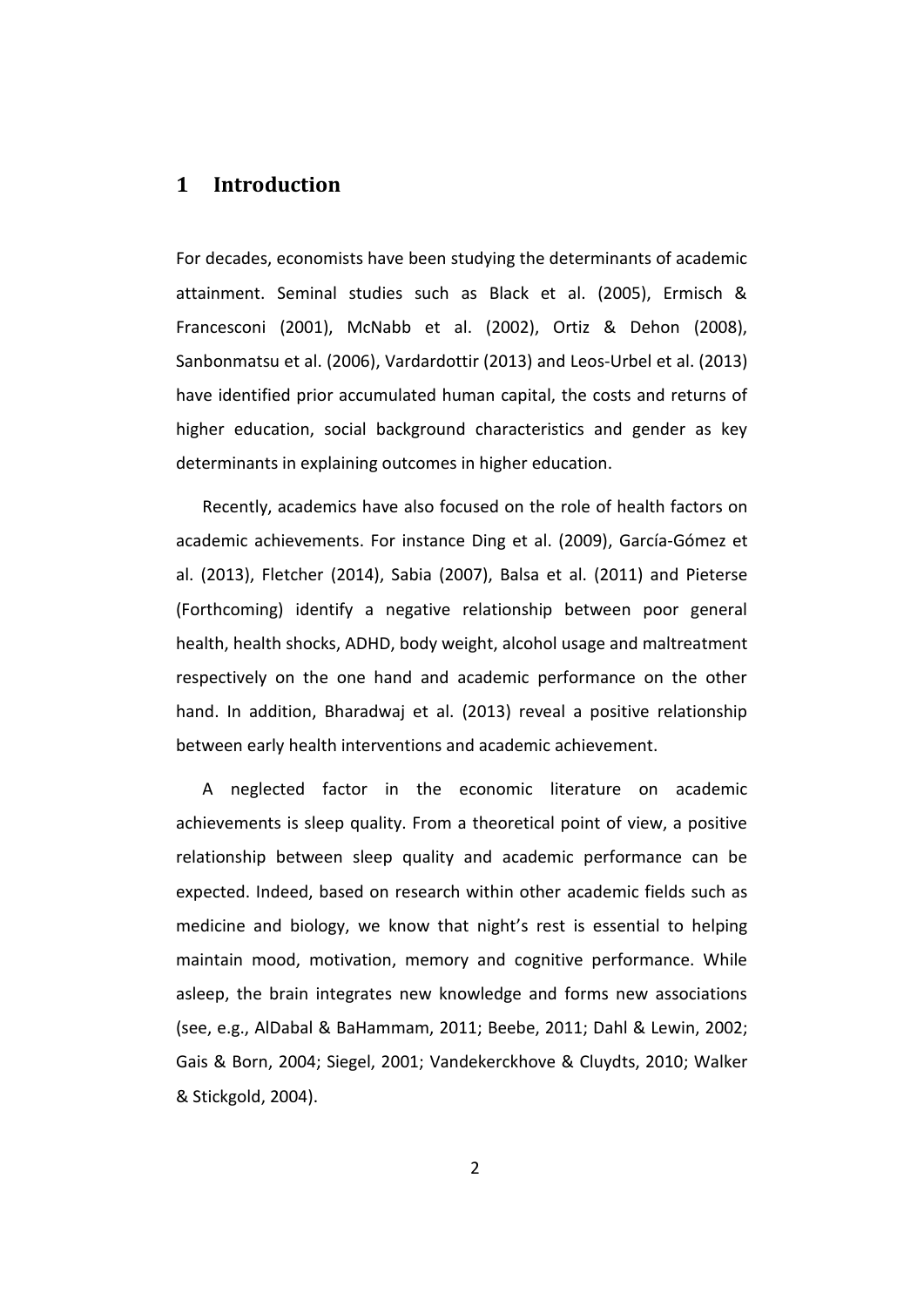In this study we empirically test the relationship between sleep quality and academic achievement. To this end, we survey first-year college students on their sleep quality, by means of the Pittsburgh Sleep Quality Index (Buysse et al., 1989), before the start of their first exam period at university. In addition, these students are surveyed on general social background and health characteristics. The resulting dataset is then matched with their academic achievement in terms of course marks in their first exam period. Subsequently, our research question is answered by exploring 2SLS estimations on the gathered data. To be able to correctly identify the influence of sleep quality on academic achievement, the respondents' sleep quality is instrumented by their sleep quality during secondary education.

This article is structured as follows. In the next section we provide the reader with some information on the data gathering, a description of these data and a descriptive analysis of the relationship between sleep quality and academic achievement. In Section 3 we outline our statistical research methods. Subsequently, in Section 4, we present and discuss the main statistical examination of the dataset and some robustness checks. A final section concludes.

### **2 Data**

#### **2.1 Data Gathering**

Our dataset was constructed by merging survey data on first-year college students' sleep quality and further individual characteristics with their first college exam marks.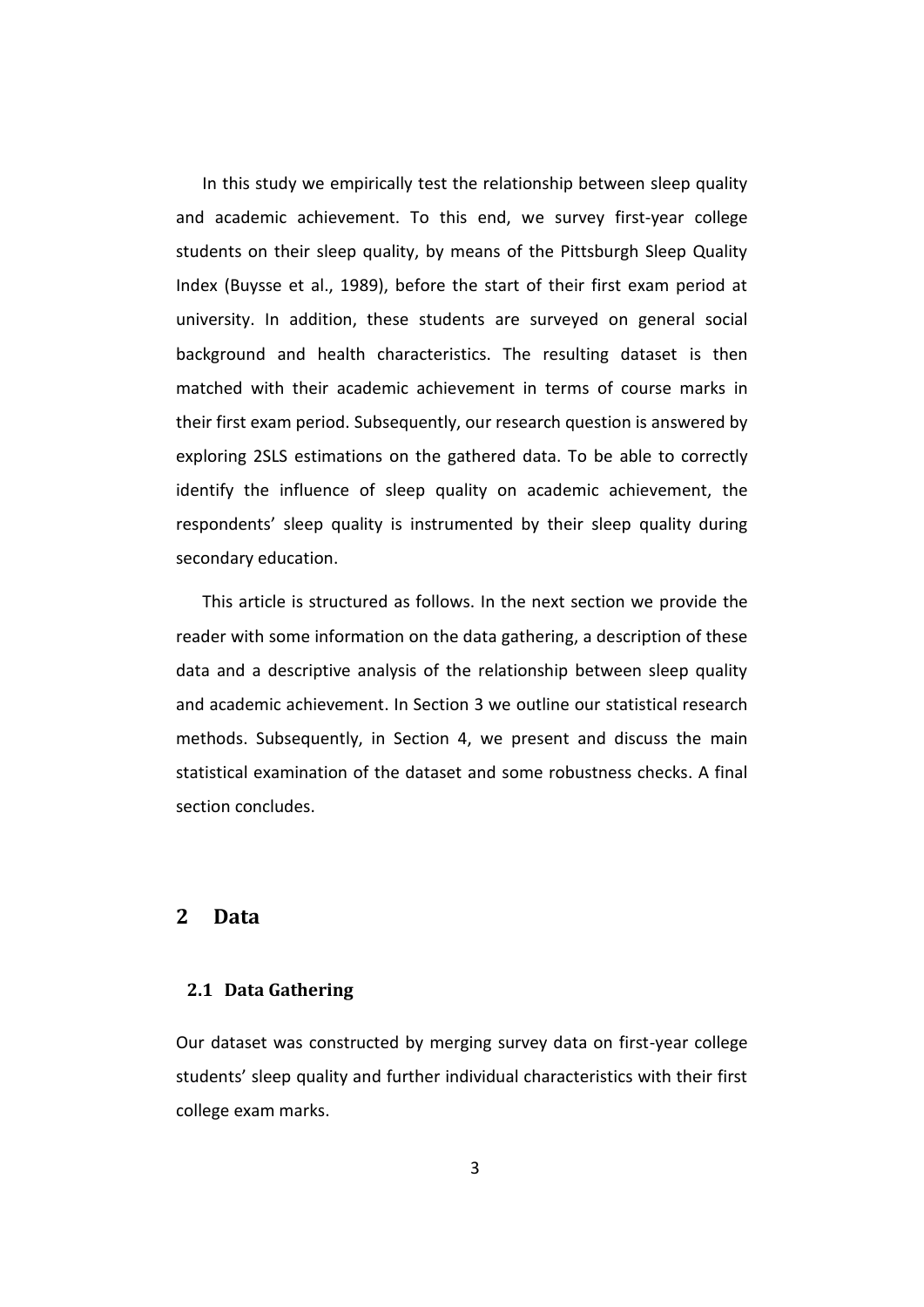In December 2013, we conducted a survey across the students present at the start of the last lecture of the first-semester courses of Economics and Introduction to Accountancy at Ghent University in Belgium. These courses are part of the first year Bachelor programs of (Business) Economics and Commercial Sciences respectively, but are also taken by some students of other programs. In total, 394 (410) students attended the last lecture of Economics (Introduction to Accountancy). These students were asked to fulfil a paper-and-pencil questionnaire.

This questionnaire comprised five sections. A first section was dedicated to general questions about the subject's social-economic background characteristics (age, gender, parental education, household composition, nationality, language at parental home, living place, prior educational attainment, relationship status and general health). These characteristics are used in our analysis to explain both sleep quality (see, e.g. Hale et al., 2013, for recent evidence on the relationship between social background and sleep quality) and academic achievement.

In a second section, we surveyed quality of sleep by means of the validated Pittsburgh Sleep Quality Index (Buysse et al., 1989). This question module measures sleep quality during the previous month. The PSQI contains 19 self-rated questions yielding seven PSQI submeasures: sleep duration, sleep disturbance, sleep latency, day dysfunction due to sleepiness, sleep efficiency, overall perceived sleep quality and need of medicines to sleep. Each component is scored from 0 to 3. This yields a total PSQI score between 0 and 21, with higher scores indicating lower sleep quality. A total PSQI score greater than 5 is classified as poor quality sleep. The official Dutch translation of the PSQI was requested from Dr. Buysse and a user agreement was signed. The reader will notice that although the 'Quality' in PSQI refers to a qualitative measure of sleep,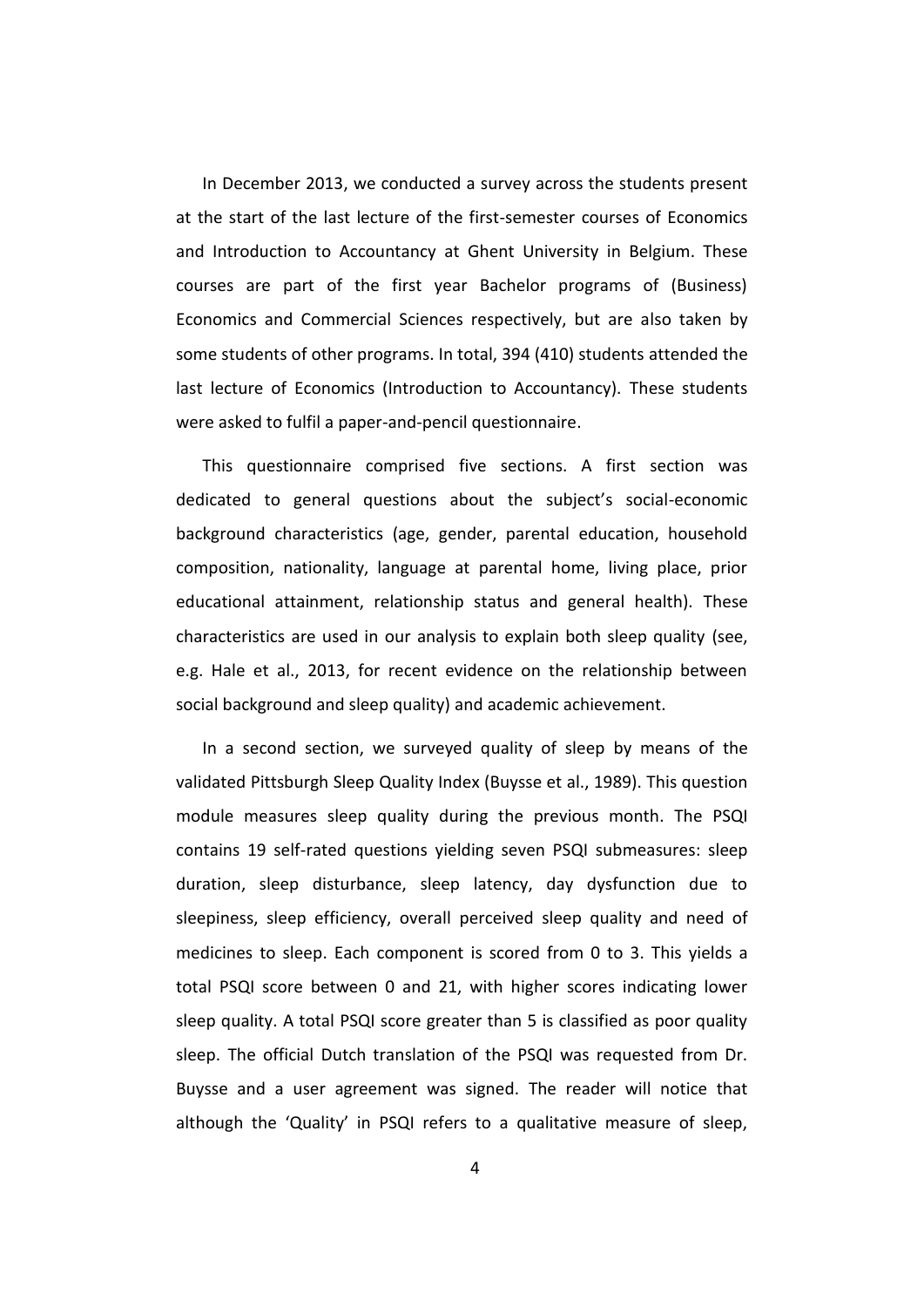some components have a rather quantitative point of view. We will come back to this issue in Section 4 when we focus on the particularly explanatory power of the two PSQI submeasures on sleep duration and overall perceived sleep quality.

In a third section of our survey we additionally let the students rate the sleep quality of their parents and their sleep quality during secondary education on a five-point Likert item. In addition, we asked whether they suffered from congenital medical problems that affected their sleep quality. These variables are important for our econometric analysis being predictors for sleep quality that cannot be determined by college outcomes.

In a fourth section, the students had to fulfil the validated Depression Anxiety Stress Scales (DASS-21) questionnaire.<sup>1</sup> DASS-21 is a set of three self-report scales designed to measure the negative emotional states of depression, anxiety and stress. Each of the three DASS-21 scales contains 7 items that are to be rated on a four-point Likert scale leading to a score between 0 and 21. The higher the score on these scales, the higher the emotional problems. Depression, anxiety and stress are regularly reported to be associated with both sleep quality (see, e.g., Breslau et al., 1996; Eller et al., 2006) and academic achievements (see, e.g., Andrews & Wilding, 2004; Eisenberg et al., 2009). Hence the importance of including them as control variables in our analysis.

In a last section, the students were asked whether they agreed with the fact that their survey answers would be merged with their first-semester exam marks by a third party. This clause was prepared in collaboration with the Chairman of the Board of Examiners of the Faculty of Economics and

-

<sup>&</sup>lt;sup>1</sup> The Dutch translation of the DASS-21 questionnaire was downloaded from www.psy.unsw.edu.au/dass/.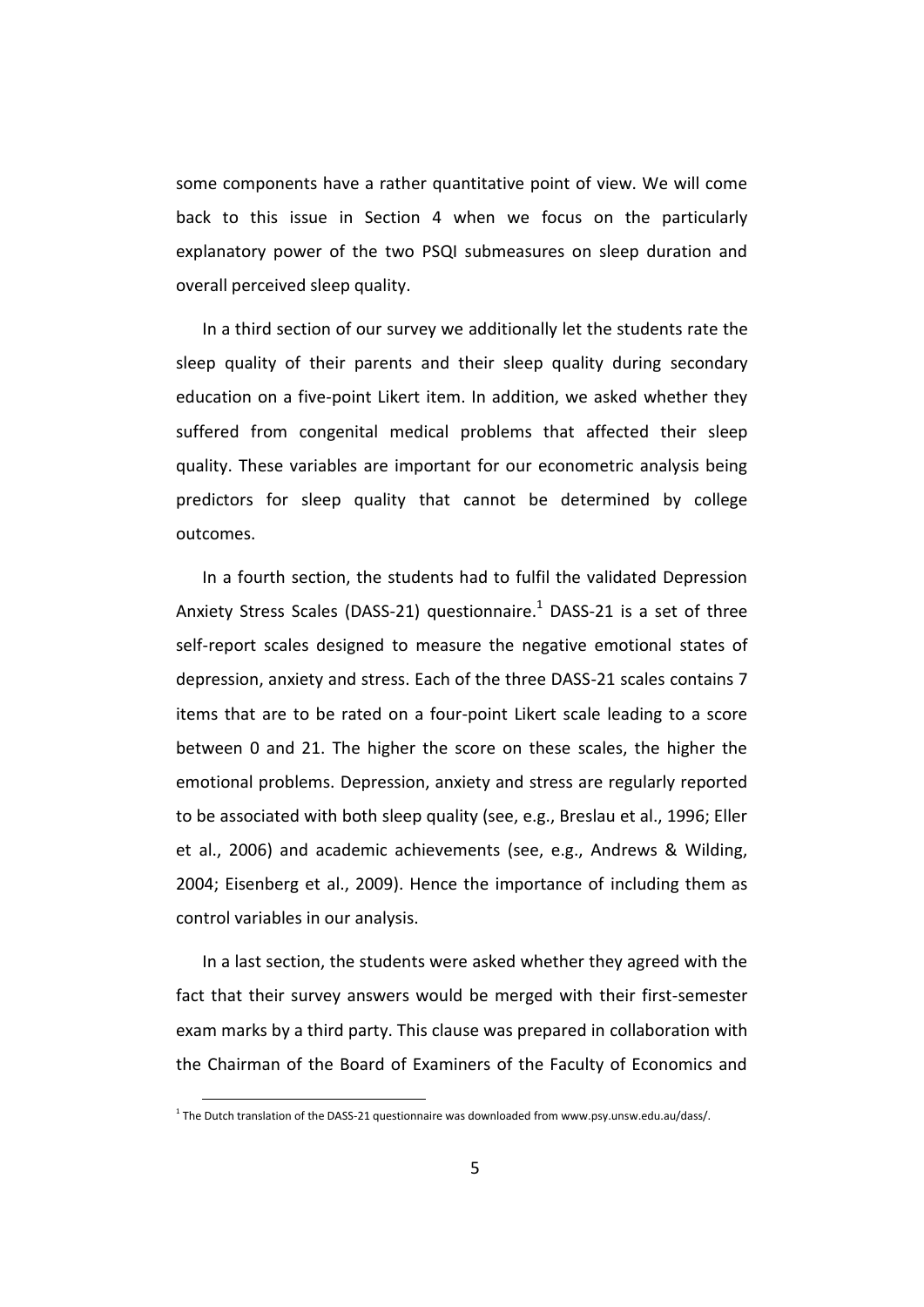Business of Ghent University. In total, 382 (352) of the students in the course of Economics (Introduction to Accountancy) gave us the permission to use their survey answers together with their exam marks for our research aims. From this population we retained, for reasons of methodology (see Section 3.1) and homogeneity, all full-time first year students in the Bachelor programs of (Business) Economics and Commercial Sciences (329 and 307 students respectively).

In February 2013, the survey data was matched with the marks of the students for their first semester courses, based on the student number the participants of the survey mentioned in the last section of the questionnaire. For reasons of privacy, this was done by a third party. Due to the fact that some of the students did not bring their student card with them and did not know their 8-digit student number by heart, the third party could only match survey data and exam marks for 328 (293) full-time first year students in the Bachelor programs of (Business) Economics (Commercial Sciences). All students in (Business) Economics took the courses of Accounting, Economics, Human Sciences, Law, Mathematics and Production Technology. For the students in Commercial Sciences, marks were registered for the courses of Accountancy, Commercial and Financial Transactions, English, French, Information Technology, Law, Mathematics and Microeconomics. As English, French and Information Technology could also be taken in the second semester, not all students in our data got marks for these courses.

#### **2.2 Data Description**

In Table 1 we report descriptive statistics for the variables used in the econometric analysis below. We separately report statistics on the total

6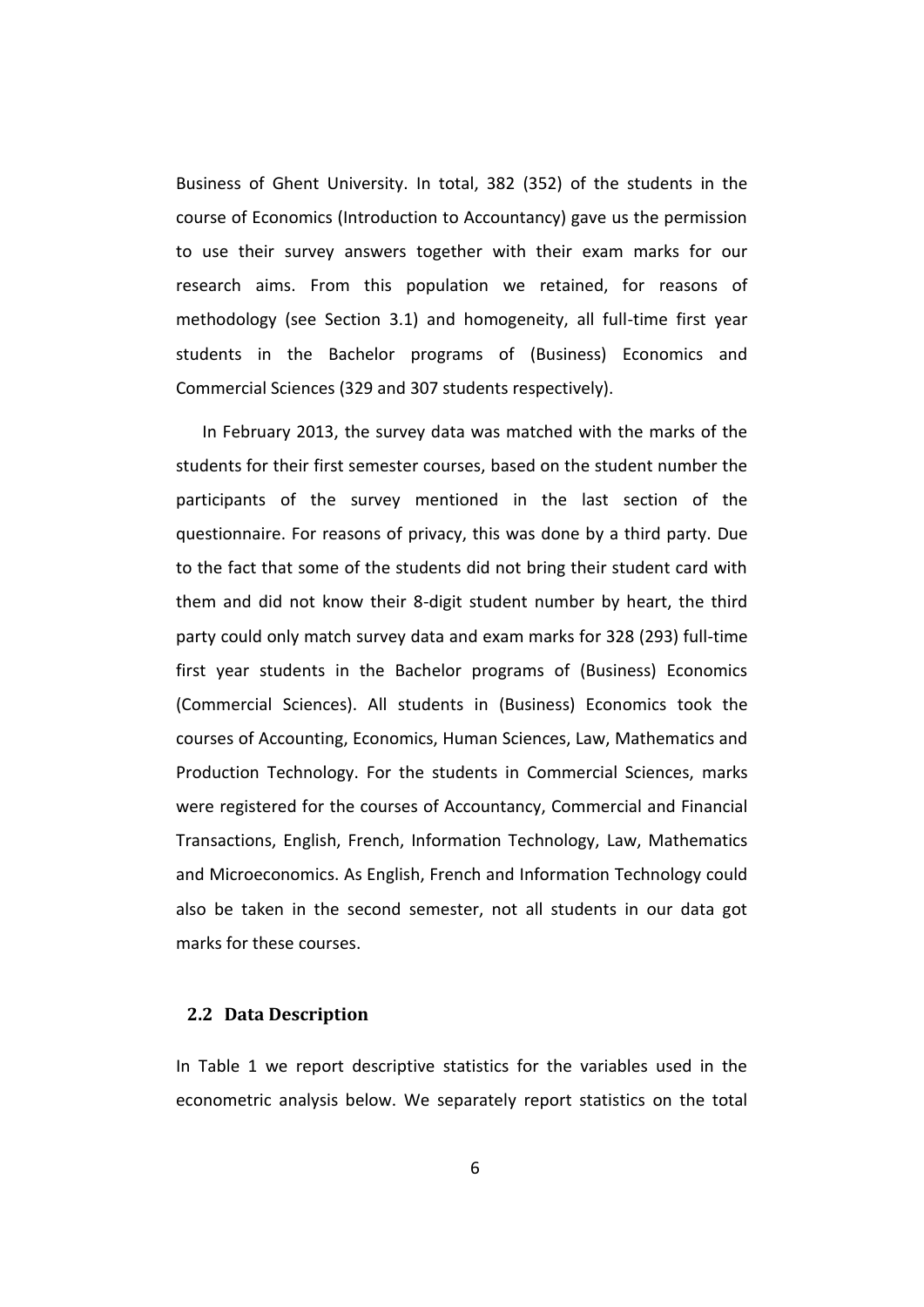sample, on the sample of good sleepers (PSQI  $\leq$  5) and on the sample of bad sleepers (PSQI > 5). In total 69.57% of our subjects are good sleepers and 30.43% are bad sleepers.

#### **TABLE 1 ABOUT HERE**

Panel A provides the reader with statistics on the background characteristics of our subjects. The subsample of bad sleepers comprises more females,<sup>2</sup> more children of parents who passed away or divorced and more migrant youth. There are also more individuals in this subsample with bad general and mental health characteristics. Therefore, controlling for these characteristics when identifying the impact of sleep quality on study results is important. Panel B shows statistics for our potential instruments for sleep quality. These statistics provide already an indication for the relative strength of our potential instruments. The sleep quality during secondary education index seems to be the strongest predictor of poor quality of sleep. This index is 25.35% higher among bad sleepers than among good sleepers. Panel C shows that the average PSQI score among the population is 4.80, which is quite close to the threshold for poor sleep quality. Furthermore, as we can expect, the average scores for the PSQI submeasures of overall perceived sleep quality and sleep duration are substantially higher among the bad sleepers than among the good sleepers. For the course characteristics, presented in Panel D, we find no substantial differences between both subsamples by sleep quality.

-

<sup>&</sup>lt;sup>2</sup> As shown recently by Schneider et al. (2012) this statistic might point to a gender-specific perception and assessment of health indicators. On the other hand, recent research by Venn et al. (2013) provides evidence for gender differences in approaches to self-management of poor sleep.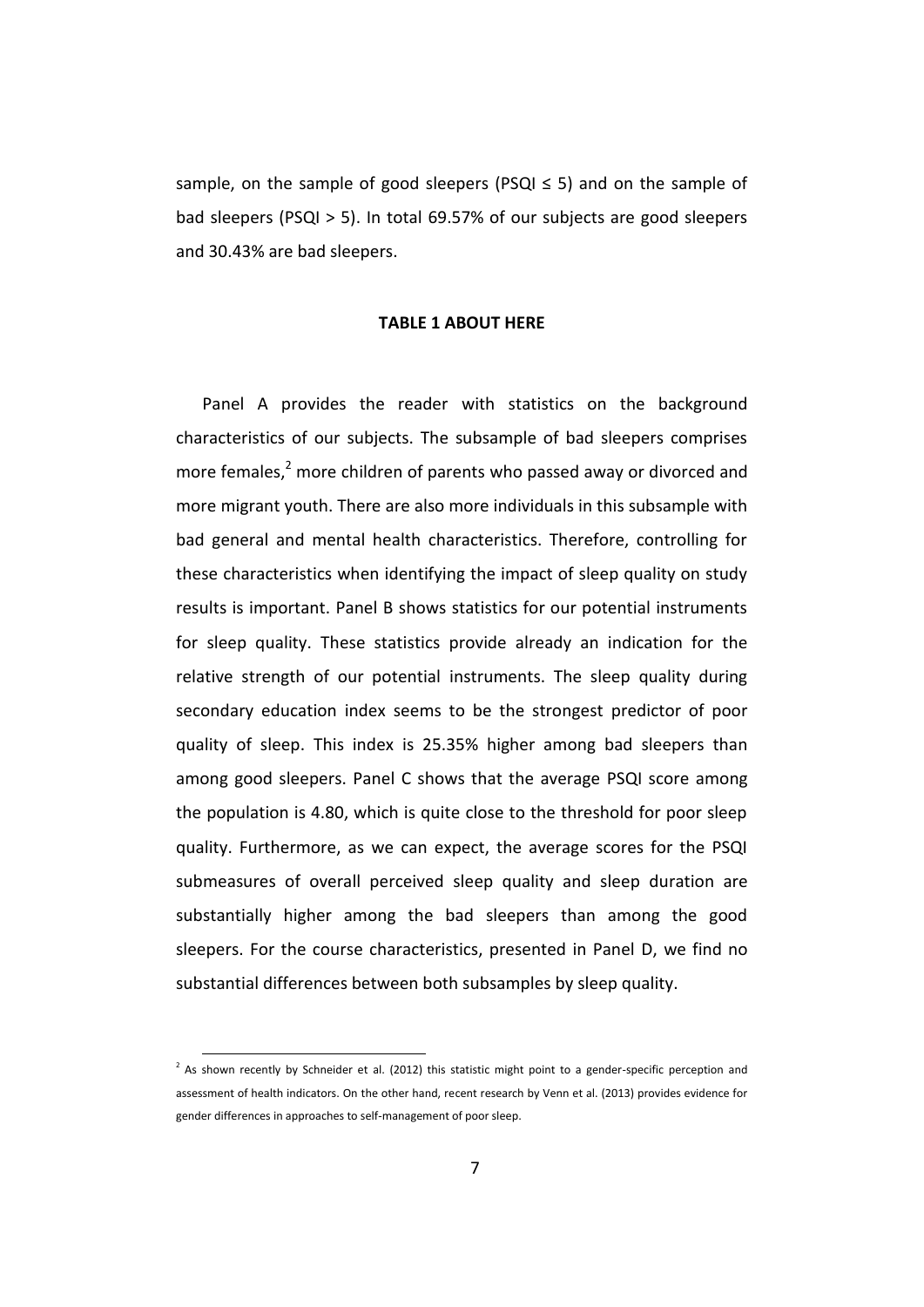Panel E of Table 1 presents the outcome variables at the individual exam level. We construct four outcomes concerning academic achievement based on the individual exam marks at the end of the first semester. The first outcome variable ("exam mark: completed exams") is equal to the exam mark (out of 20 points) for all exams made leaving out observations for which the students were not present at the exam and ipso facto did not pass the exam. The second outcome variable ("exam mark: potential exams") is equal to the first one except that the exam mark when students did not show up for the exam was recoded to 0, thus increasing the number of observations slightly. We introduce this alternative outcome variable as bad sleepers might be more likely to skip exams, due to reasons of motivation and mood, than good sleepers. However, as in total only 0.74% of the potential exams were not taken, the difference between the first and the second outcome variable is very limited. The third and fourth variable capturing academic achievement are dummies indicating whether the student passes the exam or not, i.e. whether the mark for the particular individual in the course is at least 10 out of 20 points. The third variable ("exam passed (mark  $\geq$  10): completed exams") and fourth variable ("exam passed (mark  $\geq$  10): potential exams") again differ in whether exams for which the student did not show up were left out or were given a 0 mark.

In line with our expectations, both the exam marks and the exam passing chances are somewhat lower among the bad sleepers. A simple ttest shows that this difference is significant at the 1% significance level for all academic outcomes. However, this comparison does not take selection, neither on the aforementioned observable characteristics nor on unobservable characteristics that may correlate with both academic outcomes and sleep quality into account. The instrumental variable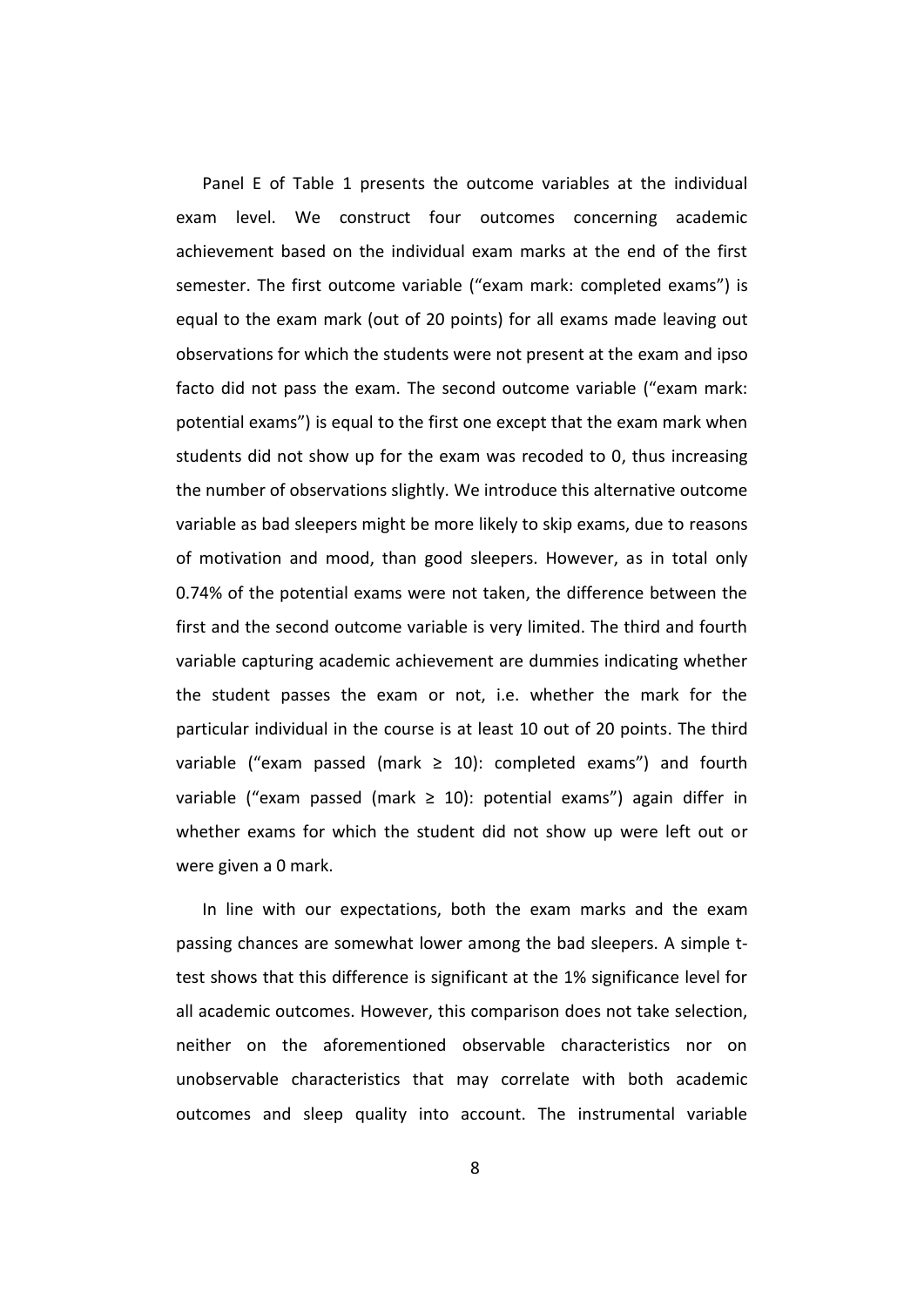regression we apply in this research takes the selection on observable characteristics into account and deals with potential problems of endogeneity. Therefore, the analyses outlined in the next section lead to a more founded answer to our research question.

#### **3 Methods**

#### **3.1 Sleep Quality as an Endogenous Explanatory Variable**

Sleep quality is potentially endogenous to academic achievement. Factors and events that are unobservable to the researcher may influence both academic achievement and contemporaneous sleep quality. Moreover, bad academic achievement or indications of bad academic achievement in the near future may induce sleepless nights. We aim at controlling for this problem in three ways.

First, in our analyses we control for a large set of individual background characteristics outlined in Panel A of Table 1. This set of variables includes measures for health in general and psychological health, adopting the DASS-21 scales, in particular. Thereby we aim at minimising the number of factors influencing both sleep quality and academic achievement that are omitted from the analysis and estimate the effect of sleep quality within homogeneous subgroups of individuals.

Second, and as described in Section 2.1, we measured sleep quality by means of the PSQI at the end of the first semester lectures at college, i.e. just before the start of Christmas holidays, which are used by the students to prepare the first semester exams, taking place immediately after the Christmas holidays. This is a conscious choice as thereby sleep quality is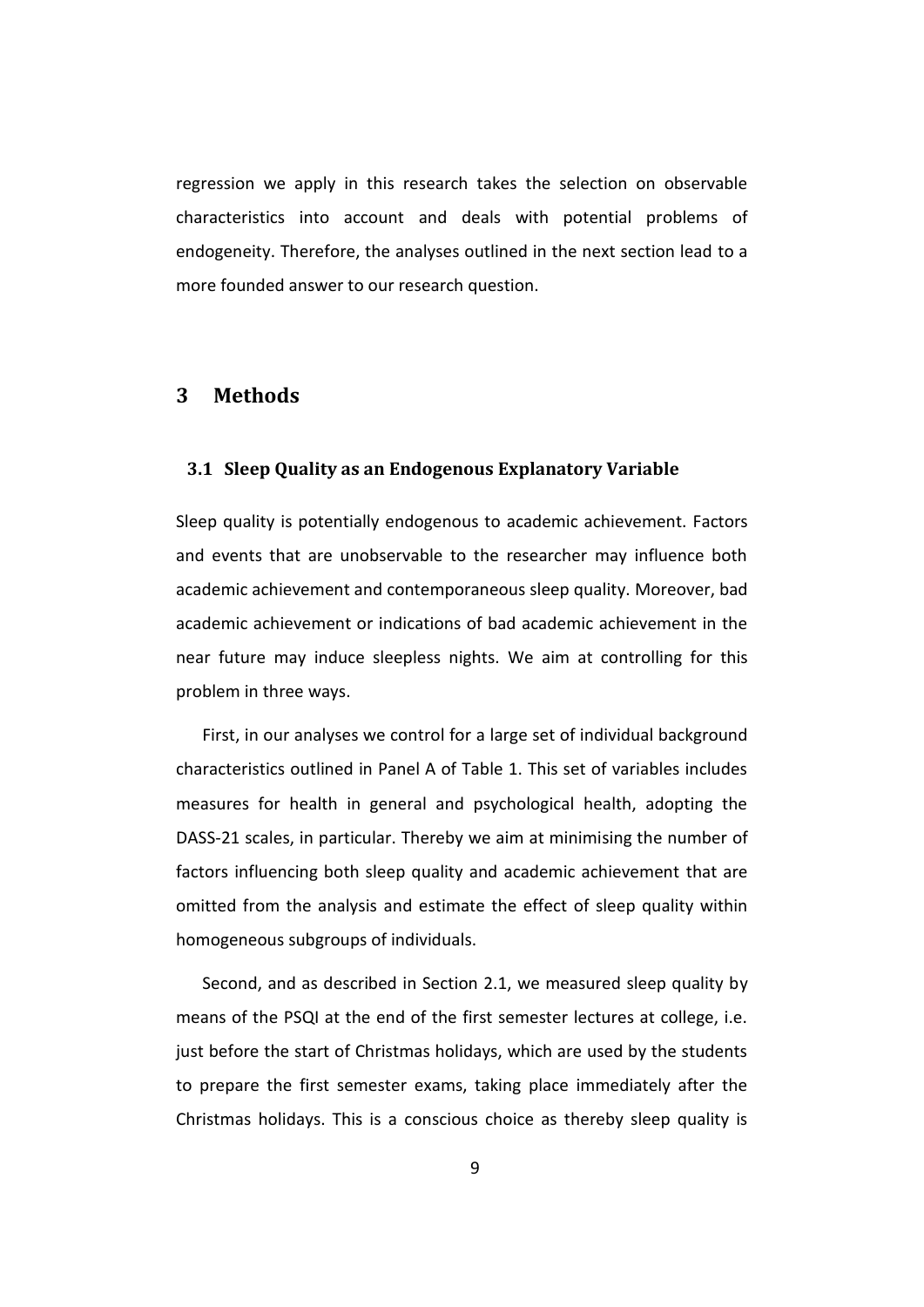estimated before exam stress takes place.

However, even if we control for a large set of individual background characteristics and use PSQI scores estimated before the exam period, sources of endogeneity, e.g. exam expectations and worries, might still be present. Therefore, we assess the impact of sleep quality on academic achievement with an instrumental variable econometric approach. This means that we use the exogenous variation in variables that predict our sleep quality measure but are not affected by academic achievement at college. Potential instruments are outlined in Panel B of Table 1: selfreported maternal sleep quality, paternal sleep quality index, sleep quality during secondary education index and (congenital) medical problems that affect sleep quality. There is no reason why these variables, after controlling for the variables outlined in Panel A of Table 1, might have a direct effect on course marks, except through their effect on contemporaneous sleep quality. However, most of these variables seem to be weak instruments. Table A.1 (in Appendix A) shows that the correlation rates between PSQI measures, the submeasure for sleep duration in particular, on the one hand and all potential arguments except sleep quality during secondary education are rather low.<sup>3</sup> Therefore, in what follows, we will only use sleep quality during secondary education as an instrument for all PSQI scores.

### **3.2 Econometric Model**

-

In order to answer our main research question, we regress variables capturing individual academic achievement on PSQI measures at the

<sup>&</sup>lt;sup>3</sup> We also tried various variables combining the reported maternal and paternal sleep quality but this hardly affects the low magnitude of the correlation rates.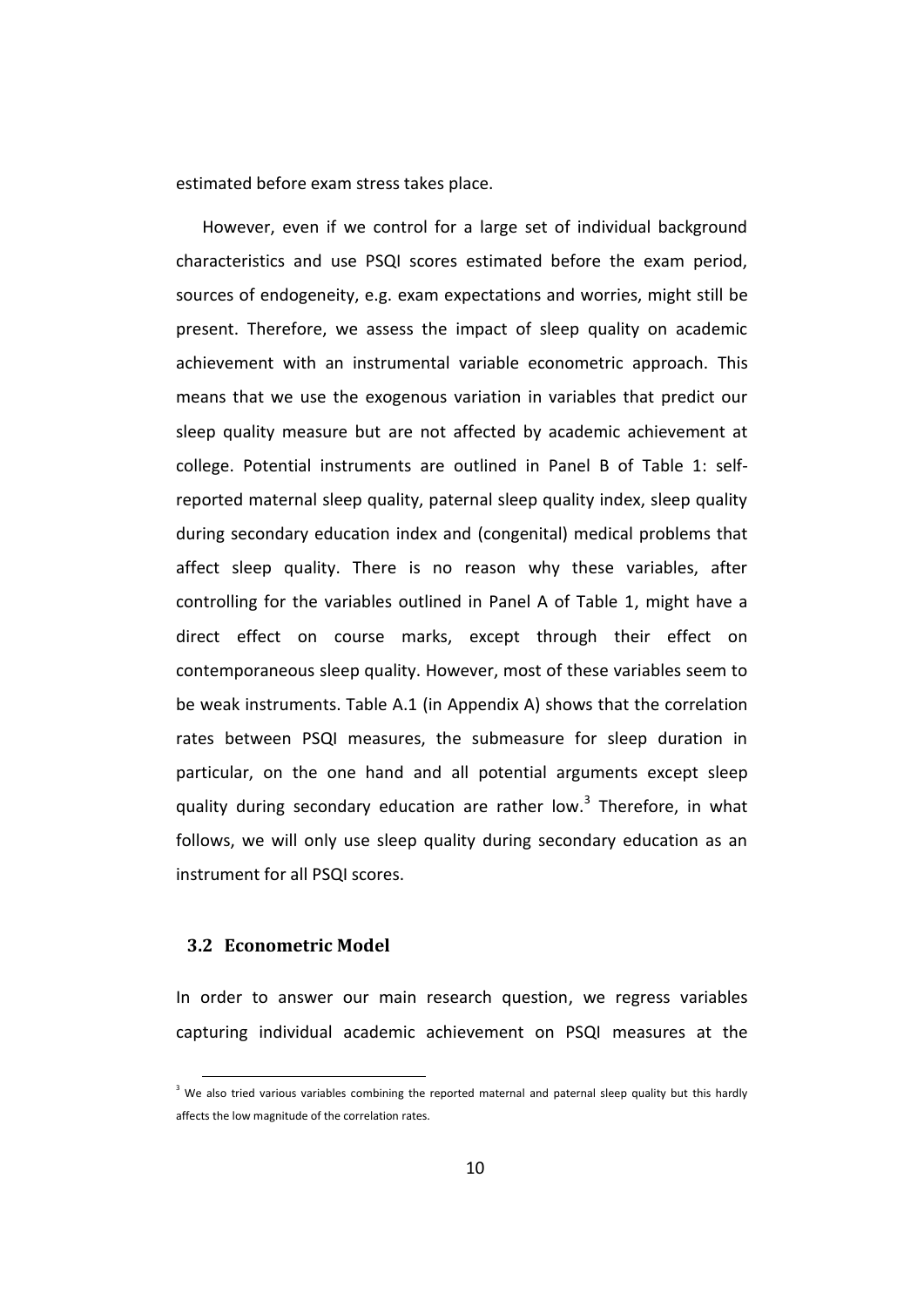individual level, a set of individual-specific control variables and course dummies. The variables we include in the different regressions are the ones outlined in Panel E, Panel C, Panel A and Panel D of Table 1 respectively.

The coefficients of interest can be estimated by means of ordinary least squares (OLS). $<sup>4</sup>$  However, for reasons outlined in Section 3.1, our main</sup> analyses adopts two-stage least squares (2SLS) techniques. As mentioned before, we use sleep quality during secondary education as an instrument for the PSQI-variable. In all models, standard errors are clustered at the subject level.

### **4 Results**

-

In this subsection we discuss our empirical analyses. The regression results are reported in four tables. Table A.2, Table A.3, Table A.4 and Table A.5 in Appendix A present the results for the regressions with as a dependent variable the mark on completed exams, the marks on potential exams, the indicator variable for passing completed exams and the indicator variable for passing potential exams respectively. Each table comprises the estimation results for eight regression models labelled from (1) to (8).

Table 2 summarises the major results of Table A.2. We will focus on

<sup>4</sup> For the academic achievement outcome "exam passed", this boils down to the choice of estimating a linear probability model instead of a discrete choice model. As we cluster standard errors at the subject level, this linear probability model is robust to heteroskedasticity which is important given the binary nature of the outcome variable. In addition, we also we looked into the analogous results replacing the linear probability model with a probit model. The estimated marginal effects for the probit model were very similar to the OLS results.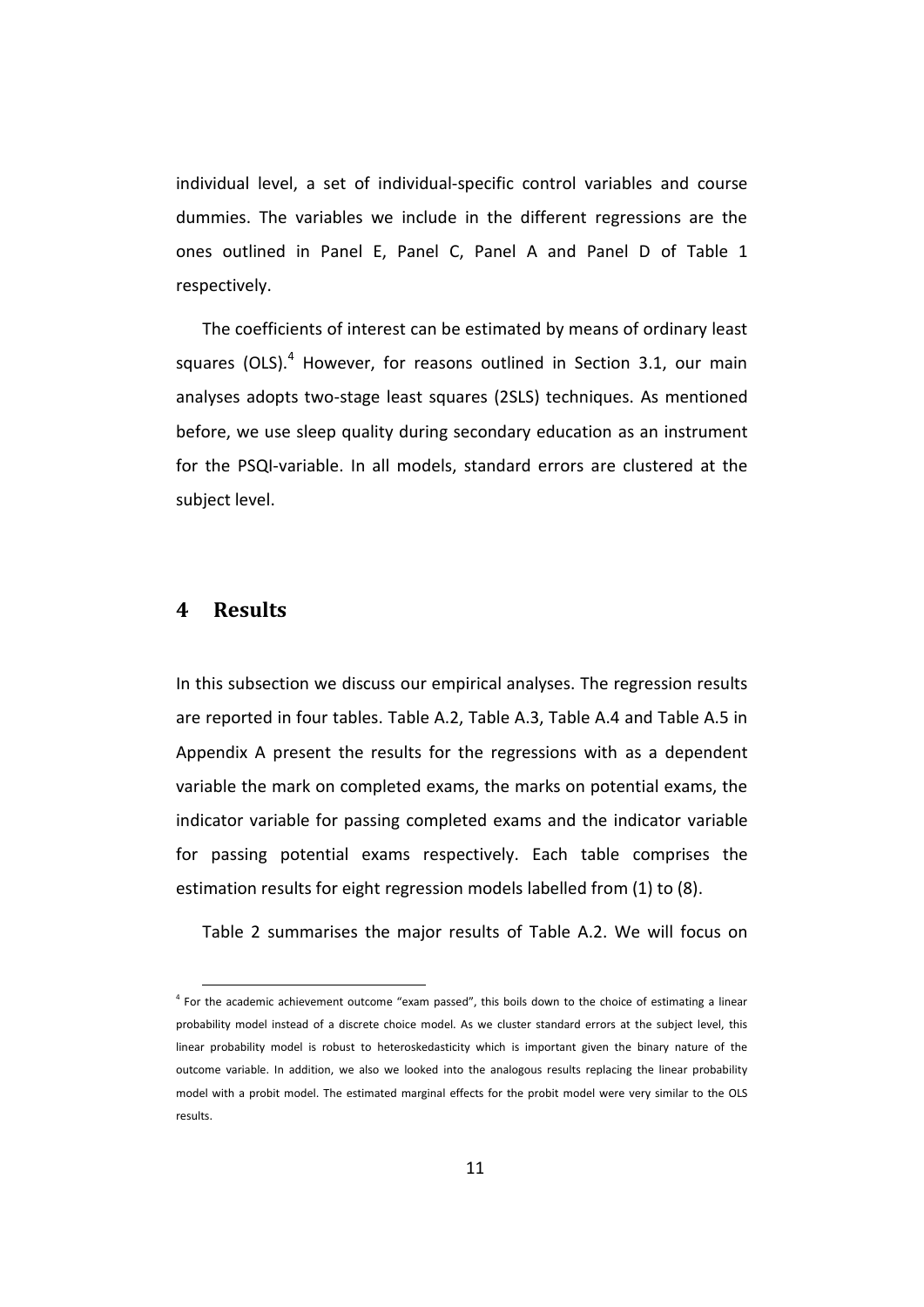these results since the empirical pattern observed in the other results tables is very comparable. In model (1) and model (2) the main explanatory variable is the standardised total PSQI score. In model (1) we get by means of an OLS regression a coefficient for this variable which is not significantly different from zero. However, this estimate might be biased due to the in Section 3.1 mentioned endogeneity problem. The test for endogeneity, presented in column (2), rejects, indeed, exogeneity of the total PSQI score with respect to the exam results. Therefore, model (2) is our benchmark model. The 2SLS estimate for the effect of the total PSQI score on the exam mark is about -0.97 and significantly different from 0 at the 5% significance level. This result can be interpreted as follows. An increase of the total PSQI score with one standard deviation, i.e. with about 2.23, leads to a decrease of the exam mark with about one point out of 20 (or 4.85 percentage points).

#### **TABLE 2 ABOUT HERE**

A comparison of the OLS and 2SLS results presented in column (1) and column (2) of Table 2 learns that, due to the endogeneity problem, OLS estimates are biased upwards. A potential omitted variable that could explain this bias is the internal and the external pressure a first-year student experiences. If this pressure is high, this may lead to higher marks on the one hand and lower sleep quality (and thereby a higher PSQI score) on the other hand.

We briefly discuss some secondary results reported in column (2) of Table 1. Note that a structural interpretation of some explanatory variables is hazardous as they might be endogenous to exam outcomes. The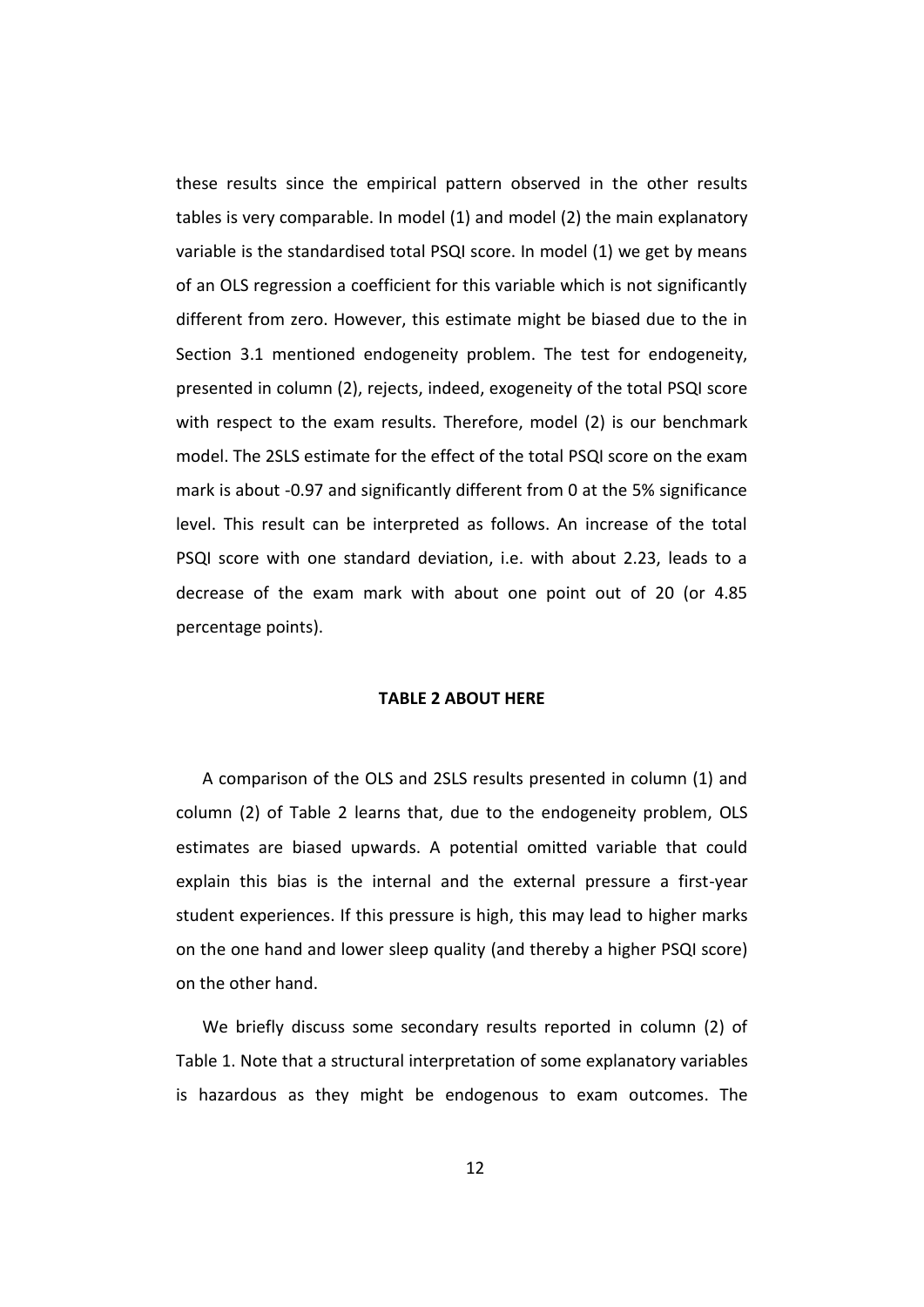observed (and strong) effects of ethnicity, program in secondary education and general end marks in secondary education, are generally consistent with our expectations. Somewhat surprising is the, albeit weakly significantly, negative effect of high educated fathers. This variable, however, correlates to an important extent with other drivers such as the program in secondary education.

In model (3) and model (4) we regress the mark for each completed exam on the dummy indicating bad sleepers. Again, exogeneity of this dummy is rejected so that we focus on the results presented in column (4). We get that the average exam mark is about 2.64 points lower among the bad sleepers ceteris paribus, an estimate which is significantly different from 0 at the 5% significance level.

As the total PSQI score is composed both by quantitative and qualitative indicators of sleep quality, it is interesting to test which of both dimensions is the most affecting exam results. Therefore, in model (5) and model (6) we substitute the total PSQI score by the PSQI submeasure of overall perceived sleep quality. In model (7) and model (8) we use the PSQI submeasure of sleep duration. The 2SLS estimation results have, for both submeasures, the expected negative sign and are significantly different from 0. However, the magnitude of the latter submeasure is somewhat higher. An increase of the overall perceived sleep quality with one standard deviation lowers the exam mark with about 0.89 points (4.45 percentage points) while an increase of the sleep duration index with one standard deviation lowers the exam score with about 1.28 points (6.38 percentage points). Interestingly, also the OLS estimate is significantly different from 0 for this submeasure. The reader might mention that also the test for endogeneity is less significant for this measure (compared with the test statistics in columns (2), (4) and (6)). This makes sense. While it is clear that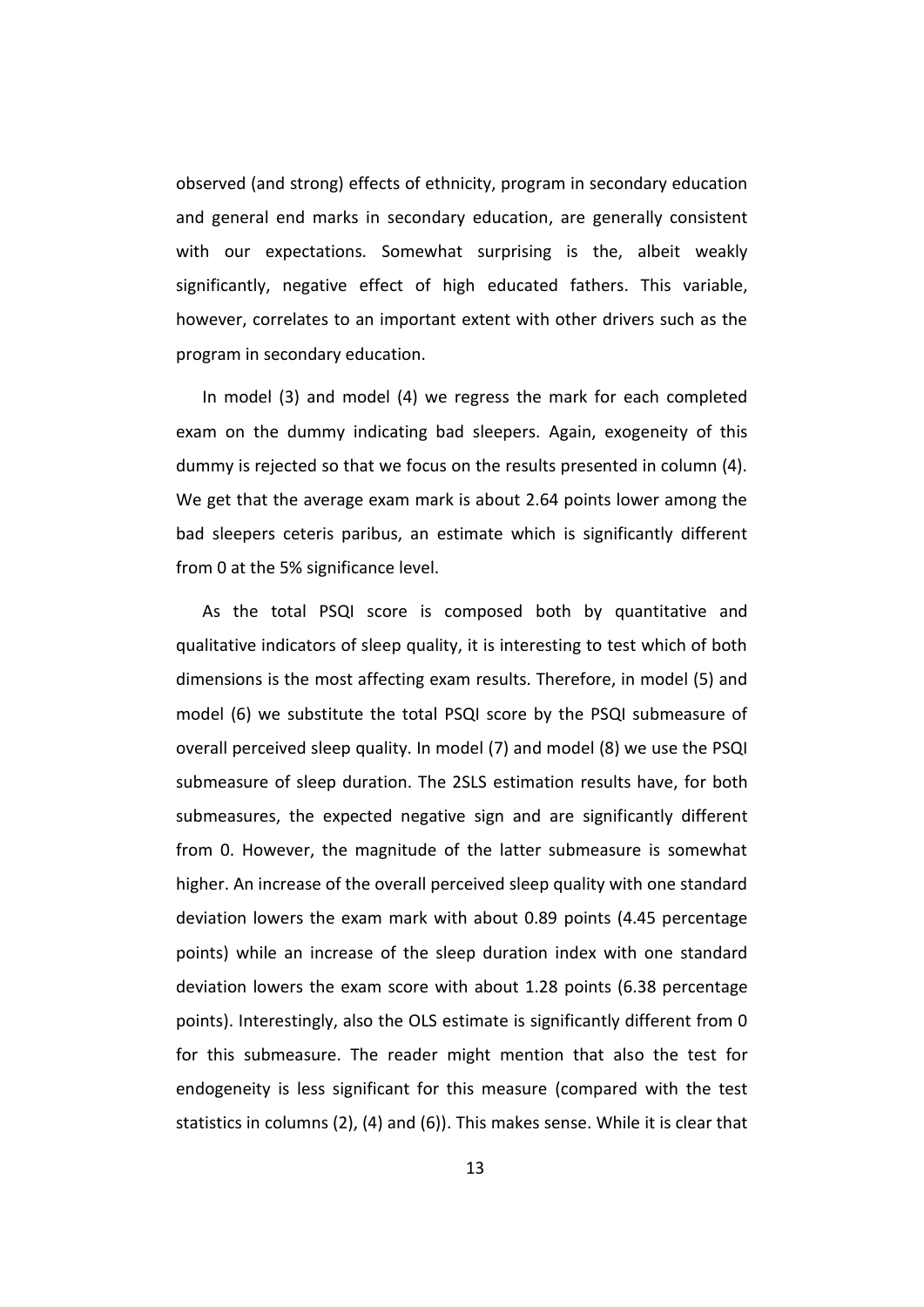omitted variables like indications of bad exam results or internal and external pressure may affect (overall perceived) sleep quality, this is less clear for sleep duration.

This higher predictive power for sleep duration compared with overall perceived sleep quality can be explained by the types of sleep that a person goes through during a sleep period of about seven hours. The first half of the sleep period is dominated by a deep sleep, the slow-wave sleep (SWS). The second half of the sleep period is characterised by longer periods of rapid-eye-time-sleep (REM), during which more brain activity occurs. Individuals who score low in terms of sleep duration, will typically have less REM-sleep. It is known, however, that this type of sleep is important for storing knowledge in a more permanent way. In other words, the REM-sleep leads to memory consolidation. Moreover, it associates new information with existing knowledge (Diekelmann & Born, 2010; Smith & Lapp, 1991). It goes without saying that the latter mechanisms are important in the context of rehearsing, understanding, reproducing and applying new academic knowledge in preparation of an exam.

Table A.3 presents comparable results for the same academic outcome, i.e. exam scores, but now for all potential exams, recoding exams for which students did not show up to 0. Unsurprisingly, given the small number of potential exams that were not taken, this leads to results that are completely similar to those of Table A.2.

Table A.4 shows the regression results when using the dummy indicating exam success, i.e. indicating an exam mark of at least 10 points out of 20. First, we get that increasing the total PSQI score with one standard deviation lowers the probability of exam success with about 9.22 percentage points. This is a strong effect. However, our regression results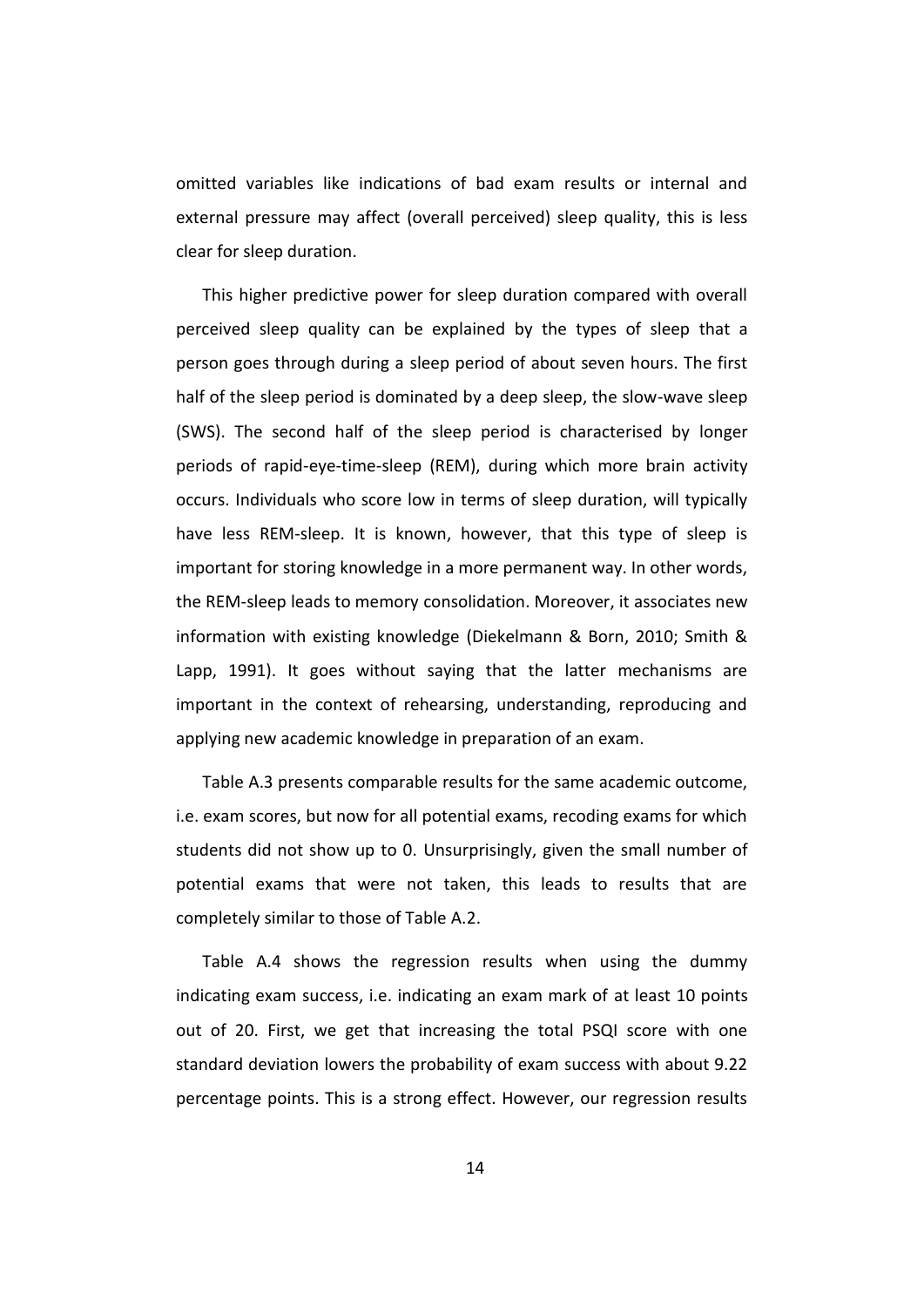show that characteristics such as ethnicity, program in secondary education and general end marks in secondary education are still better predictors for exam success than sleep quality. Second, the effect of the dummy indicating bad sleepers is even higher. At the same time, the standard errors are quite high in regression model (4). Last, based on columns (6) and (8) we find again suggestive evidence for sleep duration being a better predictor for exam success than overall perceived sleep quality. The results presented in Table A.5, based on all potential exams, lead to the same conclusions.

### **5 Conclusion**

-

In this study we empirically tested the impact of sleep quality on educational achievement. This research complements recent contributions looking into the role of other health factors on academic achievements.<sup>5</sup> Furthermore, our hypothesis of a positive relationship between sleep quality and academic success was supported by the knowledge from other scientific fields that night's rest is essential to helping maintain mood, motivation, memory and cognitive performance.

In view of our research aims, we surveyed first-year college students on their sleep quality, by means of the Pittsburgh Sleep Quality Index (PSQI). In addition, these students were surveyed on general social background and health characteristics. The resulting dataset was matched with the marks they scored in their first examination period. To be able to correctly

<sup>&</sup>lt;sup>5</sup> In addition, it complements a very recent strand of literature focussing on the impact of sleep quality on employment outcomes (Jennum et al., 2014).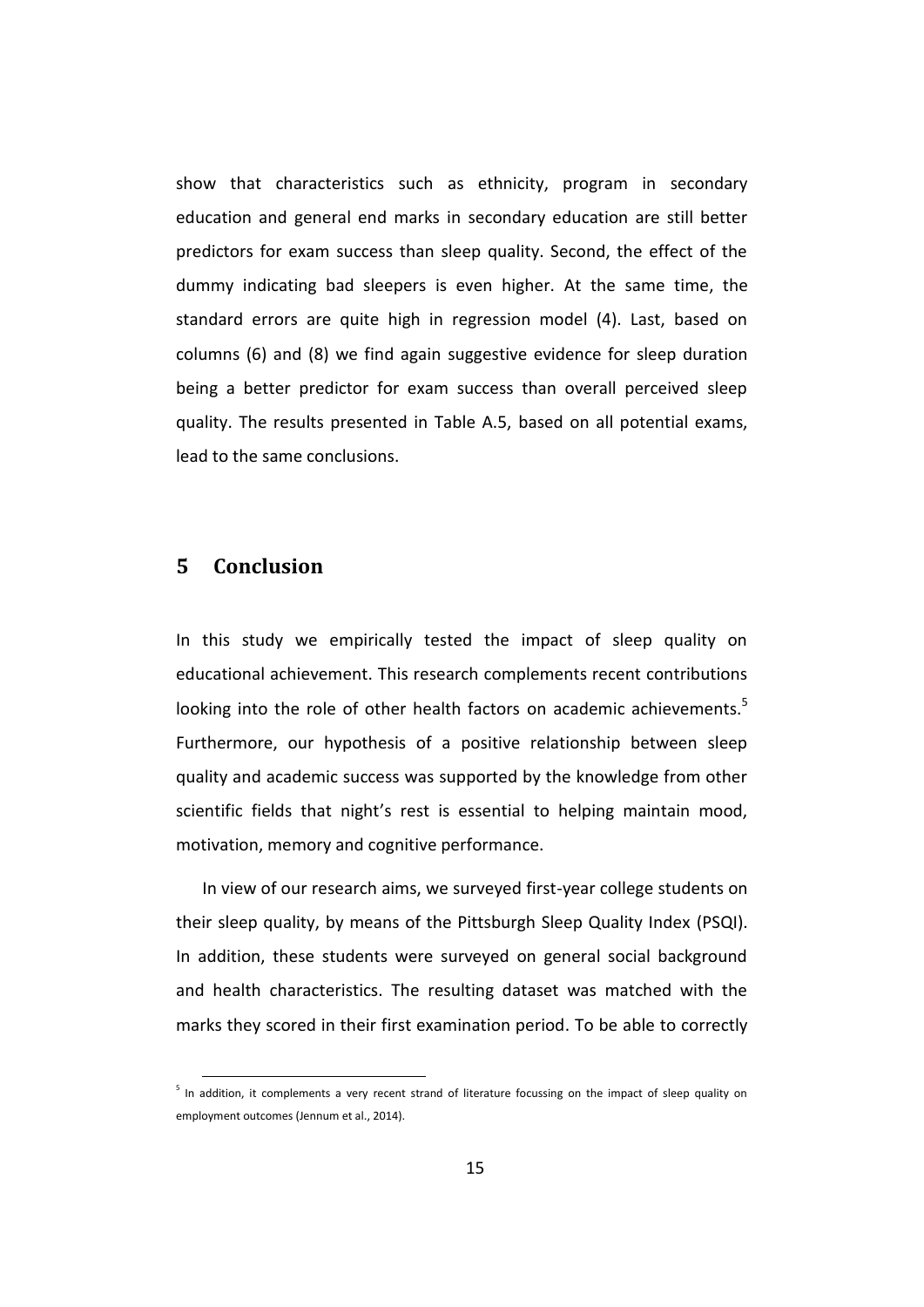identify the influence of sleep quality on academic achievement, we used an instrumental variable econometric approach.

We found that an increase of one's PSQI score with one standard deviation, which implies a deterioration of his/her overall sleep quality, leads to a decrease of the exam mark with 0.97 out of 20 points (or with 4.85 percentage points). Moreover, this result seems to be to a large extent driven by aspects of sleep duration captured by the PSQI measure (rather than by qualitative aspects).

### **References**

AlDabal, L., BaHammam, A. S. (2011): Metabolic, endocrine and immune consequences of sleep deprivation. *The Open Respiratory Medicine Journal*, 5, 31-43.

Andrews, B., Wilding, J. M. (2004): The relation of depression and anxiety to life-stress and achievement in students. *British Journal of Psychology*, 95, 509-521.

Balsa, A. I., Giuliano, L. M., French, T. (2011): The effects of alcohol use on academic achievement in high school. *Economics of Education Review*, 30, 1-15.

Beebe, D. W. (2011): Cognitive, Behavioral, and Functional Consequences of Inadequate Sleep in Children and Adolescents. *Pediatric Clinics of North America*, 58, 649-665.

Bharadwaj, P., Loken, K. V., Neilson, C. (2013): Early Life Health Interventions and Academic Achievement. *American Economic Review*,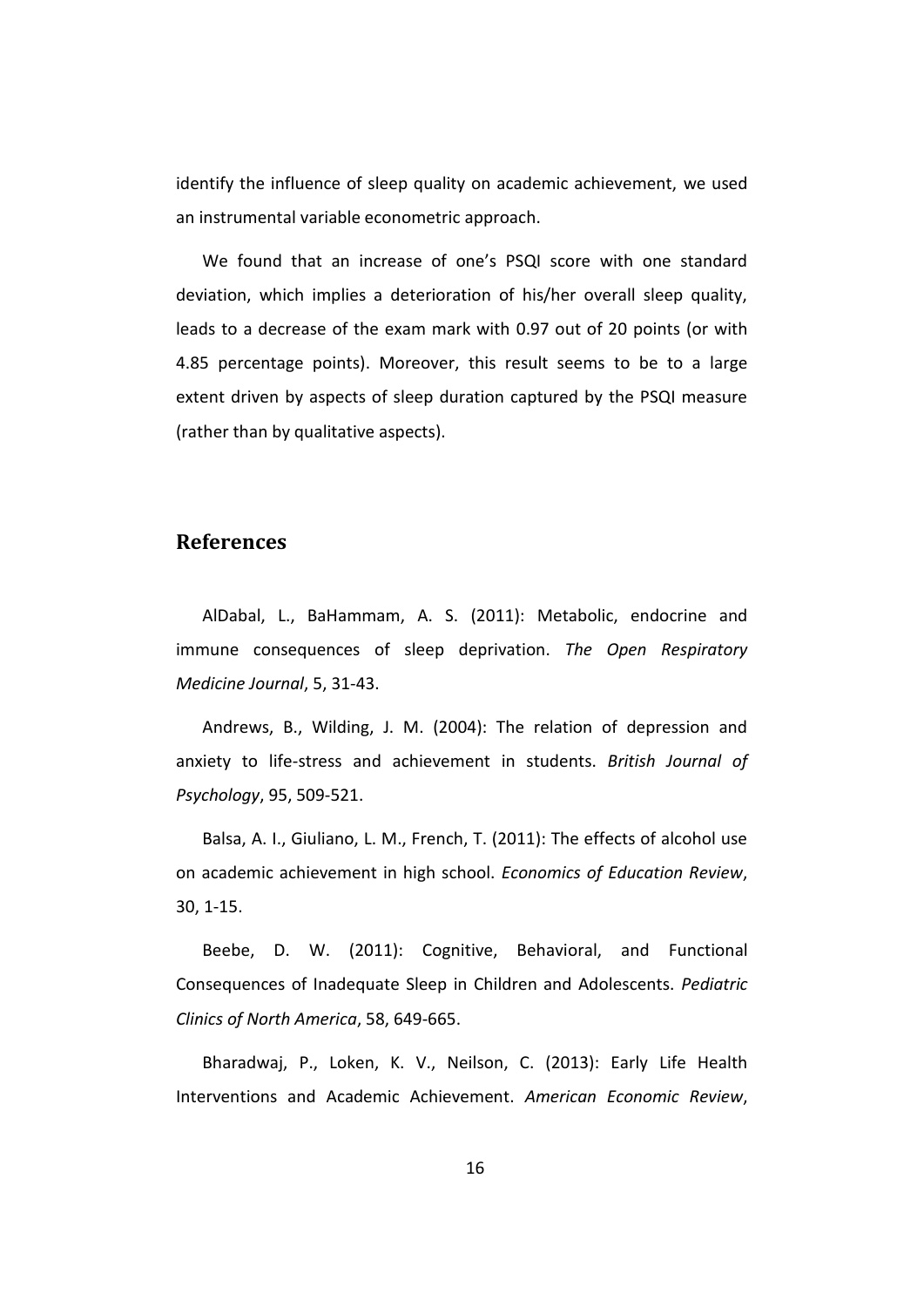103, 1862-1891.

Black, S. E., Devereux, P. J., Salvanes, K. J. (2005): Why the apple doesn't fall far: Understanding intergenerational transmission of human capital. *American Economic Review*, 95, 437-449.

Breslau, N., Roth, T., Rosenthal, L., Andreski, P. (1996): Sleep disturbance and psychiatric disorders: a longitudinal epidemiological study of young adults. *Biological Psychiatry*, 39, 411-418.

Buysse, D. J., Reynolds, C. F., Monk, T. H., Berman, S. R., Kupfer, D. J. (1989): The Pittsburgh Sleep Quality Index (PSQI): A new instrument for psychiatric research and practice. *Psychiatry Research*, 28, 193-213.

Dahl, R. E., Lewin, D. S. (2002): Pathways to adolescent health: sleep regulation and behaviour. *Journal of Adolescent Health*, 31, 175-184.

Diekelmann, S., Born, J. (2010): The memory function of sleep. *Nature Reviews Neuroscience*, 11, 114-126.

Ding, W., Lehrer, S. F., Rosenquist, J. N., Audrain-McGovern, J. (2009): The impact of poor health on academic performance: New evidence using genetic markers. *Journal of Health Economics*, 28, 578-597.

Eisenberg, D., Golberstein, E., Hunt, J. B. (2009): Mental health and academic success in college. *B.E. Journal of Economic Analysis & Policy*. 9, 1-37.

Eller, T., Aluoja, A., Vasar, V., Veldi, M. (2006): Symptoms of anxiety and depression in Estonian medical students with sleep problems. *Depression and Anxiety*, 23, 250-256.

Ermisch, J., Francesconi, M. (2001): Family matters: Impacts of family background on educational attainments. *Economica*, 68, 137-156.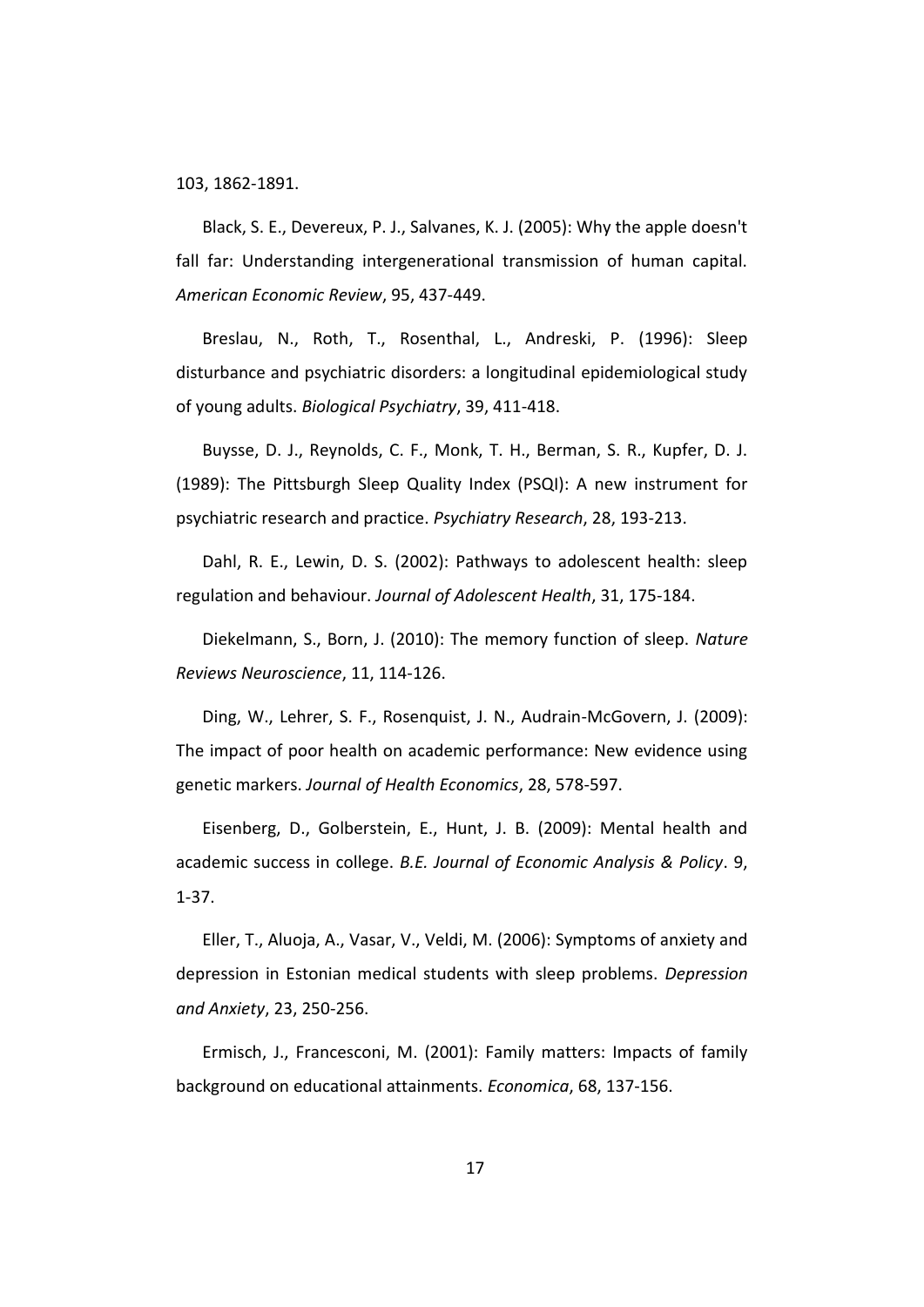Fletcher, J. M. (2014): The effects of childhood ADHD on adult labor market outcomes. *Health Economics*, 23, 159-181.

Gais, S., Born, J. (2004): Declarative memory consolidation: mechanisms acting during human sleep. *Learning and Memory*, 11, 679-685.

García-Gómez, P., van Kippersluis, H., O'Donnell, O., van Doorslaer, E. (2013): Long-Term and Spillover Effects of Health Shocks on Employment and Income. *Journal of Human Resources*, 21, 873-909

Hale, L., Hill, T. D., Friedman, E., Javier Nieto, F., Galvao, L. W., Engelman, C. D., Malecki, K. M. C., Peppard, P. E. (2013): Perceived neighborhood quality, sleep quality, and health status: Evidence from the Survey of the Health of Wisconsin. *Social Science & Medicine*, 79, 16-22.

Jennum, P., Ibsen, R., Avlund, K., Kjellberg, J. (2014): Health, social and economic consequences of hypersomnia: a controlled national study from a national registry evaluating the societal effect on patients and their partners. *European Journal of Health Economics*, 15, 303-311.

Leos-Urbel, J., Schwartz, A. E., Weinstein, M., Corcoran, S. P. (2013): Not just for poor kids: The impact of universal free school breakfast on meal participation and student outcomes. *Economics of Education Review*, 36, 88-107.

McNabb, R., Pal, S., Sloane, P. (2002): Gender differences in educational attainment: The case of university students in England and Wales. *Economica*, 69, 481-503.

Ortiz, E. A., Dehon, C. (2008): What are the factors of success at university? A case study in Belgium. *CESifo Economic Studies*, 54, 121-148.

Pieterse, D. (Forthcoming): Childhood maltreatment and educational outcomes: Evidence from South Africa. *Health Economics*. DOI: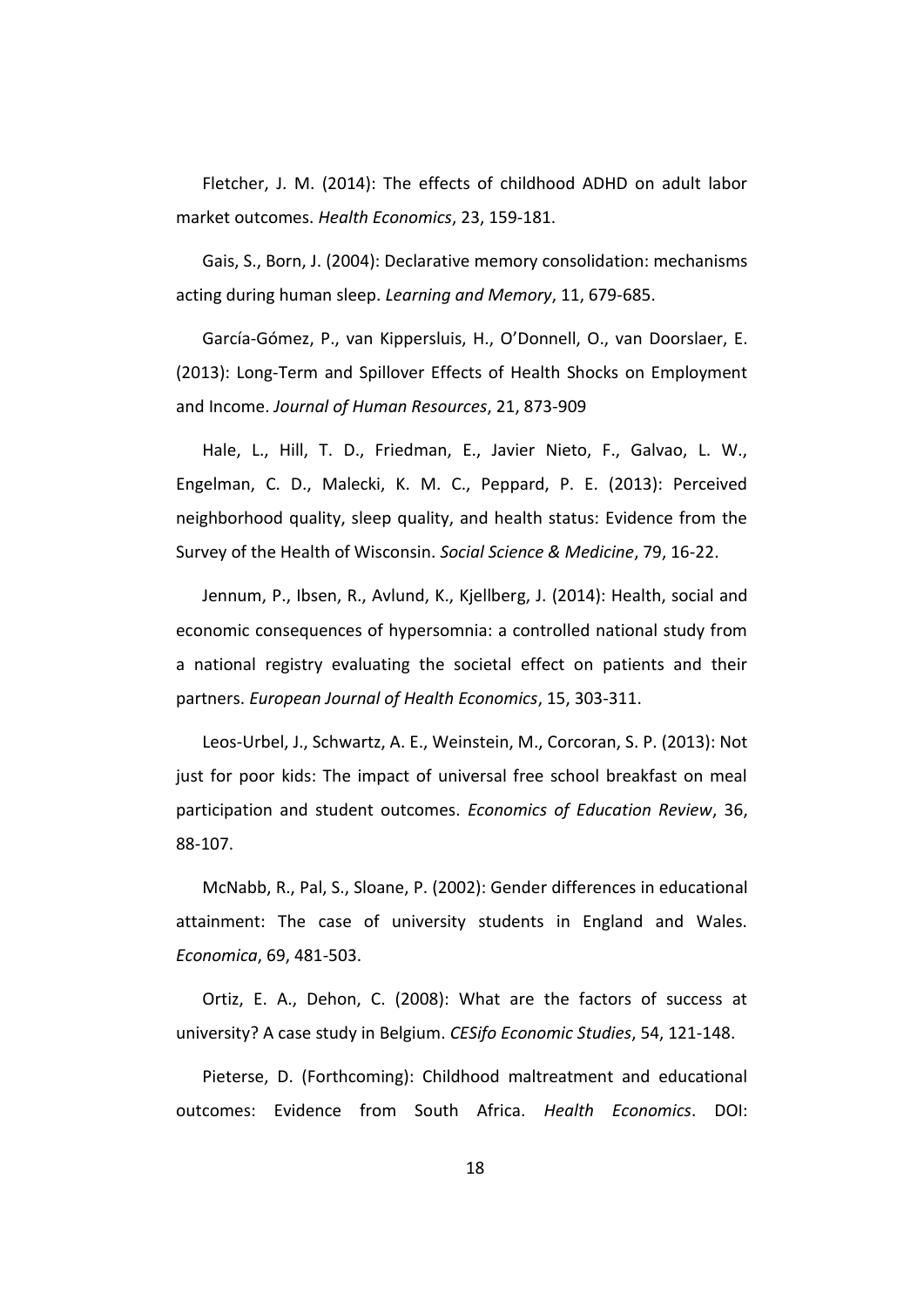10.1002/hec.3065.

Sabia, J. J. (2007): The effect of body weight on adolescent academic performance. *Southern Economic Journal*, 73, 871-900.

Sanbonmatsu, L., Kling, J. R., Duncan, G., Brooks-Gunn, J. (2006): Neighborhoods and academic achievement - Results from the moving to opportunity experiment. *Journal of Human Resources*, 41, 649-691.

Schneider, U., Pfarr, C., Schneider, B. S., Ulrich, V. (2012): I feel good! Gender differences and reporting heterogeneity in self-assessed health. *European Journal of Health Economics*, 13: 251-265.

Siegel, J. M. (2001): The REM sleep-memory consolidation hypothesis. *Science*, 294, 1058-1063

Smith, C., Lapp, L. (1991): Increases in number of REMS and REM density in humans following an intensive learning period. *Journal of Sleep Research & Sleep Medicine*, 14, 325-330.

Vandekerckhove, M., Cluydts, R. (2010): The emotional brain and sleep: An intimate relationship. *Sleep Medicine Reviews*, 14, 219-226.

Vardardottir, A. (2013): Peer effects and academic achievement: a regression discontinuity approach. *Economics of Education Review*, 36, 108-121.

Venn, S., Meadows, R., Arber, S. (2013): Gender differences in approaches to self-management of poor sleep in later life. *Social Science & Medicine*, 79, 117-123.

Walker, M. P., Stickgold, R. (2004): Sleep-dependent learning review and memory consolidation. *Neuron*, 44, 121-133.

Wooldridge, J. M. (1995): Score diagnostics for linear models estimated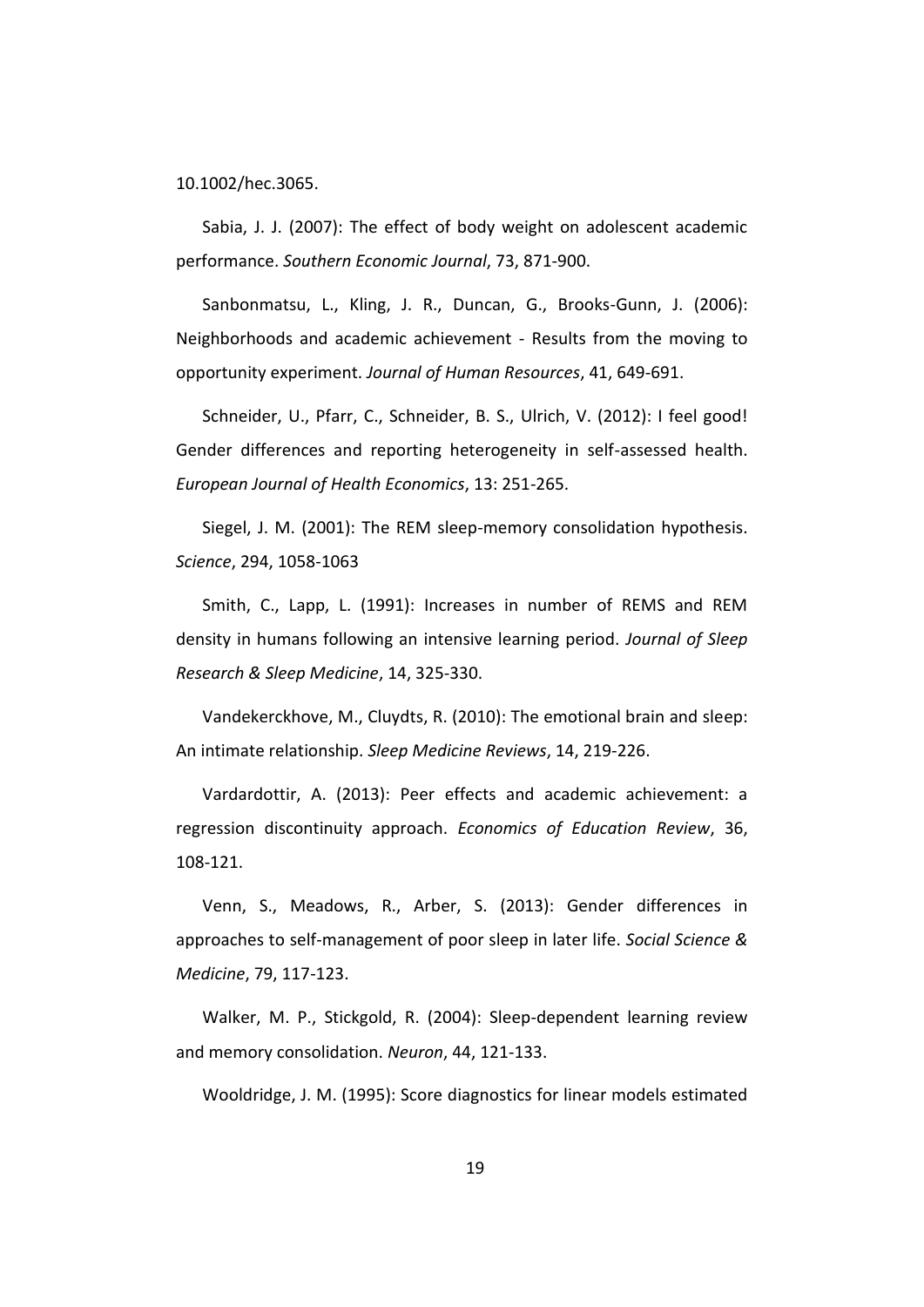by two stage least squares. In: Maddala, G. S., Phillips, P. C. B., Srinivasan, T. N., *Advances in Econometrics and Quantitative Economics: Essays in Honor of Professor C. R. Rao*. Oxford: Blackwell.

## **Appendix A: Additional Tables**

**TABLE A.1 ABOUT HERE**

**TABLE A.2 ABOUT HERE**

**TABLE A.3 ABOUT HERE** 

**TABLE A.4 ABOUT HERE**

**TABLE A.5 ABOUT HERE**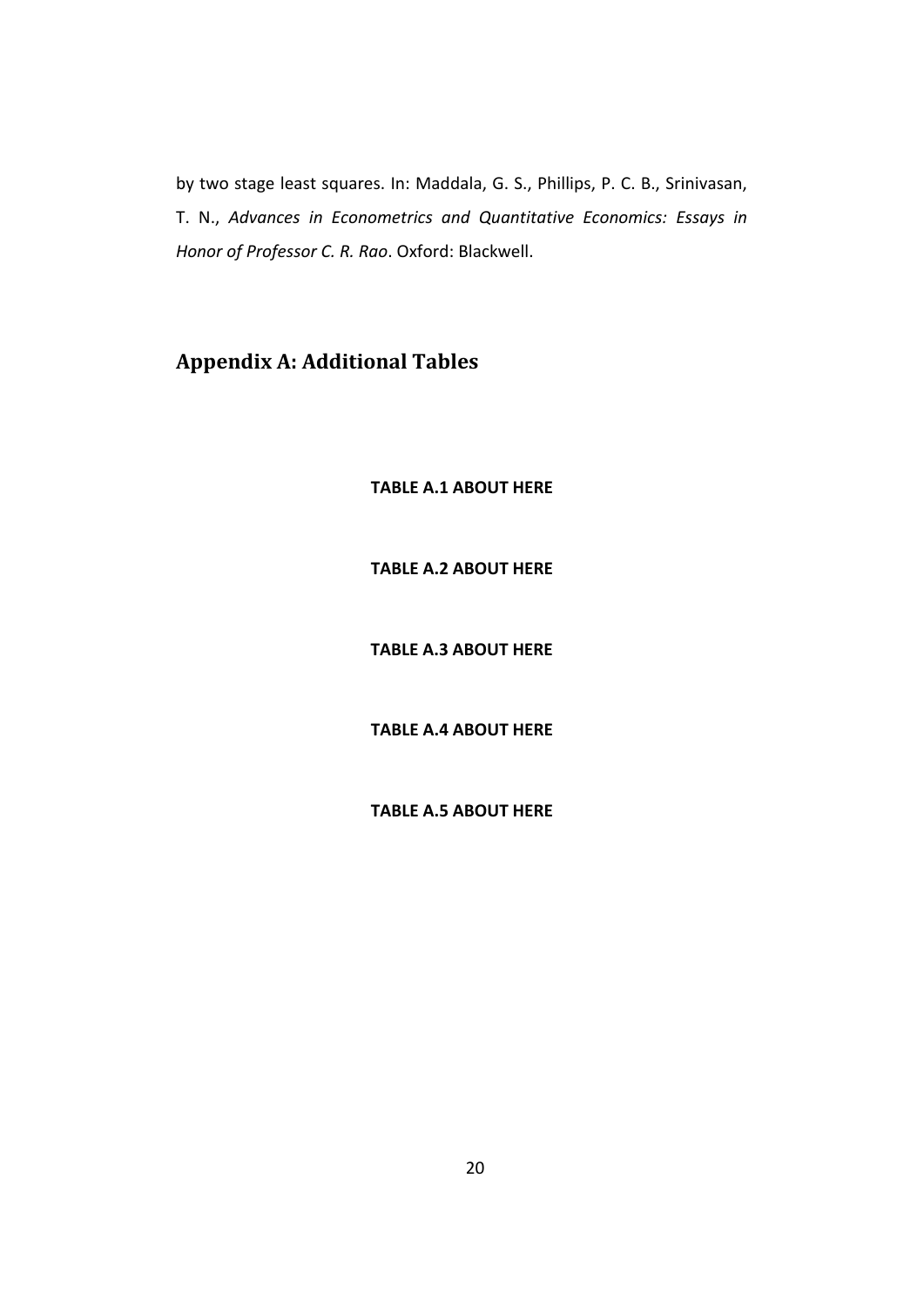|                                                       | All observations |       | PSQI ≤ 5 |       | PSQI > 5 |       |
|-------------------------------------------------------|------------------|-------|----------|-------|----------|-------|
|                                                       | Mean             | SD    | Mean     | SD    | Mean     | SD    |
| A. Background characteristics                         |                  |       |          |       |          |       |
| Age                                                   | 18.03            | 0.431 | 18.01    | 0.363 | 18.08    | 0.552 |
| <b>Female Sex</b>                                     | 0.503            | 0.500 | 0.467    | 0.499 | 0.583    | 0.493 |
| Highest diploma mother                                |                  |       |          |       |          |       |
| Tertiary education: college                           | 0.277            | 0.448 | 0.289    | 0.453 | 0.252    | 0.434 |
| Tertiary education: outside college                   | 0.411            | 0.492 | 0.424    | 0.494 | 0.382    | 0.486 |
| No tertiary education                                 | 0.311            | 0.463 | 0.287    | 0.453 | 0.366    | 0.482 |
| Highest diploma father                                |                  |       |          |       |          |       |
| Tertiary education: college                           | 0.392            | 0.488 | 0.387    | 0.487 | 0.405    | 0.491 |
| Tertiary education: outside college                   | 0.309            | 0.462 | 0.322    | 0.467 | 0.280    | 0.449 |
| No tertiary education                                 | 0.298            | 0.458 | 0.291    | 0.454 | 0.315    | 0.465 |
| At least one of parents passed away                   | 0.029            | 0.168 | 0.014    | 0.116 | 0.064    | 0.245 |
| Parents divorced                                      | 0.199            | 0.399 | 0.168    | 0.374 | 0.269    | 0.444 |
| Grandmother on mother's side foreign nationality      | 0.079            | 0.269 | 0.067    | 0.249 | 0.106    | 0.308 |
| Number of siblings                                    |                  |       |          |       |          |       |
| None                                                  | 0.086            | 0.280 | 0.076    | 0.265 | 0.109    | 0.312 |
| One                                                   | 0.537            | 0.499 | 0.548    | 0.498 | 0.511    | 0.500 |
| Two                                                   | 0.298            | 0.458 | 0.288    | 0.453 | 0.322    | 0.468 |
| More than two                                         | 0.079            | 0.270 | 0.089    | 0.284 | 0.058    | 0.234 |
| Living in a student room                              | 0.460            | 0.498 | 0.452    | 0.498 | 0.478    | 0.500 |
| Program in secondary education                        |                  |       |          |       |          |       |
| Economics - languages/sports                          | 0.286            | 0.452 | 0.268    | 0.443 | 0.327    | 0.469 |
| Economics - maths                                     | 0.267            | 0.442 | 0.286    | 0.452 | 0.223    | 0.417 |
| Ancient languages                                     | 0.166            | 0.372 | 0.167    | 0.373 | 0.164    | 0.371 |
| Exact sciences - maths                                | 0.179            | 0.383 | 0.182    | 0.386 | 0.172    | 0.377 |
| General secondary education: other                    | 0.056            | 0.230 | 0.061    | 0.239 | 0.046    | 0.209 |
| Technical secondary education                         | 0.046            | 0.210 | 0.037    | 0.188 | 0.067    | 0.251 |
| General end marks in secondary education              |                  |       |          |       |          |       |
| Less than 70%                                         | 0.013            | 0.113 | 0.016    | 0.127 | 0.005    | 0.070 |
| Between 70% and 80%                                   | 0.393            | 0.488 | 0.372    | 0.483 | 0.440    | 0.497 |
| More than 80%                                         | 0.594            | 0.491 | 0.612    | 0.487 | 0.555    | 0.497 |
| In a relationship                                     | 0.413            | 0.492 | 0.428    | 0.495 | 0.379    | 0.485 |
| General health                                        |                  |       |          |       |          |       |
| Very good                                             | 0.359            | 0.480 | 0.408    | 0.492 | 0.247    | 0.431 |
| Good                                                  | 0.526            | 0.499 | 0.519    | 0.500 | 0.544    | 0.498 |
| Moderate, bad or very bad                             | 0.115            | 0.319 | 0.073    | 0.261 | 0.209    | 0.407 |
| DASS-21 depression scale                              | 3.148            | 3.519 | 2.543    | 3.005 | 4.553    | 4.166 |
| DASS-21 anxiety scale                                 | 2.982            | 3.027 | 2.371    | 2.496 | 4.355    | 3.612 |
| DASS-21 depression scale                              | 5.178            | 3.964 | 4.390    | 3.572 | 6.958    | 4.222 |
| <b>B.</b> Sleep quality predictors                    |                  |       |          |       |          |       |
| Maternal sleep quality index                          | 2.753            | 0.970 | 2.681    | 0.951 | 2.919    | 0.995 |
| Paternal sleep quality index                          | 2.423            | 0.959 | 2.355    | 0.950 | 2.586    | 0.960 |
| Sleep quality during secondary education index        | 2.079            | 0.749 | 1.929    | 0.669 | 2.418    | 0.807 |
| Congenital medical problems that affect sleep quality | 0.014            | 0.119 | 0.014    | 0.117 | 0.015    | 0.122 |
| C. Sleep quality                                      |                  |       |          |       |          |       |
| PSQI: total measure                                   | 4.802            | 2.228 | 3.624    | 1.149 | 7.408    | 1.779 |
| Poor sleep quality (PSQI > 5)                         | 0.306            | 0.461 | 0.000    | 0.000 | 1.000    | 0.000 |
| PSQI: submeasure overall perceived sleep quality      | 0.937            | 0.626 | 0.710    | 0.493 | 1.452    | 0.590 |
|                                                       |                  |       |          |       |          |       |

### Table 1 – Summary Statistics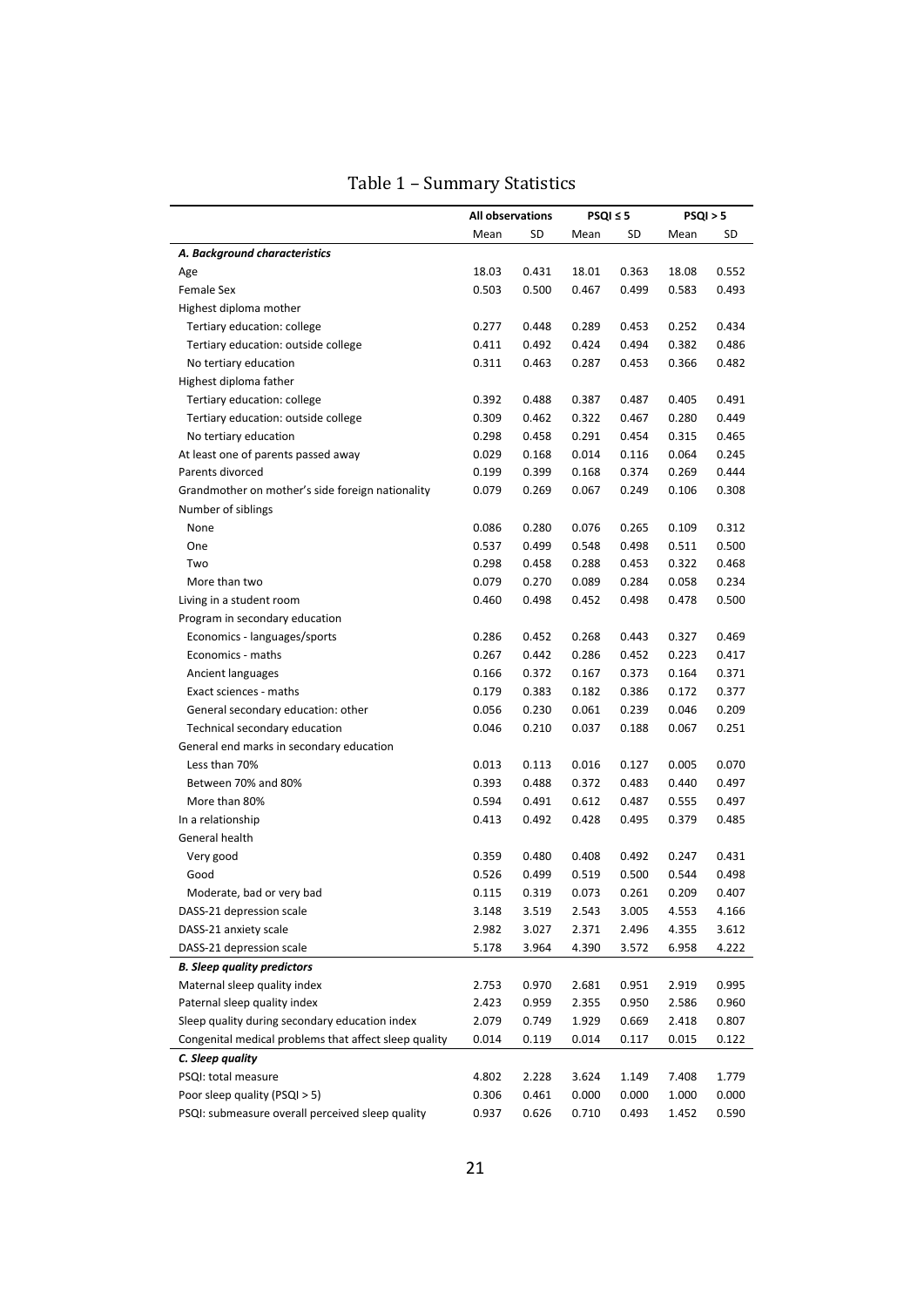| PSQI: submeasure sleep duration                      | 0.129  | 0.363 | 0.059  | 0.245 | 0.287  | 0.508 |
|------------------------------------------------------|--------|-------|--------|-------|--------|-------|
| <b>D. Course characteristics</b>                     |        |       |        |       |        |       |
| Number of ECTS-credits in program                    | 26.704 | 1.338 | 26.760 | 1.416 | 26.579 | 1.132 |
| Program of BE                                        | 0.500  | 0.500 | 0.490  | 0.500 | 0.522  | 0.500 |
| Program of BE: Accounting                            | 0.083  | 0.276 | 0.085  | 0.279 | 0.080  | 0.271 |
| Program of BE: Economics                             | 0.083  | 0.276 | 0.085  | 0.279 | 0.080  | 0.271 |
| Program of BE: Human Sciences                        | 0.083  | 0.276 | 0.085  | 0.279 | 0.080  | 0.271 |
| Program of BE: Law                                   | 0.083  | 0.276 | 0.085  | 0.279 | 0.080  | 0.271 |
| Program of BE: Mathematics                           | 0.083  | 0.276 | 0.085  | 0.279 | 0.080  | 0.271 |
| Program of BE: Production Technology                 | 0.083  | 0.276 | 0.085  | 0.279 | 0.080  | 0.271 |
| Program of CS: Accountancy                           | 0.074  | 0.263 | 0.073  | 0.261 | 0.077  | 0.267 |
| Program of CS: Commercial and Financial Transactions | 0.074  | 0.263 | 0.073  | 0.261 | 0.077  | 0.267 |
| Program of CS: English                               | 0.059  | 0.236 | 0.057  | 0.231 | 0.066  | 0.248 |
| Program of CS: French                                | 0.039  | 0.193 | 0.034  | 0.181 | 0.049  | 0.216 |
| Program of CS: Information Technology                | 0.030  | 0.170 | 0.034  | 0.180 | 0.021  | 0.143 |
| Program of CS: Law                                   | 0.074  | 0.263 | 0.073  | 0.261 | 0.077  | 0.267 |
| Program of CS: Mathematics                           | 0.074  | 0.263 | 0.073  | 0.261 | 0.077  | 0.267 |
| Program of CS: Microeconomics                        | 0.074  | 0.263 | 0.073  | 0.261 | 0.077  | 0.267 |
| <b>E. Academic Achievement</b>                       |        |       |        |       |        |       |
| Exam mark: completed exams                           | 10.82  | 3.637 | 10.98  | 3.620 | 10.46  | 3.651 |
| Exam mark: potential exams                           | 10.74  | 3.740 | 10.91  | 3.711 | 10.36  | 3.779 |
| Exam passed (mark $\geq 10$ ): completed exams       | 0.651  | 0.477 | 0.669  | 0.471 | 0.611  | 0.488 |
| Exam passed (mark $\geq 10$ ): potential exams       | 0.646  | 0.478 | 0.665  | 0.472 | 0.605  | 0.489 |
| Number of subjects                                   | 621    |       | 432    |       | 189    |       |

All statistics are presented at the individual exam level. Used abbreviations: SD: standard deviation; BE: (Business) Economics; CS: Commercial Sciences.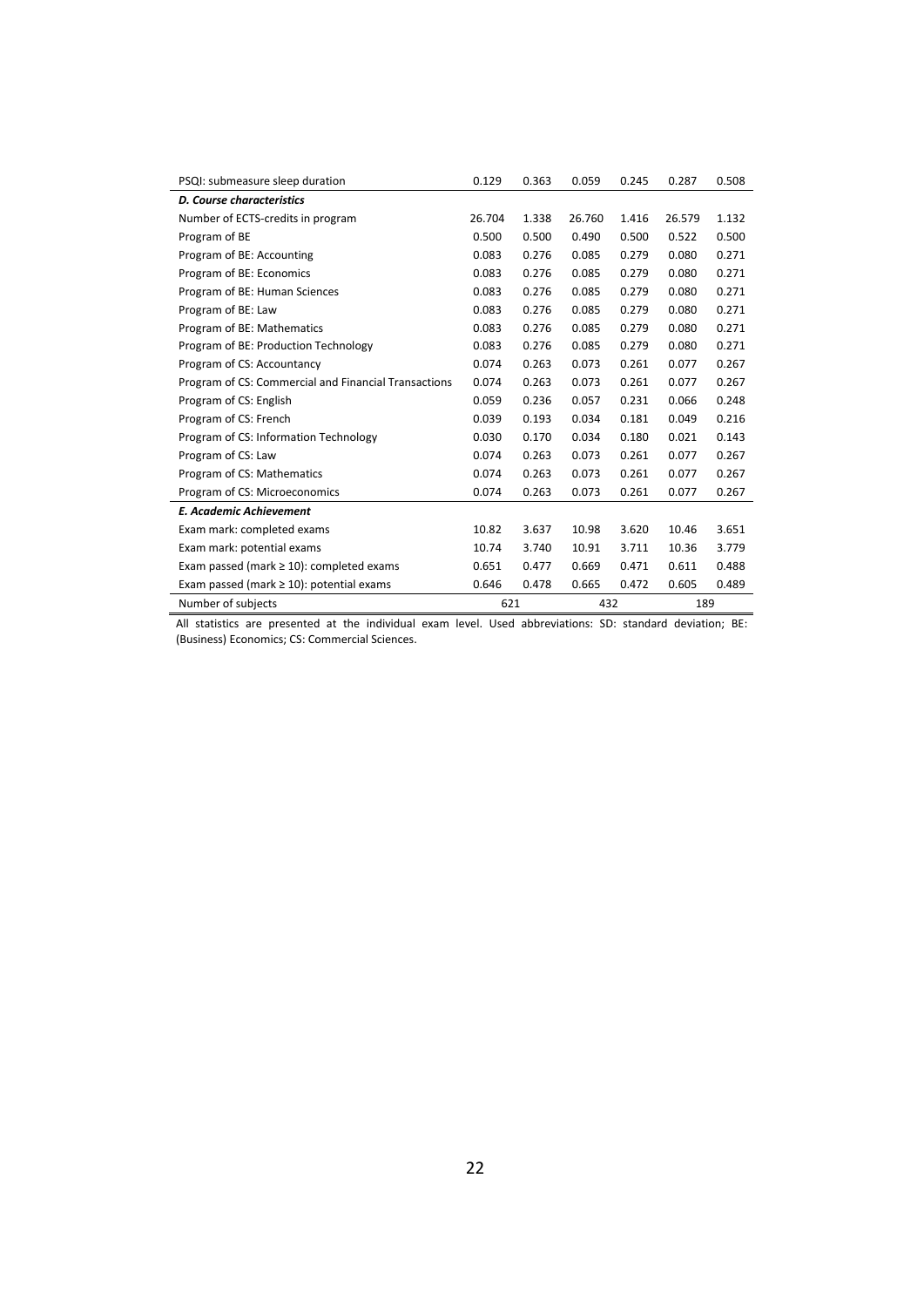| Regression number                                             | (1)                 | (2)                   | (3)                      | (4)                        | (5)                      | (6)                   | (7)                      | (8)                   |
|---------------------------------------------------------------|---------------------|-----------------------|--------------------------|----------------------------|--------------------------|-----------------------|--------------------------|-----------------------|
| <b>Estimation method</b>                                      | <b>OLS</b>          | 2SLS                  | <b>OLS</b>               | 2SLS                       | <b>OLS</b>               | 2SLS                  | <b>OLS</b>               | 2SLS                  |
| Dependent variable                                            |                     |                       |                          | Exam mark: completed exams |                          |                       |                          |                       |
| A. Main explanatory variables                                 |                     |                       |                          |                            |                          |                       |                          |                       |
| PSQI: total measure (normalised)                              | $-0.103$<br>(0.118) | $-0.972**$<br>(0.386) |                          |                            |                          |                       |                          |                       |
| Poor sleep quality (PSQI > 5)                                 |                     |                       | $-0.004$<br>(0.227)      | $-2.639**$<br>(1.138)      |                          |                       |                          |                       |
| PSQI: submeasure overall perceived sleep quality (normalised) |                     |                       |                          |                            | 0.071<br>(0.163)         | $-0.889**$<br>(0.358) |                          |                       |
| PSQI: submeasure sleep duration (normalised)                  |                     |                       |                          |                            |                          |                       | $-0.236**$<br>(0.103)    | $-1.275**$<br>(0.516) |
| <b>B. Control variables</b>                                   |                     |                       |                          |                            |                          |                       |                          |                       |
| Background characteristics                                    | Yes                 | Yes                   | Yes                      | Yes                        | Yes                      | Yes                   | Yes                      | Yes                   |
| Course dummies                                                | Yes                 | Yes                   | Yes                      | Yes                        | Yes                      | Yes                   | Yes                      | Yes                   |
| Number of exam outcomes                                       | 3607                | 3601                  | 3658                     | 3652                       | 3651                     | 3645                  | 3652                     | 3646                  |
| Number of subjects                                            | 573                 | 572                   | 581                      | 580                        | 580                      | 579                   | 580                      | 579                   |
| Wooldridge's (1995) robust endogeneity test (p-value)         |                     | 0.016                 | $\overline{\phantom{a}}$ | 0.009                      | $\overline{\phantom{a}}$ | 0.004                 | $\overline{\phantom{a}}$ | 0.029                 |
| First stage: effect of instrument on sleep quality measure    |                     | $0.398***$<br>(0.059) |                          | $0.146***$<br>(0.027)      |                          | $0.430***$<br>(0.058) |                          | $0.303***$<br>(0.061) |

#### Table 2 – Main Results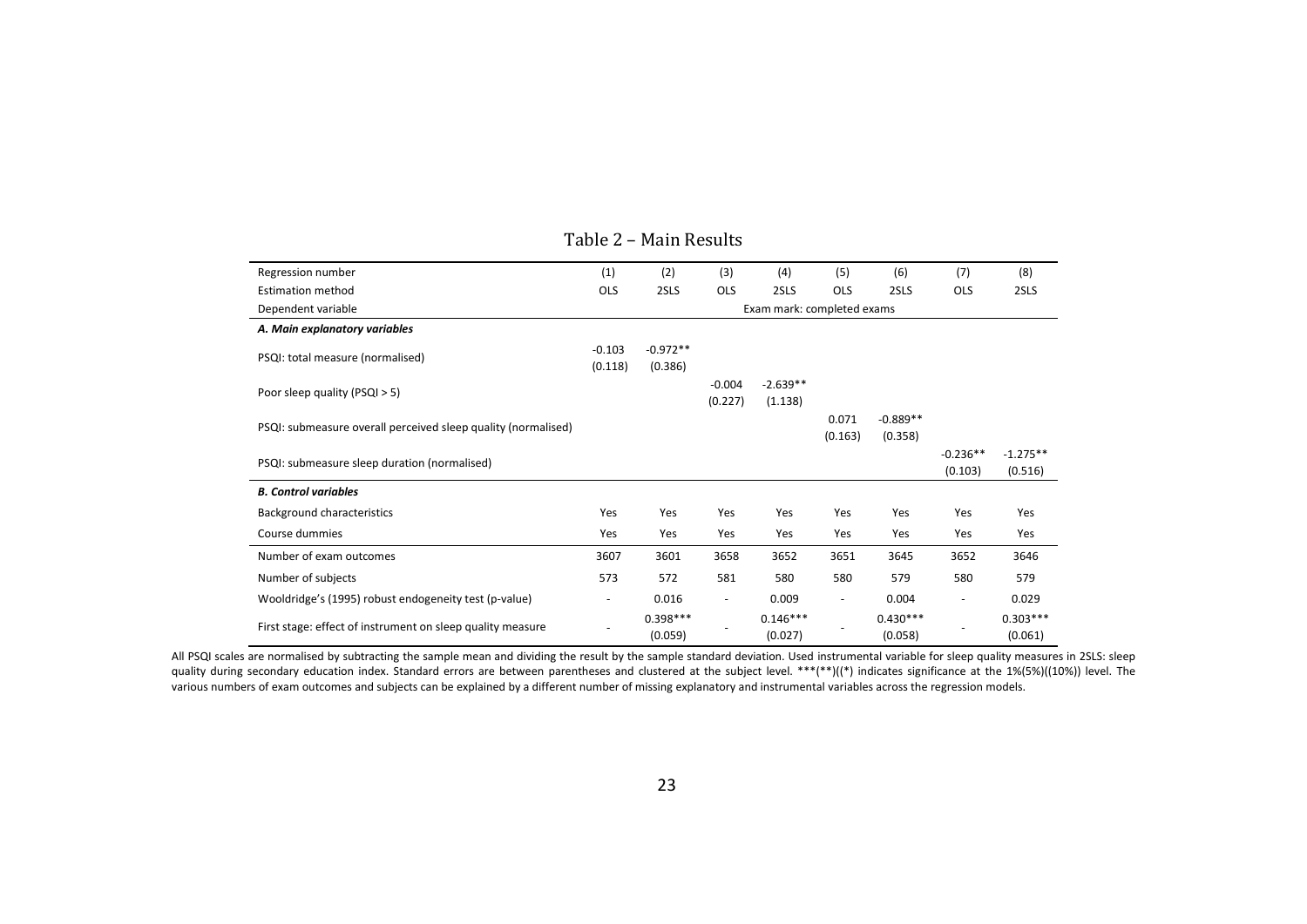Table A.1 – Correlation between Sleep Quality Measures and Potential Instruments

|                                                          | PSQI: total<br>measure | Poor sleep<br>quality<br>(PSQI > 5) | PSQI: submeasure<br>overall perceived<br>sleep quality | PSQI:<br>submeasure<br>sleep duration |
|----------------------------------------------------------|------------------------|-------------------------------------|--------------------------------------------------------|---------------------------------------|
| Maternal sleep quality index                             | 0.176                  | 0.116                               | 0.115                                                  | 0.007                                 |
| Paternal sleep quality index                             | 0.155                  | 0.110                               | 0.121                                                  | $-0.011$                              |
| Sleep quality during secondary<br>education index        | 0.388                  | 0.311                               | 0.388                                                  | 0.217                                 |
| Congenital medical problems that<br>affect sleep quality | 0.057                  | 0.003                               | 0.077                                                  | 0.029                                 |

The presented statistics are correlation coefficients.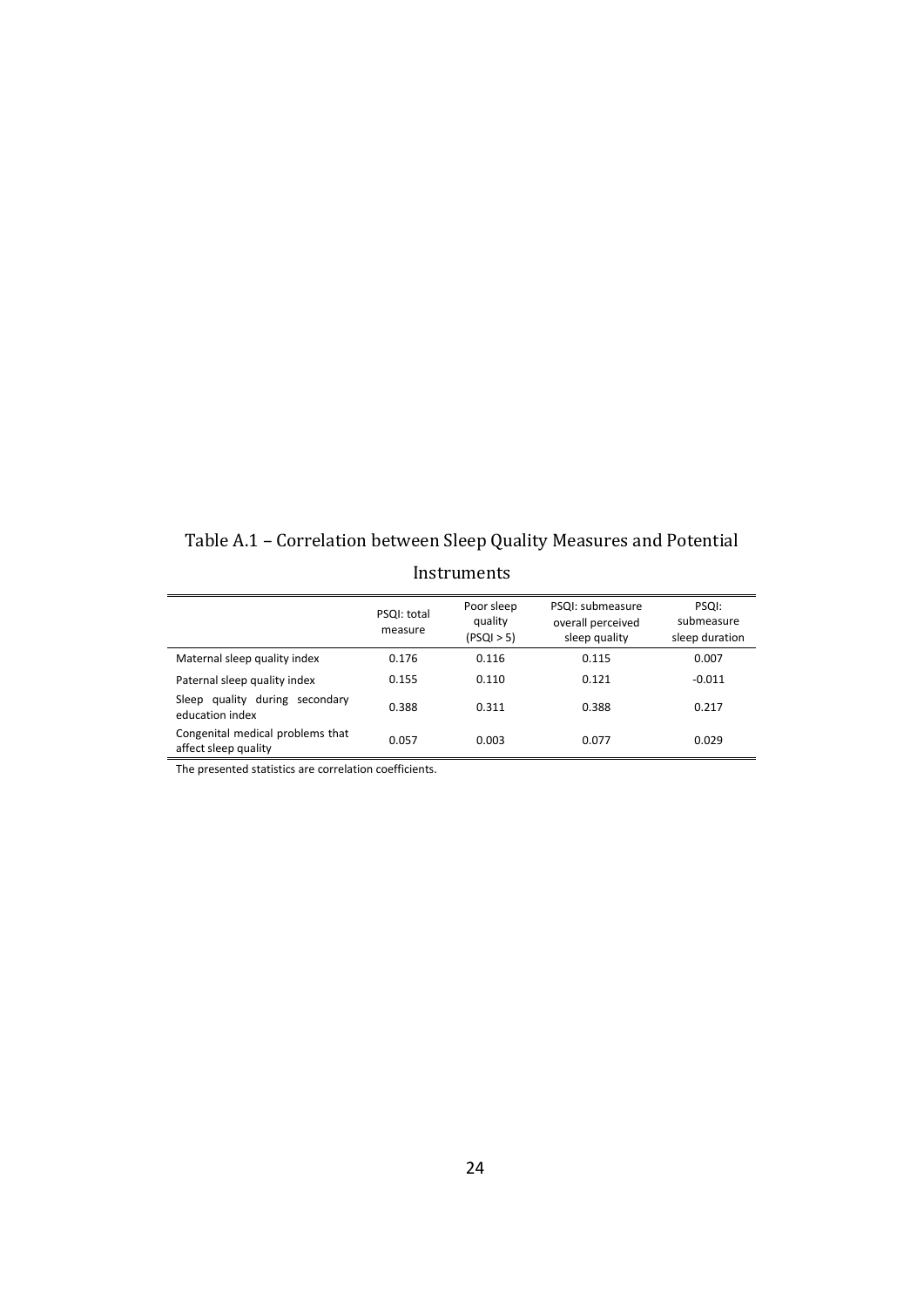| Regression number                                | (1)                  | (2)                   | (3)                   | (4)                   | (5)                        | (6)                   | (7)                   | (8)                   |
|--------------------------------------------------|----------------------|-----------------------|-----------------------|-----------------------|----------------------------|-----------------------|-----------------------|-----------------------|
| <b>Estimation method</b>                         | OLS                  | 2SLS                  | OLS                   | 2SLS                  | OLS                        | 2SLS                  | OLS                   | 2SLS                  |
| Dependent variable                               |                      |                       |                       |                       | Exam mark: completed exams |                       |                       |                       |
| A. Main explanatory variables                    |                      |                       |                       |                       |                            |                       |                       |                       |
| PSQI: total measure                              | $-0.103$<br>(0.118)  | $-0.972**$<br>(0.386) |                       |                       |                            |                       |                       |                       |
| Poor sleep quality (PSQI > 5)                    |                      |                       | $-0.004$<br>(0.227)   | $-2.639**$<br>(1.138) |                            |                       |                       |                       |
| PSQI: submeasure overall perceived sleep quality |                      |                       |                       |                       | 0.071<br>(0.163)           | $-0.889**$<br>(0.358) |                       |                       |
| PSQI: submeasure sleep duration                  |                      |                       |                       |                       |                            |                       | $-0.236**$<br>(0.103) | $-1.275**$<br>(0.516) |
| <b>B. Control variables</b>                      |                      |                       |                       |                       |                            |                       |                       |                       |
| Age                                              | $-0.124$<br>(0.237)  | $-0.102$<br>(0.249)   | $-0.125$<br>(0.238)   | 0.020<br>(0.272)      | $-0.122$<br>(0.238)        | $-0.175$<br>(0.240)   | $-0.096$<br>(0.235)   | 0.038<br>(0.260)      |
| Female Sex                                       | $-0.000$<br>(0.229)  | $-0.011$<br>(0.236)   | 0.002<br>(0.226)      | 0.041<br>(0.244)      | 0.001<br>(0.226)           | $-0.054$<br>(0.239)   | 0.004<br>(0.225)      | 0.001<br>(0.239)      |
| Highest diploma mother                           |                      |                       |                       |                       |                            |                       |                       |                       |
| Tertiary education: college                      | $-0.140$<br>(0.308)  | $-0.188$<br>(0.327)   | $-0.153$<br>(0.304)   | $-0.239$<br>(0.345)   | $-0.134$<br>(0.306)        | $-0.250$<br>(0.332)   | $-0.122$<br>(0.304)   | 0.029<br>(0.330)      |
| Tertiary education: outside college              | $-0.162$<br>(0.268)  | $-0.173$<br>(0.283)   | $-0.167$<br>(0.267)   | $-0.223$<br>(0.296)   | $-0.167$<br>(0.267)        | $-0.097$<br>(0.280)   | $-0.145$<br>(0.266)   | $-0.047$<br>(0.279)   |
| No tertiary education (Reference)                |                      |                       |                       |                       |                            |                       |                       |                       |
| Highest diploma father                           |                      |                       |                       |                       |                            |                       |                       |                       |
| Tertiary education: college                      | $-0.687*$<br>(0.300) | $-0.607*$<br>(0.326)  | $-0.694**$<br>(0.296) | $-0.653*$<br>(0.336)  | $-0.706**$<br>(0.298)      | $-0.677**$<br>(0.320) | $-0.679**$<br>(0.296) | $-0.609*$<br>(0.320)  |
| Tertiary education: outside college              | $-0.165$<br>(0.284)  | $-0.217$<br>(0.298)   | $-0.153$<br>(0.281)   | $-0.171$<br>(0.308)   | $-0.156$<br>(0.283)        | $-0.271$<br>(0.300)   | $-0.144$<br>(0.279)   | $-0.112$<br>(0.291)   |
| No tertiary education (Reference)                |                      |                       |                       |                       |                            |                       |                       |                       |
| At least one of parents passed away              | $-0.056$             | 0.326                 | $-0.097$              | 0.497                 | $-0.117$                   | 0.115                 | $-0.035$              | 0.182                 |

Table A.2 – Complete Estimation Results: the Impact of Sleep Quality on Exam Marks (Completed Exams)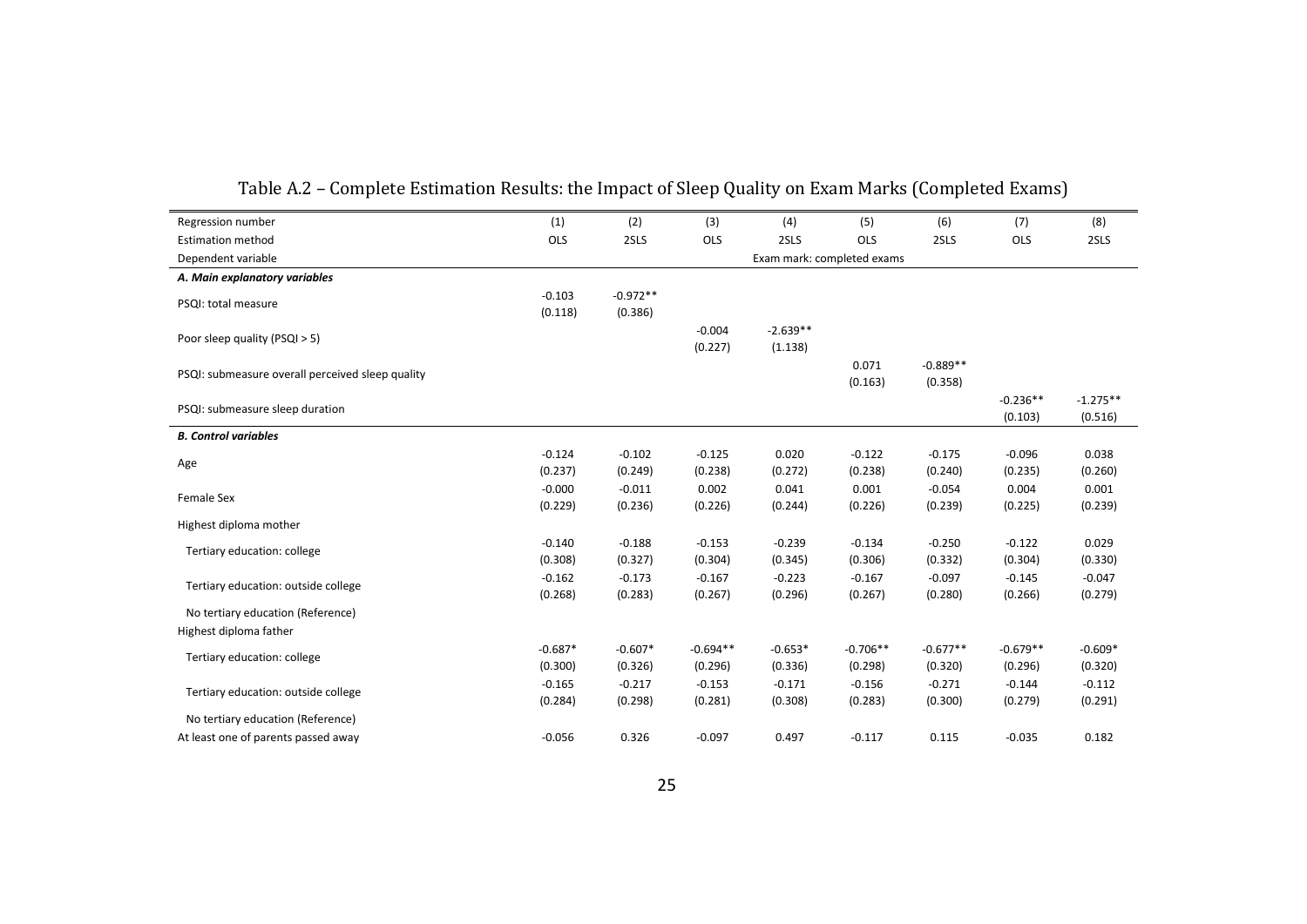|                                                                       | (0.815)     | (0.941)     | (0.805)     | (1.052)     | (0.801)     | (0.948)     | (0.807)     | (0.974)     |
|-----------------------------------------------------------------------|-------------|-------------|-------------|-------------|-------------|-------------|-------------|-------------|
|                                                                       | 0.009       | 0.106       | $-0.020$    | 0.123       | $-0.021$    | $-0.023$    | 0.029       | 0.236       |
| Parents divorced                                                      | (0.276)     | (0.285)     | (0.270)     | (0.299)     | (0.271)     | (0.279)     | (0.273)     | (0.308)     |
| Grandmother on mother's side foreign nationality                      | $-1.463***$ | $-1.269**$  | $-1.491***$ | $-1.311**$  | $-1.510***$ | $-1.09**$   | $-1.391**$  | $-0.956$    |
|                                                                       | (0.453)     | (0.471)     | (0.452)     | (0.487)     | (0.458)     | (0.488)     | (0.461)     | (0.586)     |
| Number of siblings                                                    |             |             |             |             |             |             |             |             |
| None (Reference)                                                      |             |             |             |             |             |             |             |             |
| One                                                                   | $-0.077$    | $-0.036$    | $-0.087$    | $-0.143$    | $-0.087$    | $-0.027$    | $-0.086$    | $-0.082$    |
|                                                                       | (0.397)     | (0.385)     | (0.399)     | (0.421)     | (0.400)     | (0.411)     | (0.396)     | (0.416)     |
| Two                                                                   | 0.224       | 0.332       | 0.215       | 0.271       | 0.208       | 0.306       | 0.212       | 0.194       |
|                                                                       | (0.418)     | (0.404)     | (0.422)     | (0.441)     | (0.422)     | (0.430)     | (0.417)     | (0.441)     |
| More than two                                                         | $-0.135$    | $-0.237$    | $-0.104$    | $-0.287$    | $-0.110$    | $-0.005$    | $-0.147$    | $-0.280$    |
|                                                                       | (0.511)     | (0.537)     | (0.507)     | (0.567)     | (0.508)     | (0.555)     | (0.512)     | (0.555)     |
| Living in a student room                                              | 0.239       | $0.360*$    | 0.221       | 0.253       | 0.216       | $0.378*$    | 0.183       | 0.031       |
|                                                                       | (0.206)     | (0.216)     | (0.204)     | (0.220)     | (0.205)     | (0.220)     | (0.203)     | (0.233)     |
| Program in secondary education                                        |             |             |             |             |             |             |             |             |
| Economics - languages/sports                                          | $-1.729***$ | $-1.674***$ | $-1.768***$ | $-1.647***$ | $-1.775***$ | $-1.710***$ | $-1.807***$ | $-2.015***$ |
|                                                                       | (0.355)     | (0.374)     | (0.345)     | (0.402)     | (0.346)     | (0.369)     | (0.346)     | (0.405)     |
| Economics - maths                                                     | $-0.384$    | $-0.470$    | $-0.411$    | $-0.556$    | $-0.404$    | $-0.450$    | $-0.465$    | $-0.744**$  |
|                                                                       | (0.317)     | (0.333)     | (0.310)     | (0.360)     | (0.309)     | (0.331)     | (0.311)     | (0.364)     |
| Ancient languages                                                     | $-0.458$    | $-0.577$    | $-0.466$    | $-0.541$    | $-0.464$    | $-0.511$    | $-0.501$    | $-0.693*$   |
|                                                                       | (0.349)     | (0.372)     | (0.344)     | (0.393)     | (0.345)     | (0.366)     | (0.345)     | (0.383)     |
| Exact sciences - maths (Reference)                                    |             |             |             |             |             |             |             |             |
| General secondary education: other                                    | $-0.463$    | $-0.651$    | $-0.423$    | $-0.624$    | $-0.411$    | $-0.732$    | $-0.473$    | $-0.724$    |
|                                                                       | (0.522)     | (0.575)     | (0.506)     | (0.571)     | (0.506)     | (0.570)     | (0.506)     | (0.566)     |
| Technical secondary education                                         | $-3.711***$ | $-3.577***$ | $-3.762***$ | $-3.468***$ | $-3.774***$ | $-3.656***$ | $-3.721***$ | $-3.584***$ |
|                                                                       | (0.617)     | (0.619)     | (0.614)     | (0.642)     | (0.615)     | (0.640)     | (0.607)     | (0.656)     |
| General end marks in secondary education<br>Less than 70% (Reference) |             |             |             |             |             |             |             |             |
| Between 70% and 80%                                                   | 1.548***    | $1.695**$   | $1.525**$   | 1.960**     | $1.522**$   | $1.713**$   | $1.630**$   | $2.093***$  |
|                                                                       | (0.569)     | (0.598)     | (0.576)     | (0.723)     | (0.577)     | (0.673)     | (0.580)     | (0.639)     |
| More than 80%                                                         | $3.314***$  | $3.377***$  | $3.312***$  | $3.597***$  | $3.310***$  | $3.444***$  | $3.414***$  | 3.882***    |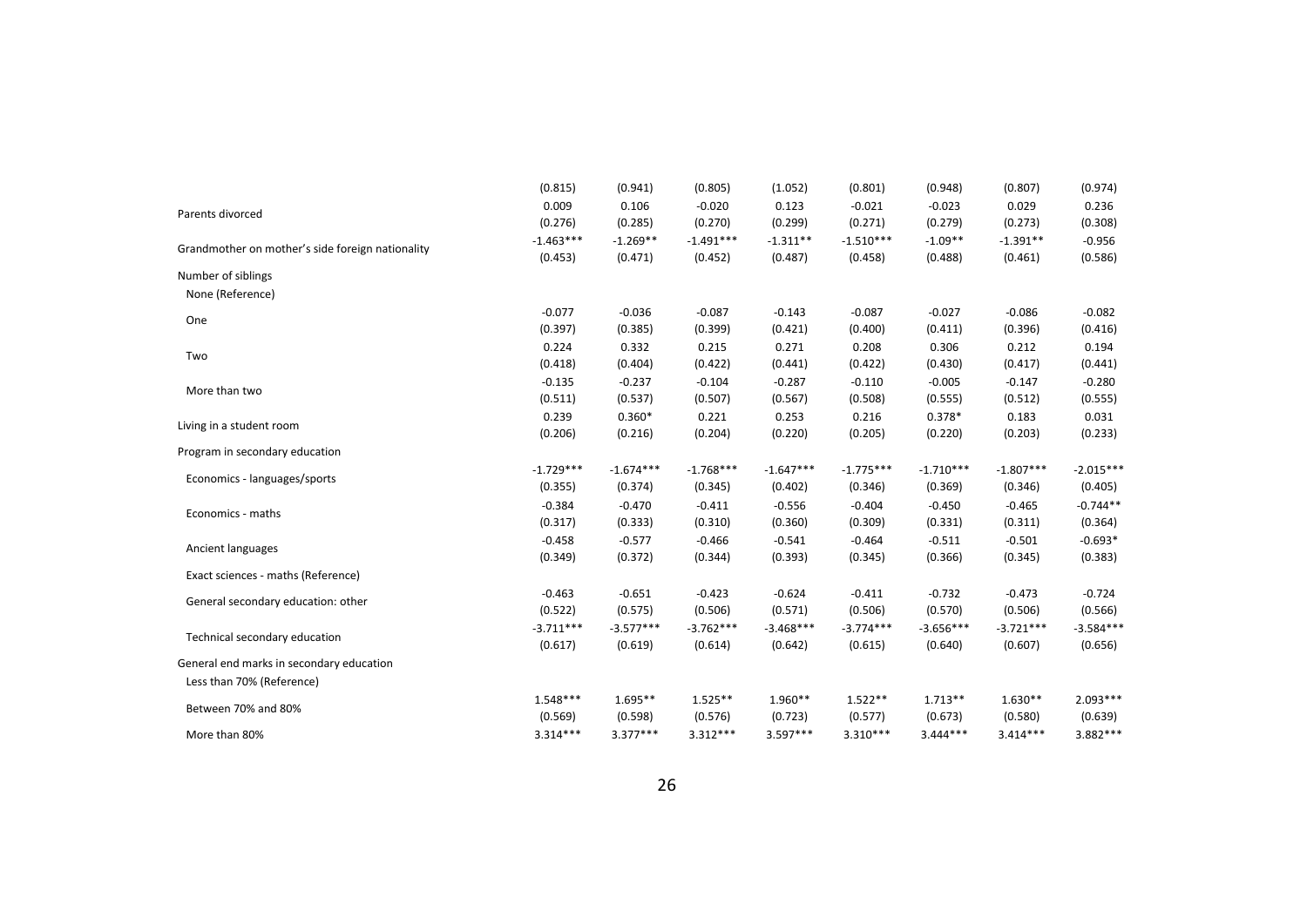|                                                      | (0.578)     | (0.601)     | (0.585)     | (0.713)     | (0.586)     | (0.678)     | (0.591)     | (0.650)     |
|------------------------------------------------------|-------------|-------------|-------------|-------------|-------------|-------------|-------------|-------------|
|                                                      | 0.022       | $-0.035$    | 0.023       | $-0.100$    | 0.023       | $-0.054$    | $-0.007$    | $-0.127$    |
| In a relationship                                    | (0.206)     | (0.214)     | (0.204)     | (0.228)     | (0.204)     | (0.216)     | (0.204)     | (0.224)     |
| General health                                       |             |             |             |             |             |             |             |             |
|                                                      | 0.585       | 0.222       | 0.614       | 0.206       | 0.625       | 0.312       | 0.578       | 0.417       |
| Very good                                            | (0.390)     | (0.424)     | (0.380)     | (0.446)     | (0.381)     | (0.399)     | (0.381)     | (0.424)     |
|                                                      | 0.315       | 0.139       | 0.318       | 0.026       | 0.325       | 0.196       | 0.306       | 0.237       |
| Good                                                 | (0.368)     | (0.384)     | (0.361)     | (0.413)     | (0.361)     | (0.366)     | (0.361)     | (0.398)     |
| Moderate, bad or very bad (Reference)                |             |             |             |             |             |             |             |             |
|                                                      | $-0.026$    | 0.097       | $-0.046$    | 0.094       | $-0.051$    | 0.027       | $-0.046$    | $-0.045$    |
| DASS-21 depression scale                             | (0.152)     | (0.177)     | (0.149)     | (0.187)     | (0.147)     | (0.163)     | (0.148)     | (0.166)     |
|                                                      | 0.104       | 0.195       | 0.097       | 0.236       | 0.092       | 0.186       | 0.106       | 0.146       |
| DASS-21 anxiety scale                                | (0.158)     | (0.171)     | (0.157)     | (0.181)     | (0.157)     | (0.167)     | (0.158)     | (0.182)     |
|                                                      | 0.006       | 0.207       | $-0.016$    | 0.136       | $-0.026$    | 0.175       | $-0.022$    | $-0.055$    |
| DASS-21 stress scale                                 | (0.166)     | (0.197)     | (0.161)     | (0.195)     | (0.163)     | (0.189)     | (0.159)     | (0.170)     |
|                                                      | 0.031       | 0.027       | 0.033       | $-0.018$    | 0.031       | 0.068       | 0.032       | 0.026       |
| Number of ECTS-credits in program                    | (0.081)     | (0.082)     | (0.081)     | (0.088)     | (0.081)     | (0.086)     | (0.080)     | (0.081)     |
|                                                      | $-0.303$    | $-0.299$    | $-0.299$    | $-0.295$    | $-0.299$    | $-0.306*$   | $-0.285$    | $-0.286$    |
| Program of BE: Accounting                            | (0.186)     | (0.185)     | (0.185)     | (0.186)     | (0.185)     | (0.185)     | (0.185)     | (0.185)     |
|                                                      | $-1.008***$ | $-1.013***$ | $-1.003***$ | $-1.015***$ | $-1.003***$ | $-1.018***$ | $-0.989***$ | $-0.999***$ |
| Program of BE: Economics                             | (0.177)     | (0.176)     | (0.177)     | (0.176)     | (0.177)     | (0.176)     | (0.177)     | (0.176)     |
|                                                      | $-1.546***$ | $-1.539***$ | $-1.552***$ | $-1.550***$ | $-1.552***$ | $-1.556***$ | $-1.546***$ | $-1.547***$ |
| Program of BE: Human Sciences                        | (0.202)     | (0.203)     | (0.200)     | (0.201)     | (0.200)     | (0.201)     | (0.201)     | (0.201)     |
|                                                      | $-0.421**$  | $-0.433**$  | $-0.424**$  | $-0.436**$  | $-0.424**$  | $-0.440**$  | $-0.416**$  | $-0.448**$  |
| Program of BE: Law                                   | (0.177)     | (0.177)     | (0.175)     | (0.177)     | (0.175)     | (0.176)     | (0.176)     | (0.177)     |
|                                                      | $-1.540***$ | $-1.541***$ | $-1.529***$ | $-1.539***$ | $-1.529**$  | $-1.546***$ | $-1.513***$ | $-1.518***$ |
| Program of BE: Mathematics                           | (0.199)     | (0.199)     | (0.198)     | (0.199)     | (0.198)     | (0.199)     | (0.198)     | (0.198)     |
| Program of BE: Production Technology (Reference)     |             |             |             |             |             |             |             |             |
|                                                      | $-2.610***$ | $-2.701***$ | $-2.598***$ | $-2.579***$ | $-2.577***$ | $-2.759***$ | $-2.593***$ | $-2.613***$ |
| Program of CS: Accountancy                           | (0.368)     | (0.380)     | (0.363)     | (0.385)     | (0.365)     | (0.384)     | (0.361)     | (0.374)     |
|                                                      | 0.167       | 0.078       | 0.186       | 0.203       | 0.199       | 0.015       | 0.192       | 0.172       |
| Program of CS: Commercial and Financial Transactions | (0.327)     | (0.341)     | (0.322)     | (0.352)     | (0.324)     | (0.347)     | (0.320)     | (0.336)     |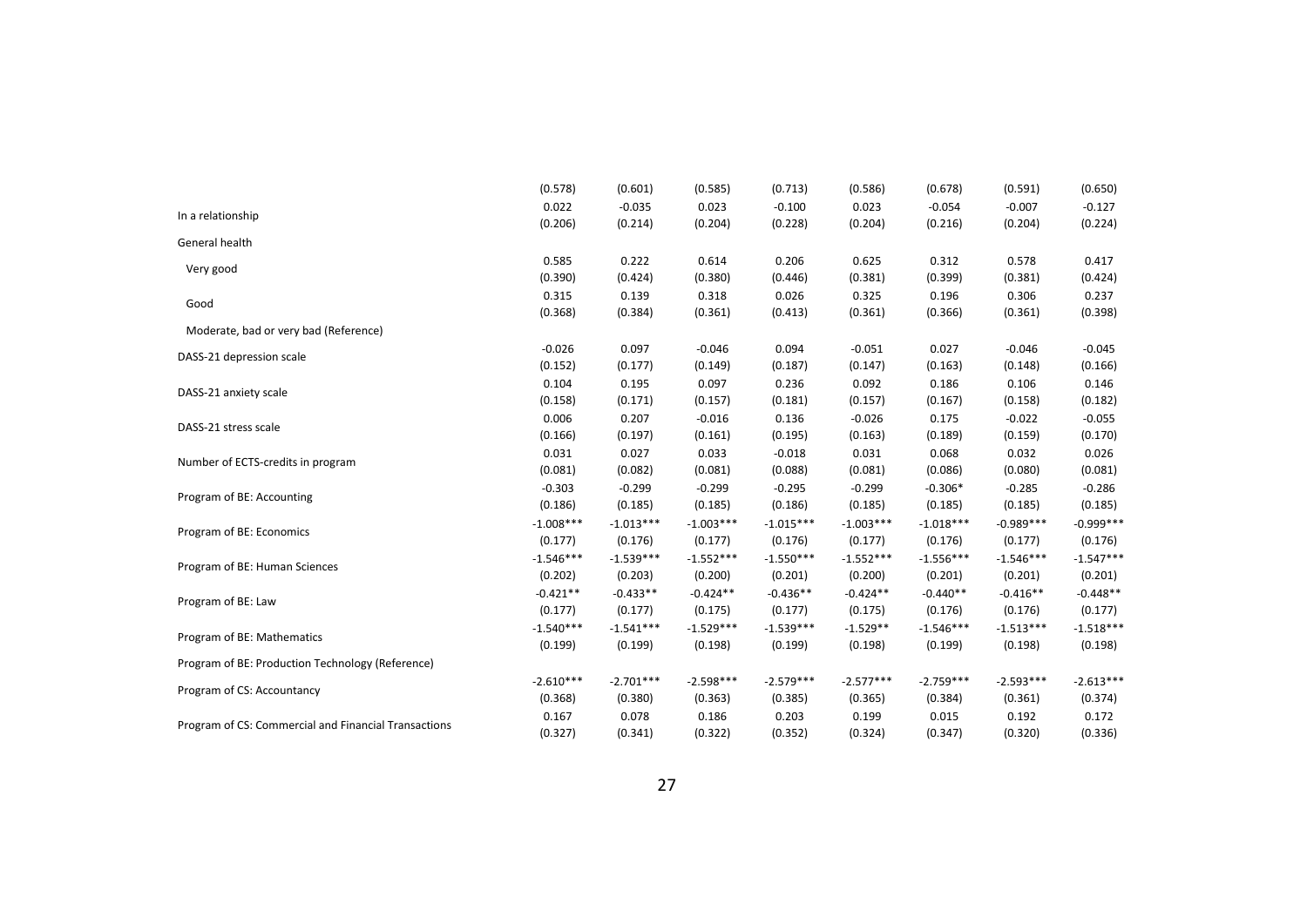|                                                            | 0.458                    | 0.389       | 0.468                    | 0.555       | 0.474       | 0.298       | 0.485       | 0.517       |
|------------------------------------------------------------|--------------------------|-------------|--------------------------|-------------|-------------|-------------|-------------|-------------|
| Program of CS: English                                     | (0.310)                  | (0.331)     | (0.305)                  | (0.342)     | (0.307)     | (0.336)     | (0.303)     | (0.324)     |
|                                                            | $-1.203**$               | $-1.191**$  | $-1.162**$               | $-0.942**$  | $-1.152**$  | $-1.289**$  | $-1.107**$  | $-0.909**$  |
| Program of CS: French                                      | (0.428)                  | (0.436)     | (0.419)                  | (0.440)     | (0.424)     | (0.440)     | (0.420)     | (0.444)     |
|                                                            | $0.624*$                 | 0.447       | 0.573                    | 0.406       | 0.586       | 0.368       | 0.538       | 0.337       |
| Program of CS: Information Technology                      | (0.362)                  | (0.383)     | (0.361)                  | (0.396)     | (0.361)     | (0.392)     | (0.357)     | (0.379)     |
|                                                            | $-1.810***$              | $-1.917***$ | $-1.774***$              | $-1.774***$ | $-1.760***$ | $-1.956***$ | $-1.771***$ | $-1.798***$ |
| Program of CS: Law                                         | (0.309)                  | (0.326)     | (0.305)                  | (0.336)     | (0.306)     | (0.332)     | (0.303)     | (0.321)     |
| Program of CS: Mathematics                                 | $-0.842**$               | $-0.930**$  | $-0.808**$               | $-0.789**$  | $-0.795**$  | $-0.976**$  | $-0.800**$  | $-0.810**$  |
|                                                            | (0.359)                  | (0.375)     | (0.354)                  | (0.382)     | (0.356)     | (0.381)     | (0.351)     | (0.361)     |
| Program of CS: Microeconomics                              | $-0.744**$               | $-0.834**$  | $-0.714**$               | $-0.696**$  | $-0.697**$  | $-0.879**$  | $-0.709**$  | $-0.730**$  |
|                                                            | (0.303)                  | (0.322)     | (0.299)                  | (0.334)     | (0.300)     | (0.328)     | (0.297)     | (0.315)     |
| Constant                                                   | $11.43**$                | $11.20**$   | $11.42**$                | 10.97*      | $11.34**$   | $11.41**$   | $10.84**$   | 8.331       |
|                                                            | (5.233)                  | (5.490)     | (5.230)                  | (5.721)     | (5.246)     | (5.375)     | (5.210)     | (5.764)     |
| Number of exam outcomes                                    | 3607                     | 3601        | 3658                     | 3652        | 3651        | 3645        | 3652        | 3646        |
| Number of subjects                                         | 573                      | 572         | 581                      | 580         | 580         | 579         | 580         | 579         |
| Wooldridge's (1995) robust endogeneity test (p-value)      | $\overline{\phantom{m}}$ | 0.016       | $\overline{\phantom{a}}$ | 0.009       |             | 0.004       |             | 0.029       |
|                                                            |                          | $0.398***$  |                          | $0.146***$  |             | $0.430***$  |             | $0.303***$  |
| First stage: effect of instrument on sleep quality measure |                          | (0.059)     |                          | (0.027)     |             | (0.058)     |             | (0.061)     |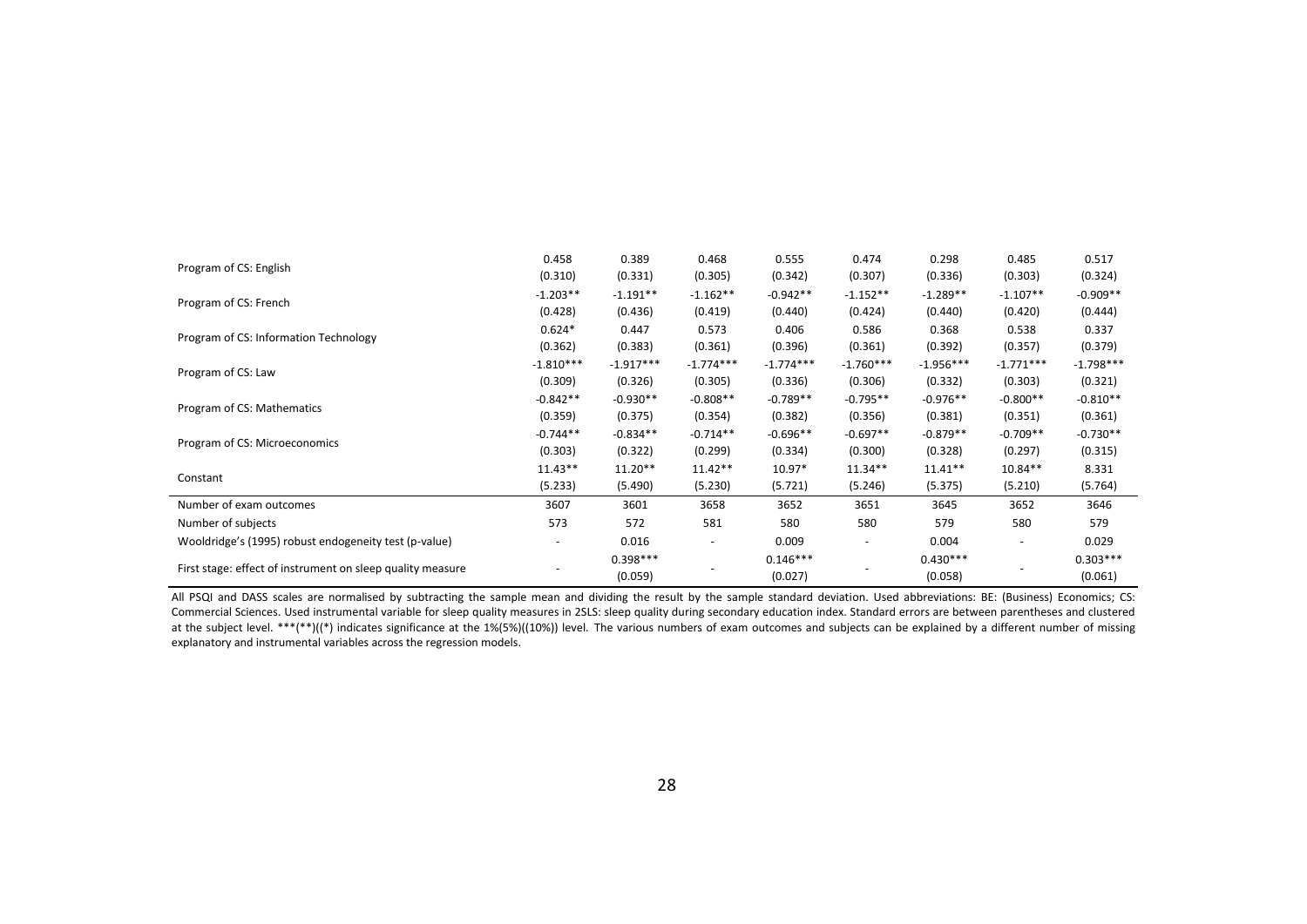| Regression number                                             | (1)                  | (2)                   | (3)                  | (4)                        | (5)                  | (6)                   | (7)                   | (8)                   |
|---------------------------------------------------------------|----------------------|-----------------------|----------------------|----------------------------|----------------------|-----------------------|-----------------------|-----------------------|
| <b>Estimation method</b>                                      | OLS                  | 2SLS                  | OLS                  | 2SLS                       | OLS                  | 2SLS                  | OLS                   | 2SLS                  |
| Dependent variable                                            |                      |                       |                      | Exam mark: potential exams |                      |                       |                       |                       |
| A. Main explanatory variables                                 |                      |                       |                      |                            |                      |                       |                       |                       |
| PSQI: total measure (normalised)                              | $-0.117$<br>(0.121)  | $-0.934**$<br>(0.390) |                      |                            |                      |                       |                       |                       |
| Poor sleep quality (PSQI > 5) (normalised)                    |                      |                       | 0.015<br>(0.239)     | $-2.532**$<br>(1.144)      |                      |                       |                       |                       |
| PSQI: submeasure overall perceived sleep quality (normalised) |                      |                       |                      |                            | 0.053<br>(0.168)     | $-0.858**$<br>(0.363) |                       |                       |
| PSQI: submeasure sleep duration (normalised)                  |                      |                       |                      |                            |                      |                       | $-0.245**$<br>(0.102) | $-1.222**$<br>(0.518) |
| <b>B. Control variables</b>                                   |                      |                       |                      |                            |                      |                       |                       |                       |
| Age                                                           | $-0.180$<br>(0.234)  | $-0.160$<br>(0.246)   | $-0.182$<br>(0.234)  | $-0.043$<br>(0.271)        | $-0.178$<br>(0.234)  | $-0.229$<br>(0.235)   | $-0.152$<br>(0.233)   | $-0.033$<br>(0.265)   |
| Female Sex                                                    | $-0.016$<br>(0.232)  | $-0.026$<br>(0.237)   | $-0.013$<br>(0.229)  | 0.021<br>(0.245)           | $-0.014$<br>(0.229)  | $-0.069$<br>(0.241)   | $-0.011$<br>(0.228)   | $-0.012$<br>(0.241)   |
| Highest diploma mother                                        |                      |                       |                      |                            |                      |                       |                       |                       |
| Tertiary education: college                                   | $-0.159$<br>(0.312)  | $-0.203$<br>(0.327)   | $-0.172$<br>(0.308)  | $-0.256$<br>(0.344)        | $-0.155$<br>(0.310)  | $-0.268$<br>(0.332)   | $-0.139$<br>(0.309)   | 0.013<br>(0.336)      |
| Tertiary education: outside college                           | $-0.214$<br>(0.279)  | $-0.226$<br>(0.292)   | $-0.218$<br>(0.277)  | $-0.281$<br>(0.306)        | $-0.217$<br>(0.278)  | $-0.157$<br>(0.291)   | $-0.194$<br>(0.277)   | $-0.096$<br>(0.291)   |
| No tertiary education (Reference)                             |                      |                       |                      |                            |                      |                       |                       |                       |
| Highest diploma father                                        |                      |                       |                      |                            |                      |                       |                       |                       |
| Tertiary education: college                                   | $-0.574*$<br>(0.310) | $-0.496$<br>(0.332)   | $-0.584*$<br>(0.307) | $-0.536$<br>(0.345)        | $-0.595*$<br>(0.308) | $-0.564*$<br>(0.329)  | $-0.569*$<br>(0.307)  | $-0.504$<br>(0.326)   |
| Tertiary education: outside college                           | $-0.086$<br>(0.292)  | $-0.123$<br>(0.304)   | $-0.074$<br>(0.289)  | $-0.082$<br>(0.315)        | $-0.079$<br>(0.291)  | $-0.183$<br>(0.308)   | $-0.064$<br>(0.287)   | $-0.030$<br>(0.296)   |
| No tertiary education (Reference)                             |                      |                       |                      |                            |                      |                       |                       |                       |
| At least one of parents passed away                           | 0.064                | 0.423                 | 0.012                | 0.584                      | 0.000                | 0.219                 | 0.078                 | 0.289                 |

Table A.3 – Complete Estimation Results: the Impact of Sleep Quality on Exam Marks (Potential Exams)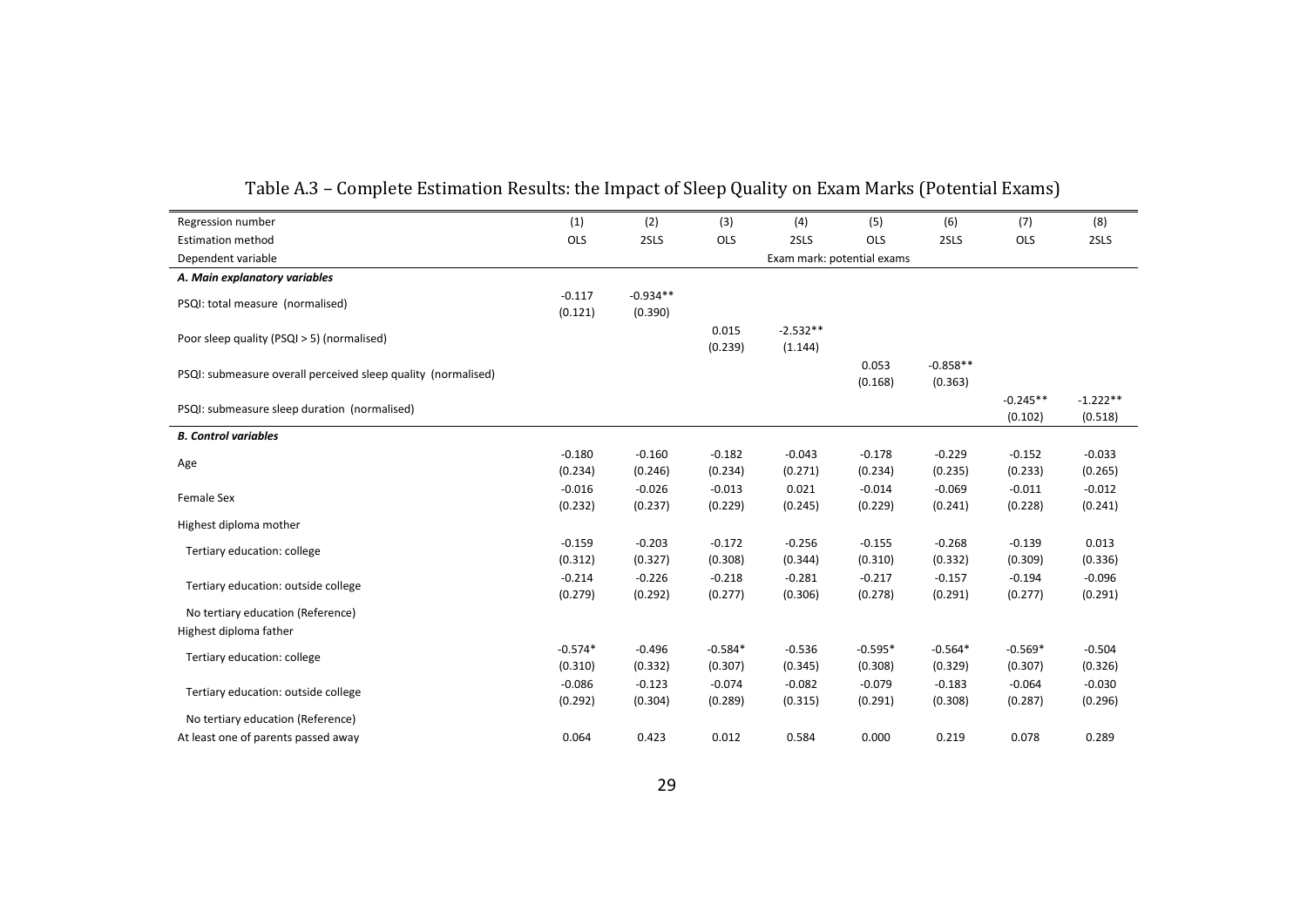|                                                  | (0.805)     | (0.925)     | (0.795)     | (1.026)     | (0.792)     | (0.933)     | (0.797)     | (0.954)     |
|--------------------------------------------------|-------------|-------------|-------------|-------------|-------------|-------------|-------------|-------------|
|                                                  | $-0.034$    | 0.063       | $-0.067$    | 0.082       | $-0.067$    | $-0.062$    | $-0.015$    | 0.182       |
| Parents divorced                                 | (0.281)     | (0.286)     | (0.275)     | (0.230)     | (0.276)     | (0.280)     | (0.278)     | (0.309)     |
| Grandmother on mother's side foreign nationality | $-1.466***$ | $-1.274**$  | $-1.500***$ | $-1.324**$  | $-1.513***$ | $-1.113**$  | $-1.395**$  | $-0.985*$   |
|                                                  | (0.455)     | (0.469)     | (0.455)     | (0.485)     | (0.461)     | (0.491)     | (0.463)     | (0.583)     |
| Number of siblings                               |             |             |             |             |             |             |             |             |
| None (Reference)                                 |             |             |             |             |             |             |             |             |
| One                                              | $-0.050$    | $-0.019$    | $-0.060$    | $-0.124$    | $-0.059$    | $-0.008$    | $-0.059$    | $-0.057$    |
|                                                  | (0.389)     | (0.374)     | (0.393)     | (0.407)     | (0.394)     | (0.401)     | (0.389)     | (0.405)     |
| Two                                              | 0.156       | 0.241       | 0.148       | 0.177       | 0.144       | 0.226       | 0.143       | 0.119       |
|                                                  | (0.416)     | (0.402)     | (0.421)     | (0.437)     | (0.421)     | (0.428)     | (0.416)     | (0.437)     |
| More than two                                    | $-0.093$    | $-0.200$    | $-0.060$    | $-0.252$    | $-0.066$    | 0.026       | $-0.104$    | $-0.228$    |
|                                                  | (0.504)     | (0.527)     | (0.501)     | (0.554)     | (0.502)     | (0.547)     | (0.506)     | (0.545)     |
| Living in a student room                         | 0.291       | $0.404*$    | 0.268       | 0.302       | 0.265       | $0.422*$    | 0.229       | 0.086       |
|                                                  | (0.210)     | (0.217)     | (0.208)     | (0.222)     | (0.209)     | (0.221)     | (0.208)     | (0.238)     |
| Program in secondary education                   |             |             |             |             |             |             |             |             |
| Economics - languages/sports                     | $-1.760***$ | $-1.708***$ | $-1.802***$ | $-1.684***$ | $-1.808***$ | $-1.741***$ | $-1.843***$ | $-2.036***$ |
|                                                  | (0.360)     | (0.376)     | (0.350)     | (0.402)     | (0.350)     | (0.371)     | (0.351)     | (0.405)     |
| Economics - maths                                | $-0.396$    | $-0.473$    | $-0.421$    | $-0.549$    | $-0.416$    | $-0.452$    | $-0.478$    | $-0.731**$  |
|                                                  | (0.322)     | (0.335)     | (0.315)     | (0.360)     | (0.314)     | (0.334)     | (0.315)     | (0.364)     |
| Ancient languages                                | $-0.576$    | $-0.690*$   | $-0.581$    | $-0.661$    | $-0.580$    | $-0.623$    | $-0.619*$   | $-0.796**$  |
|                                                  | (0.361)     | (0.381)     | (0.356)     | (0.403)     | (0.357)     | (0.377)     | (0.358)     | (0.390)     |
| Exact sciences - maths (Reference)               |             |             |             |             |             |             |             |             |
| General secondary education: other               | $-0.544$    | $-0.706$    | $-0.497$    | $-0.678$    | $-0.491$    | $-0.786$    | $-0.545$    | $-0.755$    |
|                                                  | (0.517)     | (0.562)     | (0.502)     | (0.564)     | (0.503)     | (0.564)     | (0.498)     | (0.540)     |
| Technical secondary education                    | $-3.819***$ | $-3.694***$ | $-3.876***$ | $-3.598***$ | $-3.884***$ | $-3.766***$ | $-3.835***$ | $-3.713***$ |
|                                                  | (0.616)     | (0.618)     | (0.615)     | (0.641)     | (0.615)     | (0.635)     | (0.608)     | (0.657)     |
| General end marks in secondary education         |             |             |             |             |             |             |             |             |
| Less than 70% (Reference)                        |             |             |             |             |             |             |             |             |
| Between 70% and 80%                              | $1.771***$  | $1.891***$  | $1.746**$   | $2.118***$  | $1.750**$   | $1.877***$  | 1.858***    | $2.297***$  |
|                                                  | (0.544)     | (0.527)     | (0.557)     | (0.643)     | (0.561)     | (0.583)     | (0.563)     | (0.622)     |
| More than 80%                                    | $3.575***$  | $3.614***$  | $3.574***$  | $3.804***$  | $3.578***$  | $3.650***$  | $3.684***$  | $4.125***$  |

30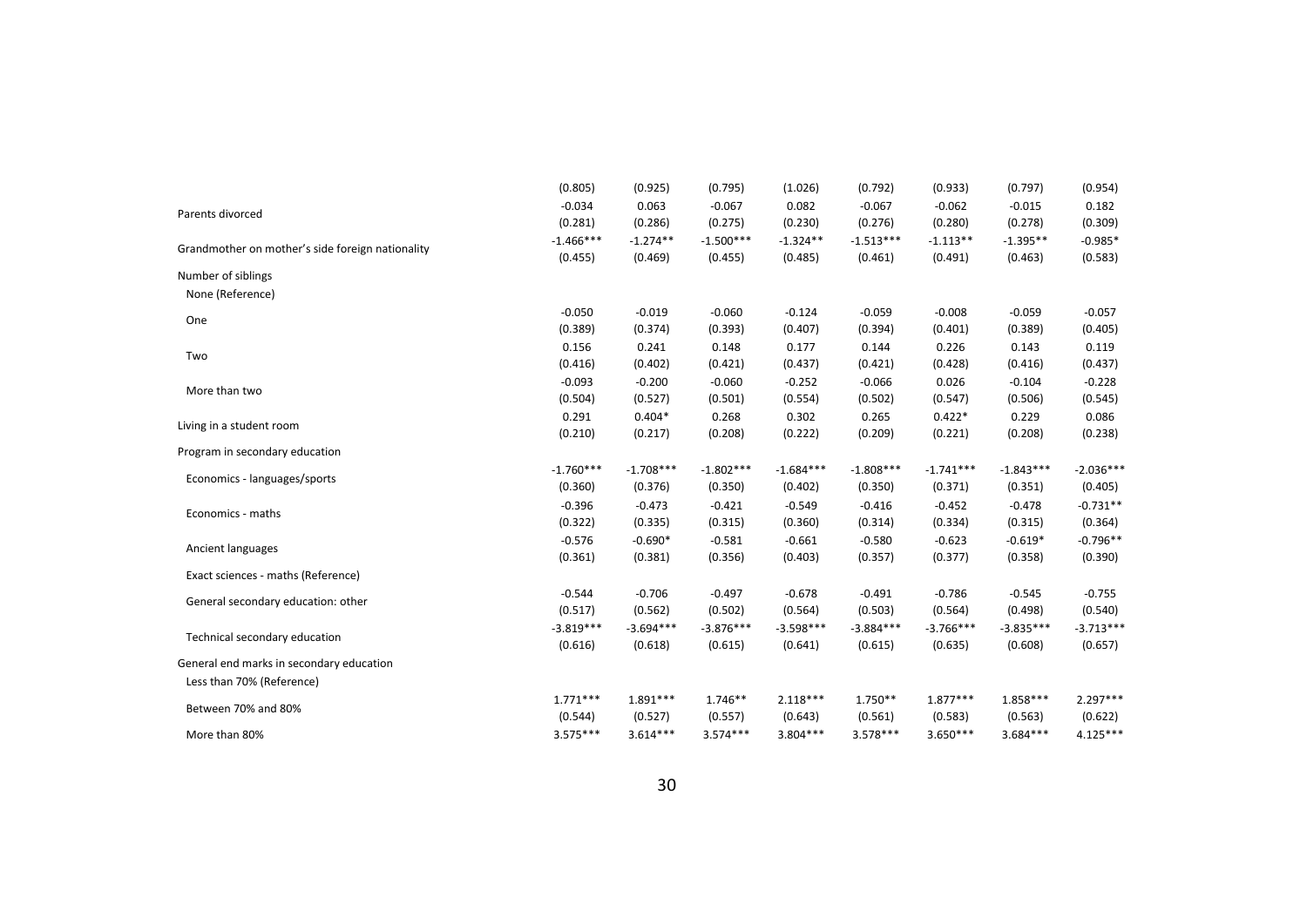|                                                      | (0.555)     | (0.533)     | (0.569)     | (0.635)     | (0.573)     | (0.591)     | (0.575)     | (0.634)     |
|------------------------------------------------------|-------------|-------------|-------------|-------------|-------------|-------------|-------------|-------------|
|                                                      | 0.029       | $-0.029$    | 0.031       | $-0.093$    | 0.029       | $-0.045$    | $-0.001$    | $-0.114$    |
| In a relationship                                    | (0.212)     | (0.220)     | (0.210)     | (0.232)     | (0.210)     | (0.221)     | (0.211)     | (0.228)     |
| General health                                       |             |             |             |             |             |             |             |             |
|                                                      | $0.686*$    | 0.345       | $0.722*$    | 0.331       | $0.726*$    | 0.425       | $0.680*$    | 0.522       |
| Very good                                            | (0.403)     | (0.439)     | (0.392)     | (0.461)     | (0.392)     | (0.413)     | (0.390)     | (0.429)     |
| Good                                                 | 0.403       | 0.239       | 0.411       | 0.136       | 0.414       | 0.292       | 0.393       | 0.321       |
|                                                      | (0.378)     | (0.396)     | (0.371)     | (0.425)     | (0.370)     | (0.376)     | (0.369)     | (0.403)     |
| Moderate, bad or very bad (Reference)                |             |             |             |             |             |             |             |             |
| DASS-21 depression scale (normalised)                | $-0.060$    | 0.047       | $-0.082$    | 0.041       | $-0.085$    | $-0.018$    | $-0.083$    | $-0.086$    |
|                                                      | (0.170)     | (0.196)     | (0.167)     | (0.207)     | (0.165)     | (0.182)     | (0.165)     | (0.180)     |
| DASS-21 anxiety scale (normalised)                   | 0.080       | 0.171       | 0.070       | 0.208       | 0.067       | 0.160       | 0.082       | 0.127       |
|                                                      | (0.152)     | (0.164)     | (0.151)     | (0.175)     | (0.152)     | (0.161)     | (0.152)     | (0.174)     |
| DASS-21 stress scale (normalised)                    | 0.030       | 0.217       | 0.005       | 0.152       | $-0.002$    | 0.190       | $-0.002$    | $-0.037$    |
|                                                      | (0.165)     | (0.194)     | (0.159)     | (0.192)     | (0.161)     | (0.187)     | (0.157)     | (0.167)     |
| Number of ECTS-credits in program                    | 0.035       | 0.032       | 0.038       | $-0.012$    | 0.036       | 0.071       | 0.037       | 0.032       |
|                                                      | (0.081)     | (0.082)     | (0.082)     | (0.087)     | (0.081)     | (0.086)     | (0.080)     | (0.081)     |
|                                                      | $-0.359*$   | $-0.366**$  | $-0.352*$   | $-0.359**$  | $-0.352*$   | $-0.359**$  | $-0.340*$   | $-0.348*$   |
| Program of BE: Accounting                            | (0.184)     | (0.183)     | (0.183)     | (0.182)     | (0.183)     | (0.182)     | (0.183)     | (0.183)     |
|                                                      | $-0.944***$ | $-0.957***$ | $-0.938***$ | $-0.951***$ | $-0.938***$ | $-0.951***$ | $-0.925***$ | $-0.938***$ |
| Program of BE: Economics                             | (0.177)     | (0.176)     | (0.177)     | (0.176)     | (0.177)     | (0.176)     | (0.177)     | (0.176)     |
| Program of BE: Human Sciences                        | $-1.520***$ | $-1.525***$ | $-1.524***$ | $-1.530***$ | $-1.524***$ | $-1.530***$ | $-1.520***$ | $-1.525***$ |
|                                                      | (0.205)     | (0.204)     | (0.203)     | (0.202)     | (0.203)     | (0.202)     | (0.204)     | (0.203)     |
| Program of BE: Law                                   | $-0.586**$  | $-0.601**$  | $-0.586**$  | $-0.601**$  | $-0.586**$  | $-0.601**$  | $-0.575**$  | $-0.590**$  |
|                                                      | (0.202)     | (0.201)     | (0.201)     | (0.200)     | (0.201)     | (0.200)     | (0.201)     | (0.200)     |
| Program of BE: Mathematics                           | $-1.566***$ | $-1.574***$ | $-1.554***$ | $-1.562***$ | $-1.554***$ | $-1.562***$ | $-1.540***$ | $-1.548***$ |
|                                                      | (0.204)     | (0.203)     | (0.203)     | (0.202)     | (0.203)     | (0.202)     | (0.203)     | (0.203)     |
| Program of BE: Production Technology (Reference)     |             |             |             |             |             |             |             |             |
|                                                      | $-2.544***$ | $-2.637***$ | $-2.528***$ | $-2.509***$ | $-2.508***$ | $-2.681***$ | $-2.523***$ | $-2.544***$ |
| Program of CS: Accountancy                           | (0.370)     | (0.382)     | (0.365)     | (0.385)     | (0.367)     | (0.389)     | (0.363)     | (0.375)     |
|                                                      | 0.189       | 0.096       | 0.213       | 0.232       | 0.224       | 0.051       | 0.218       | 0.197       |
| Program of CS: Commercial and Financial Transactions | (0.331)     | (0.345)     | (0.326)     | (0.352)     | (0.328)     | (0.352)     | (0.324)     | (0.338)     |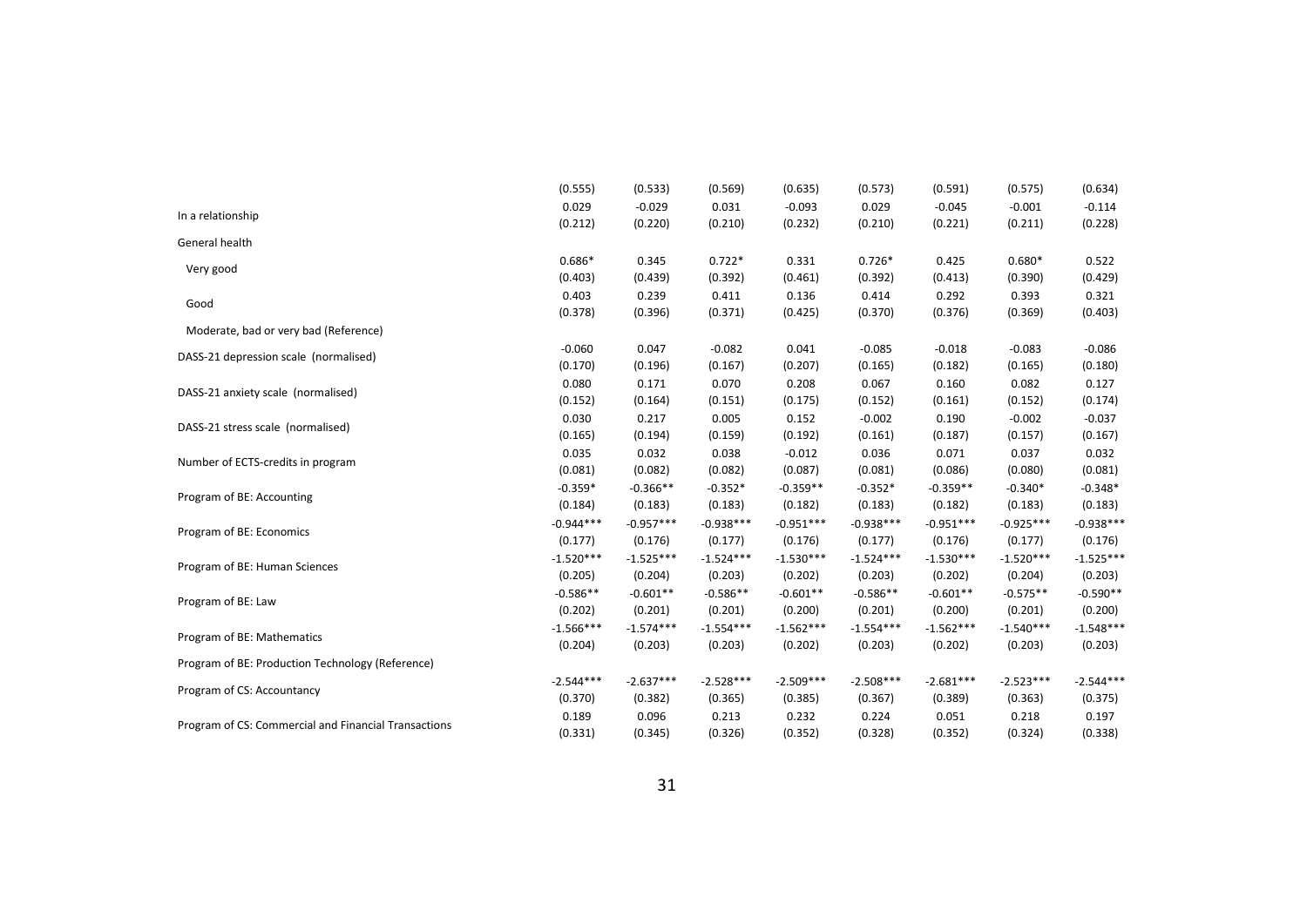| Program of CS: English                                     | $0.527*$                     | 0.455       | $0.541*$                 | $0.625*$    | $0.545*$    | 0.379       | $0.558*$    | $0.586*$    |
|------------------------------------------------------------|------------------------------|-------------|--------------------------|-------------|-------------|-------------|-------------|-------------|
|                                                            | (0.312)                      | (0.333)     | (0.307)                  | (0.340)     | (0.310)     | (0.340)     | (0.306)     | (0.324)     |
|                                                            | $-1.171**$                   | $-1.169**$  | $-1.126**$               | $-0.924**$  | $-1.116**$  | $-1.245**$  | $-1.071**$  | $-0.896**$  |
| Program of CS: French                                      | (0.430)                      | (0.437)     | (0.421)                  | (0.436)     | (0.427)     | (0.443)     | (0.422)     | (0.440)     |
|                                                            | 0.592                        | 0.417       | 0.551                    | 0.383       | 0.560       | 0.354       | 0.510       | 0.314       |
| Program of CS: Information Technology                      | (0.363)                      | (0.385)     | (0.362)                  | (0.396)     | (0.363)     | (0.394)     | (0.357)     | (0.381)     |
|                                                            | $-1.890***$                  | $-1.982***$ | $-1.849***$              | $-1.830***$ | $-1.838***$ | $-2.011***$ | $-1.844***$ | $-1.865***$ |
| Program of CS: Law                                         | (0.320)                      | (0.333)     | (0.315)                  | (0.340)     | (0.318)     | (0.341)     | (0.313)     | (0.329)     |
|                                                            | $-0.912**$                   | $-1.005**$  | $-0.871**$               | $-0.852**$  | $-0.860**$  | $-1.033**$  | $-0.866**$  | $-0.887**$  |
| Program of CS: Mathematics                                 | (0.366)                      | (0.381)     | (0.361)                  | (0.386)     | (0.363)     | (0.388)     | (0.358)     | (0.367)     |
|                                                            | $-0.678**$                   | $-0.771**$  | $-0.644**$               | $-0.626*$   | $-0.629**$  | $-0.802**$  | $-0.640**$  | $-0.660**$  |
| Program of CS: Microeconomics                              | (0.305)                      | (0.324)     | (0.301)                  | (0.333)     | (0.303)     | (0.331)     | (0.299)     | (0.316)     |
|                                                            | 11.88**                      | $11.73**$   | 11.88**                  | $11.52**$   | $11.81**$   | $11.93**$   | $11.31**$   | 9.056       |
| Constant                                                   | (5.182)                      | (5.431)     | (5.175)                  | (5.691)     | (5.120)     | (5.297)     | (5.188)     | (5.821)     |
| Number of exam outcomes                                    | 3633                         | 3627        | 3684                     | 3678        | 3677        | 3671        | 3678        | 3672        |
| Number of subjects                                         | 573                          | 572         | 581                      | 580         | 580         | 579         | 580         | 579         |
| Wooldridge's (1995) robust endogeneity test (p-value)      | $\qquad \qquad \blacksquare$ | 0.025       | $\overline{\phantom{a}}$ | 0.012       |             | 0.007       | ٠           | 0.043       |
|                                                            |                              | $0.398***$  |                          | $0.146***$  |             | $0.430***$  |             | $0.303***$  |
| First stage: effect of instrument on sleep quality measure |                              | (0.059)     |                          | (0.027)     |             | (0.058)     |             | (0.061)     |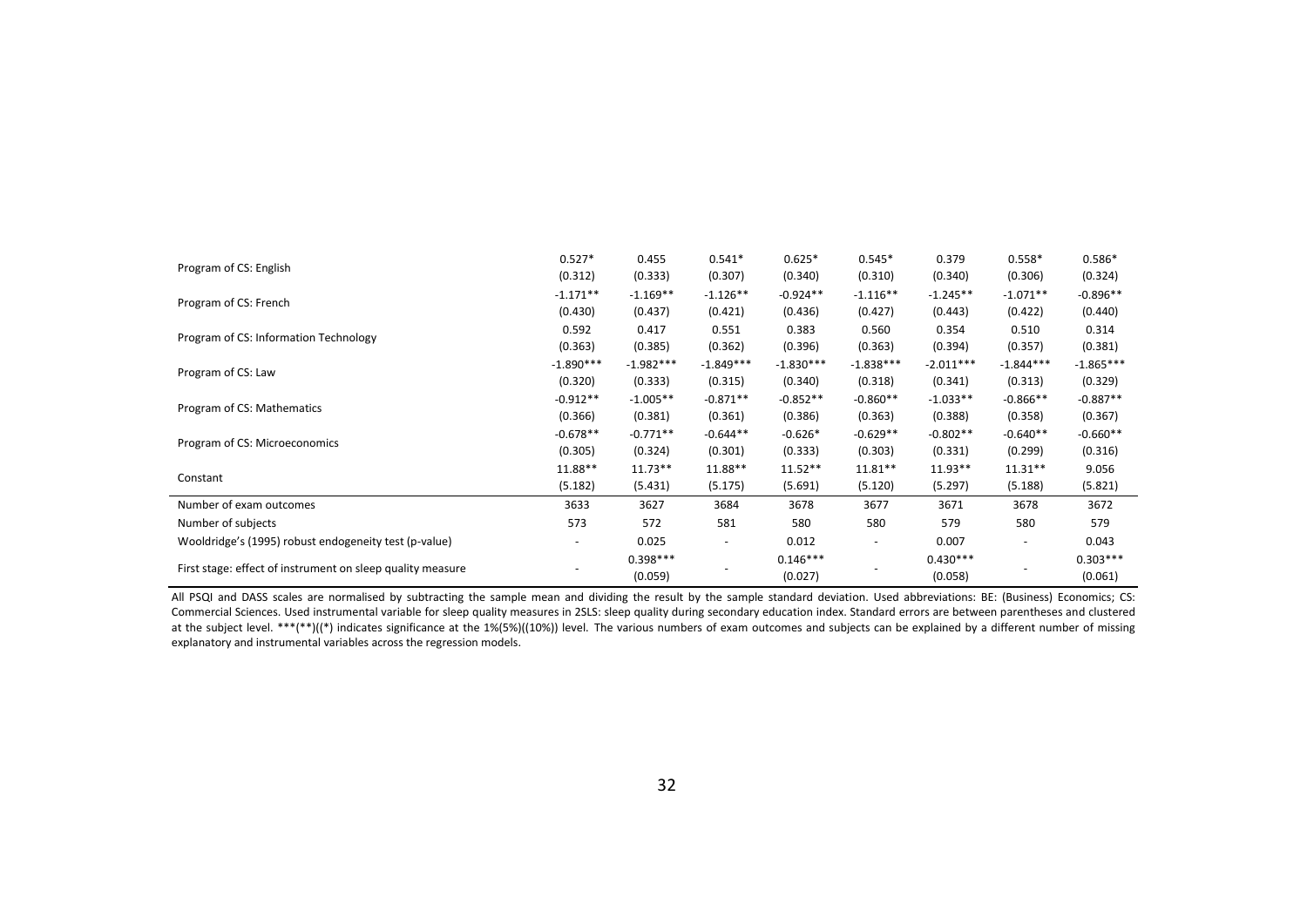| Regression number                                             | (1)                                            | (2)                   | (3)                 | (4)                  | (5)                 | (6)                   | (7)                   | (8)                   |  |
|---------------------------------------------------------------|------------------------------------------------|-----------------------|---------------------|----------------------|---------------------|-----------------------|-----------------------|-----------------------|--|
| <b>Estimation method</b>                                      | OLS                                            | 2SLS                  | OLS                 | 2SLS                 | OLS                 | 2SLS                  | OLS                   | 2SLS                  |  |
| Dependent variable                                            | Exam passed (mark $\geq 10$ ): completed exams |                       |                     |                      |                     |                       |                       |                       |  |
| A. Main explanatory variables                                 |                                                |                       |                     |                      |                     |                       |                       |                       |  |
| PSQI: total measure (normalised)                              | $-0.014$<br>(0.013)                            | $-0.092**$<br>(0.044) |                     |                      |                     |                       |                       |                       |  |
| Poor sleep quality (PSQI > 5) (normalised)                    |                                                |                       | $-0.001$<br>(0.027) | $-0.248*$<br>(0.127) |                     |                       |                       |                       |  |
| PSQI: submeasure overall perceived sleep quality (normalised) |                                                |                       |                     |                      | 0.006<br>(0.019)    | $-0.084**$<br>(0.041) |                       |                       |  |
| PSQI: submeasure sleep duration (normalised)                  |                                                |                       |                     |                      |                     |                       | $-0.031**$<br>(0.011) | $-0.120**$<br>(0.057) |  |
| <b>B. Control variables</b>                                   |                                                |                       |                     |                      |                     |                       |                       |                       |  |
| Age                                                           | $-0.024$<br>(0.029)                            | $-0.023$<br>(0.030)   | $-0.024$<br>(0.029) | $-0.011$<br>(0.032)  | $-0.024$<br>(0.029) | $-0.029$<br>(0.029)   | $-0.020$<br>(0.028)   | $-0.009$<br>(0.029)   |  |
| Female Sex                                                    | 0.032<br>(0.027)                               | 0.031<br>(0.027)      | 0.029<br>(0.026)    | 0.033<br>(0.028)     | 0.029<br>(0.026)    | 0.024<br>(0.027)      | 0.029<br>(0.026)      | 0.029<br>(0.027)      |  |
| Highest diploma mother                                        |                                                |                       |                     |                      |                     |                       |                       |                       |  |
| Tertiary education: college                                   | $-0.025$<br>(0.036)                            | $-0.027$<br>(0.037)   | $-0.026$<br>(0.036) | $-0.032$<br>(0.039)  | $-0.024$<br>(0.036) | $-0.033$<br>(0.038)   | $-0.022$<br>(0.035)   | $-0.007$<br>(0.037)   |  |
| Tertiary education: outside college                           | $-0.023$<br>(0.031)                            | $-0.022$<br>(0.032)   | $-0.021$<br>(0.031) | $-0.024$<br>(0.033)  | $-0.021$<br>(0.031) | $-0.012$<br>(0.032)   | $-0.018$<br>(0.031)   | $-0.007$<br>(0.031)   |  |
| No tertiary education (Reference)                             |                                                |                       |                     |                      |                     |                       |                       |                       |  |
| Highest diploma father                                        |                                                |                       |                     |                      |                     |                       |                       |                       |  |
| Tertiary education: college                                   | $-0.046$<br>(0.033)                            | $-0.039$<br>(0.035)   | $-0.049$<br>(0.033) | $-0.046$<br>(0.036)  | $-0.050$<br>(0.033) | $-0.048$<br>(0.035)   | $-0.047$<br>(0.033)   | $-0.042$<br>(0.034)   |  |
| Tertiary education: outside college                           | $-0.014$<br>(0.032)                            | $-0.022$<br>(0.033)   | $-0.011$<br>(0.032) | $-0.015$<br>(0.034)  | $-0.011$<br>(0.032) | $-0.025$<br>(0.034)   | $-0.009$<br>(0.032)   | $-0.010$<br>(0.033)   |  |
| No tertiary education (Reference)                             |                                                |                       |                     |                      |                     |                       |                       |                       |  |
| At least one of parents passed away                           | $-0.033$                                       | $-0.021$              | $-0.040$            | $-0.008$             | $-0.042$            | $-0.043$              | $-0.032$              | $-0.037$              |  |

Table A.4 – Complete Estimation Results: the Impact of Sleep Quality on Passing Exams (Completed Exams)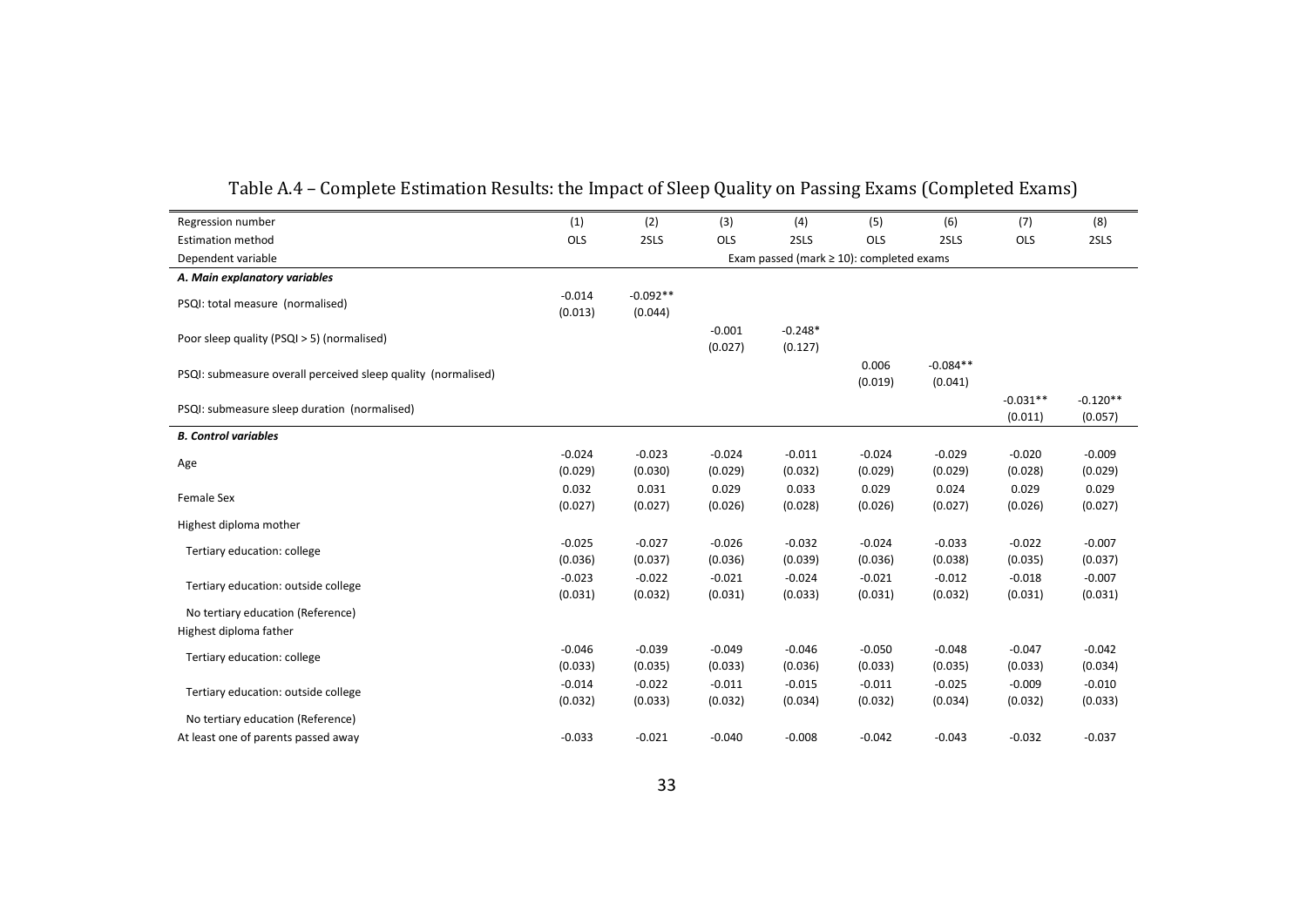| (0.090)     | (0.097)     | (0.089)     | (0.108)     | (0.088)     | (0.098)     | (0.089)     | (0.098)     |
|-------------|-------------|-------------|-------------|-------------|-------------|-------------|-------------|
| 0.003       | 0.012       | $-0.001$    | 0.013       | $-0.001$    | $-0.001$    | 0.005       | 0.024       |
| (0.031)     | (0.032)     | (0.031)     | (0.034)     | (0.031)     | (0.031)     | (0.031)     | (0.034)     |
| $-0.171**$  | $-0.152**$  | $-0.174**$  | $-0.155**$  | $-0.176**$  | $-0.134**$  | $-0.161**$  | $-0.121*$   |
| (0.055)     | (0.057)     | (0.055)     | (0.057)     | (0.055)     | (0.059)     | (0.056)     | (0.068)     |
|             |             |             |             |             |             |             |             |
|             |             |             |             |             |             |             |             |
| $-0.031$    | $-0.028$    | $-0.031$    | $-0.037$    | $-0.031$    | $-0.026$    | $-0.031$    | $-0.031$    |
| (0.049)     | (0.048)     | (0.050)     | (0.052)     | (0.050)     | (0.051)     | (0.049)     | (0.049)     |
| 0.002       | 0.012       | 0.001       | 0.007       | 0.001       | 0.100       | 0.001       | $-0.001$    |
| (0.052)     | (0.051)     | (0.053)     | (0.055)     | (0.053)     | (0.054)     | (0.052)     | (0.052)     |
| 0.001       | $-0.016$    | 0.007       | $-0.018$    | 0.007       | 0.009       | 0.001       | $-0.019$    |
| (0.062)     | (0.063)     | (0.062)     | (0.066)     | (0.062)     | 0.066       | (0.061)     | (0.062)     |
| 0.035       | $0.046*$    | 0.032       | 0.035       | 0.032       | $0.046*$    | 0.027       | 0.013       |
| (0.024)     | (0.025)     | (0.024)     | (0.025)     | (0.024)     | (0.025)     | (0.024)     | (0.026)     |
|             |             |             |             |             |             |             |             |
| $-0.163***$ | $-0.159***$ | $-0.177***$ | $-0.166***$ | $-0.177***$ | $-0.172***$ | $-0.181***$ | $-0.200***$ |
| (0.043)     | (0.045)     | (0.043)     | (0.048)     | (0.043)     | (0.045)     | (0.043)     | (0.048)     |
| $-0.006$    | $-0.016$    | $-0.015$    | $-0.030$    | $-0.014$    | $-0.020$    | $-0.022$    | $-0.047$    |
| (0.038)     | (0.039)     | (0.038)     | (0.042)     | (0.038)     | (0.039)     | (0.038)     | (0.043)     |
| $-0.041$    | $-0.052$    | $-0.047$    | $-0.054$    | $-0.046$    | $-0.051$    | $-0.051$    | $-0.068$    |
| (0.041)     | (0.043)     | (0.040)     | (0.044)     | (0.040)     | (0.042)     | (0.040)     | (0.044)     |
|             |             |             |             |             |             |             |             |
| $-0.061$    | $-0.079$    | $-0.059$    | $-0.079$    | $-0.058$    | $-0.089$    | $-0.065$    | $-0.088$    |
| (0.055)     | (0.059)     | (0.054)     | (0.059)     | (0.054)     | (0.060)     | (0.053)     | (0.057)     |
| $-0.425***$ | $-0.413***$ | $-0.440***$ | $-0.413***$ | $-0.441***$ | $-0.430***$ | $-0.434***$ | $-0.422***$ |
| (0.074)     | (0.074)     | (0.074)     | (0.076)     | (0.074)     | (0.076)     | (0.073)     | (0.076)     |
|             |             |             |             |             |             |             |             |
|             |             |             |             |             |             |             |             |
| $0.198**$   | $0.210**$   | $0.199**$   | $0.239**$   | $0.199**$   | $0.216**$   | $0.213**$   | $0.252**$   |
| (0.093)     | (0.090)     | (0.095)     | (0.106)     | (0.096)     | (0.096)     | (0.096)     | (0.100)     |
| $0.389***$  | $0.396***$  | $0.393***$  | $0.421***$  | $0.392***$  | $0.406***$  | $0.406***$  | $0.447***$  |
|             |             |             |             |             |             |             |             |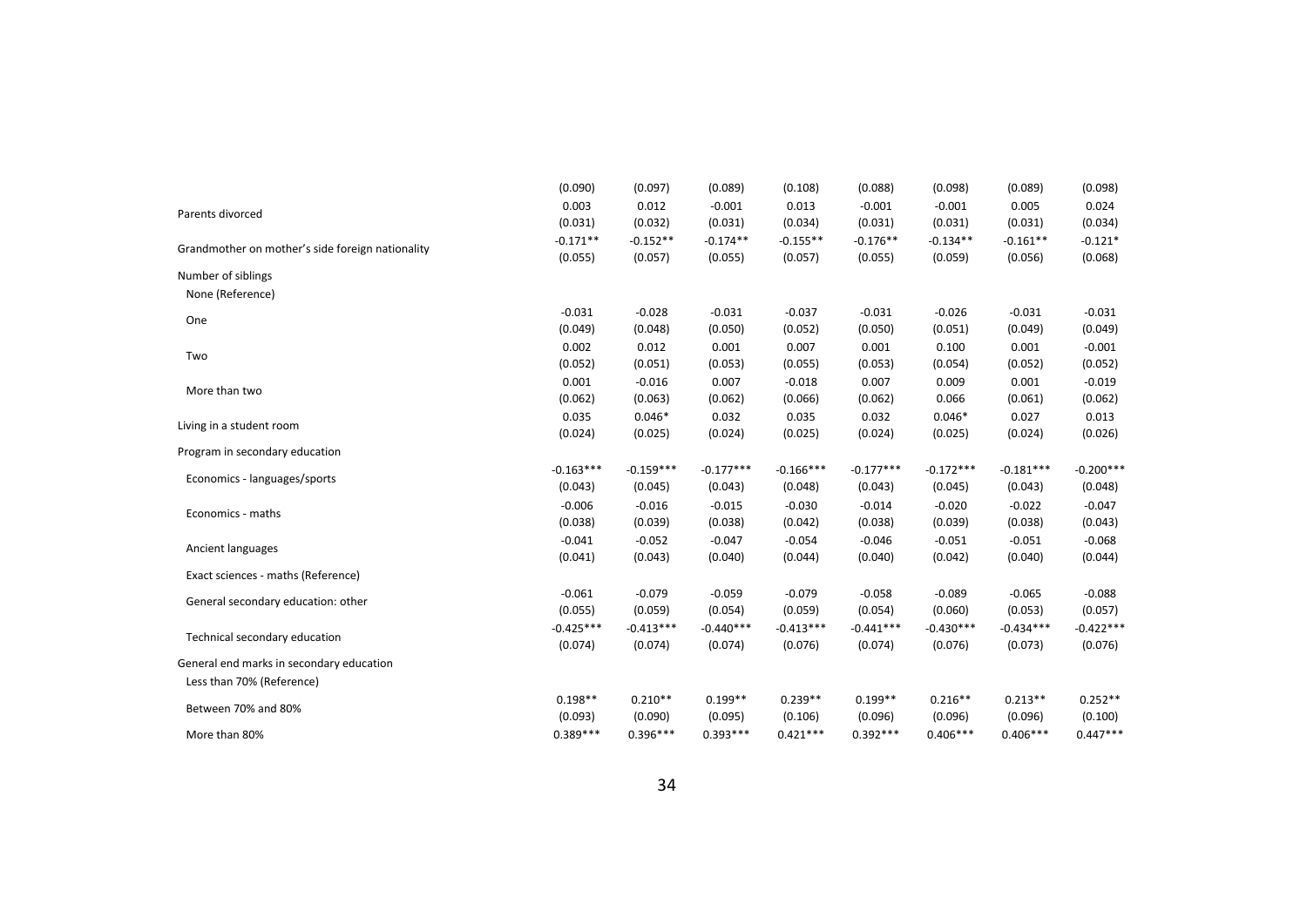|                                                      | (0.093)     | (0.090)     | (0.095)     | (0.104)     | (0.096)     | (0.096)     | (0.096)     | (0.010)     |
|------------------------------------------------------|-------------|-------------|-------------|-------------|-------------|-------------|-------------|-------------|
| In a relationship                                    | 0.008       | 0.001       | 0.006       | $-0.007$    | 0.006       | $-0.003$    | 0.002       | $-0.010$    |
|                                                      | (0.024)     | (0.024)     | (0.024)     | (0.026)     | (0.024)     | (0.024)     | (0.024)     | (0.025)     |
| General health                                       |             |             |             |             |             |             |             |             |
|                                                      | 0.057       | 0.024       | 0.055       | 0.017       | 0.056       | 0.027       | 0.050       | 0.036       |
| Very good                                            | (0.043)     | (0.048)     | (0.043)     | (0.050)     | (0.043)     | (0.046)     | (0.043)     | (0.046)     |
| Good                                                 | 0.020       | 0.004       | 0.014       | $-0.014$    | 0.014       | 0.002       | 0.012       | 0.006       |
|                                                      | (0.041)     | (0.043)     | (0.041)     | (0.046)     | (0.041)     | (0.042)     | (0.041)     | (0.042)     |
| Moderate, bad or very bad (Reference)                |             |             |             |             |             |             |             |             |
| DASS-21 depression scale (normalised)                | $-0.007$    | 0.004       | $-0.111$    | 0.002       | $-0.012$    | $-0.005$    | $-0.011$    | $-0.011$    |
|                                                      | (0.018)     | (0.020)     | (0.017)     | (0.020)     | (0.017)     | (0.018)     | (0.017)     | (0.018)     |
| DASS-21 anxiety scale (normalised)                   | 0.023       | $0.032*$    | 0.022       | 0.035       | 0.021       | $0.030*$    | 0.023       | 0.027       |
|                                                      | (0.017)     | (0.018)     | (0.017)     | (0.019)     | (0.017)     | (0.018)     | (0.017)     | (0.019)     |
| DASS-21 stress scale (normalised)                    | $-0.013$    | 0.005       | $-0.014$    | 0.001       | $-0.015$    | 0.004       | $-0.015$    | $-0.017$    |
|                                                      | (0.019)     | (0.022)     | (0.018)     | (0.021)     | (0.018)     | (0.021)     | (0.018)     | (0.019)     |
|                                                      | 0.002       | 0.001       | 0.002       | $-0.003$    | 0.002       | 0.005       | 0.002       | 0.001       |
| Number of ECTS-credits in program                    | (0.010)     | (0.010)     | (0.010)     | (0.010)     | (0.010)     | (0.10)      | (0.010)     | (0.010)     |
|                                                      | $-0.042*$   | $-0.041$    | $-0.035$    | $-0.034$    | $-0.035$    | $-0.035$    | $-0.035$    | $-0.035$    |
| Program of BE: Accounting                            | (0.025)     | (0.025)     | (0.025)     | (0.025)     | (0.025)     | (0.025)     | (0.025)     | (0.025)     |
|                                                      | $-0.128***$ | $-0.128***$ | $-0.124***$ | $-0.124***$ | $-0.124***$ | $-0.124***$ | $-0.124***$ | $-0.124***$ |
| Program of BE: Economics                             | (0.027)     | (0.027)     | (0.027)     | (0.027)     | (0.027)     | (0.027)     | (0.027)     | (0.027)     |
|                                                      | $-0.159***$ | $-0.158***$ | $-0.158***$ | $-0.157***$ | $-0.158***$ | $-0.158***$ | $-0.158***$ | $-0.158***$ |
| Program of BE: Human Sciences                        | (0.030)     | (0.030)     | (0.030)     | (0.030)     | (0.030)     | (0.030)     | (0.030)     | (0.030)     |
| Program of BE: Law                                   | $-0.042$    | $-0.042$    | $-0.038$    | $-0.038$    | $-0.038$    | $-0.038$    | $-0.039$    | $-0.040$    |
|                                                      | (0.029)     | (0.029)     | (0.029)     | (0.029)     | (0.029)     | (0.029)     | (0.029)     | (0.029)     |
|                                                      | $-0.157***$ | $-0.157***$ | $-0.149***$ | $-0.150***$ | $-0.149***$ | $-0.150***$ | $-0.150***$ | $-0.150***$ |
| Program of BE: Mathematics                           | (0.027)     | (0.028)     | (0.028)     | (0.028)     | (0.028)     | (0.028)     | (0.028)     | (0.028)     |
| Program of BE: Production Technology (Reference)     |             |             |             |             |             |             |             |             |
|                                                      | $-0.270***$ | $-0.275***$ | $-0.258***$ | $-0.252***$ | $-0.255***$ | $-0.269***$ | $-0.258***$ | $-0.257***$ |
| Program of CS: Accountancy                           | (0.044)     | (0.045)     | (0.044)     | (0.045)     | (0.044)     | (0.045)     | (0.044)     | (0.044)     |
|                                                      | $0.090**$   | $0.085**$   | $0.103**$   | $0.108**$   | $0.103**$   | $0.089**$   | $0.102**$   | $0.104**$   |
| Program of CS: Commercial and Financial Transactions | (0.041)     | (0.042)     | (0.040)     | (0.043)     | (0.040)     | (0.042)     | (0.040)     | (0.040)     |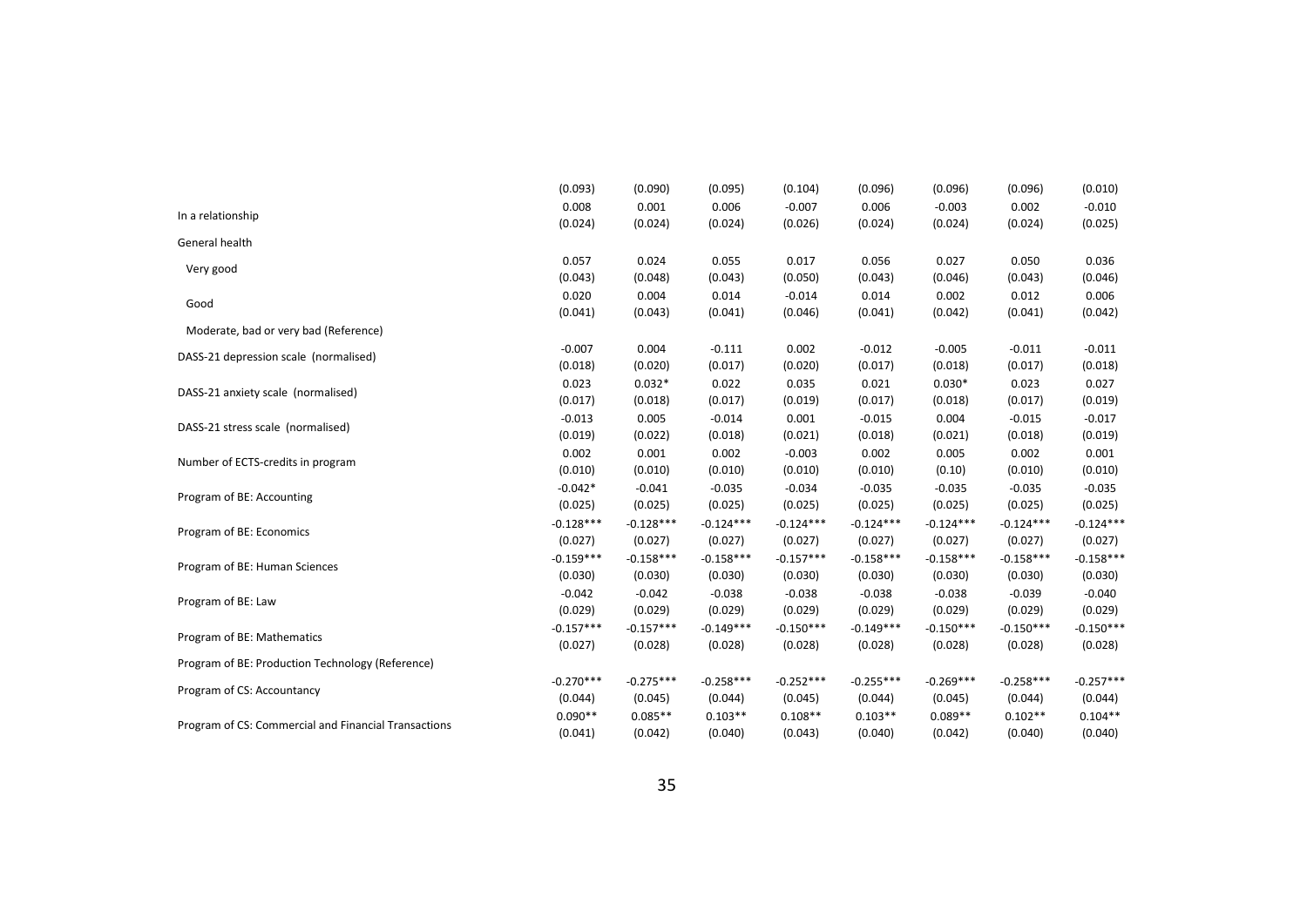|                                                            | $0.197***$               | $0.194***$  | $0.206***$               | $0.218***$  | $0.207***$               | $0.194***$  | $0.207***$               | $0.213***$  |
|------------------------------------------------------------|--------------------------|-------------|--------------------------|-------------|--------------------------|-------------|--------------------------|-------------|
| Program of CS: English                                     | (0.039)                  | (0.040)     | (0.039)                  | (0.042)     | (0.039)                  | (0.041)     | (0.039)                  | (0.040)     |
| Program of CS: French                                      | $-0.056$                 | $-0.052$    | $-0.042$                 | $-0.018$    | $-0.044$                 | $-0.053$    | $-0.036$                 | $-0.016$    |
|                                                            | (0.052)                  | (0.052)     | (0.051)                  | (0.054)     | (0.051)                  | (0.053)     | (0.051)                  | (0.053)     |
| Program of CS: Information Technology                      | $0.197***$               | $0.185***$  | $0.193***$               | $0.181***$  | $0.194***$               | $0.177***$  | $0.187***$               | $0.173***$  |
|                                                            | (0.050)                  | (0.051)     | (0.050)                  | (0.052)     | (0.050)                  | (0.052)     | (0.050)                  | (0.050)     |
| Program of CS: Law                                         | $-0.218***$              | $-0.224***$ | $-0.206***$              | $-0.203***$ | $-0.203***$              | $-0.218***$ | $-0.207***$              | $-0.206***$ |
|                                                            | (0.044)                  | (0.045)     | (0.439)                  | (0.046)     | (0.044)                  | 0.045       | (0.044)                  | (0.044)     |
| Program of CS: Mathematics                                 | $-0.105**$               | $-0.110**$  | $-0.091**$               | $-0.086$    | $-0.092**$               | $-0.105**$  | $-0.092**$               | $-0.089**$  |
|                                                            | (0.044)                  | (0.044)     | (0.043)                  | (0.045)     | (0.043)                  | (0.045)     | (0.043)                  | (0.043)     |
| Program of CS: Microeconomics                              | 0.009                    | 0.004       | 0.020                    | 0.025       | 0.023                    | 0.009       | 0.019                    | 0.021       |
|                                                            | (0.043)                  | (0.044)     | (0.043)                  | (0.045)     | (0.043)                  | (0.044)     | (0.043)                  | (0.043)     |
| Constant                                                   | 0.882                    | 0.879       | 0.870                    | 0.845       | 0.864                    | 0.889       | 0.797                    | 0.599       |
|                                                            | (0.632)                  | (0.648)     | (0.632)                  | (0.668)     | (0.634)                  | (0.638)     | (0.625)                  | (0.655)     |
| Number of exam outcomes                                    | 3607                     | 3601        | 3658                     | 3652        | 3651                     | 3645        | 3652                     | 3646        |
| Number of subjects                                         | 573                      | 572         | 581                      | 580         | 580                      | 579         | 580                      | 579         |
| Wooldridge's (1995) robust endogeneity test (p-value)      | $\overline{\phantom{a}}$ | 0.057       | $\overline{\phantom{a}}$ | 0.0313      | $\overline{\phantom{a}}$ | 0.021       | $\overline{\phantom{a}}$ | 0.102       |
|                                                            |                          | $0.398***$  |                          | $0.146***$  |                          | $0.430***$  |                          | $0.303***$  |
| First stage: effect of instrument on sleep quality measure |                          | (0.059)     |                          | (0.027)     |                          | (0.058)     |                          | (0.061)     |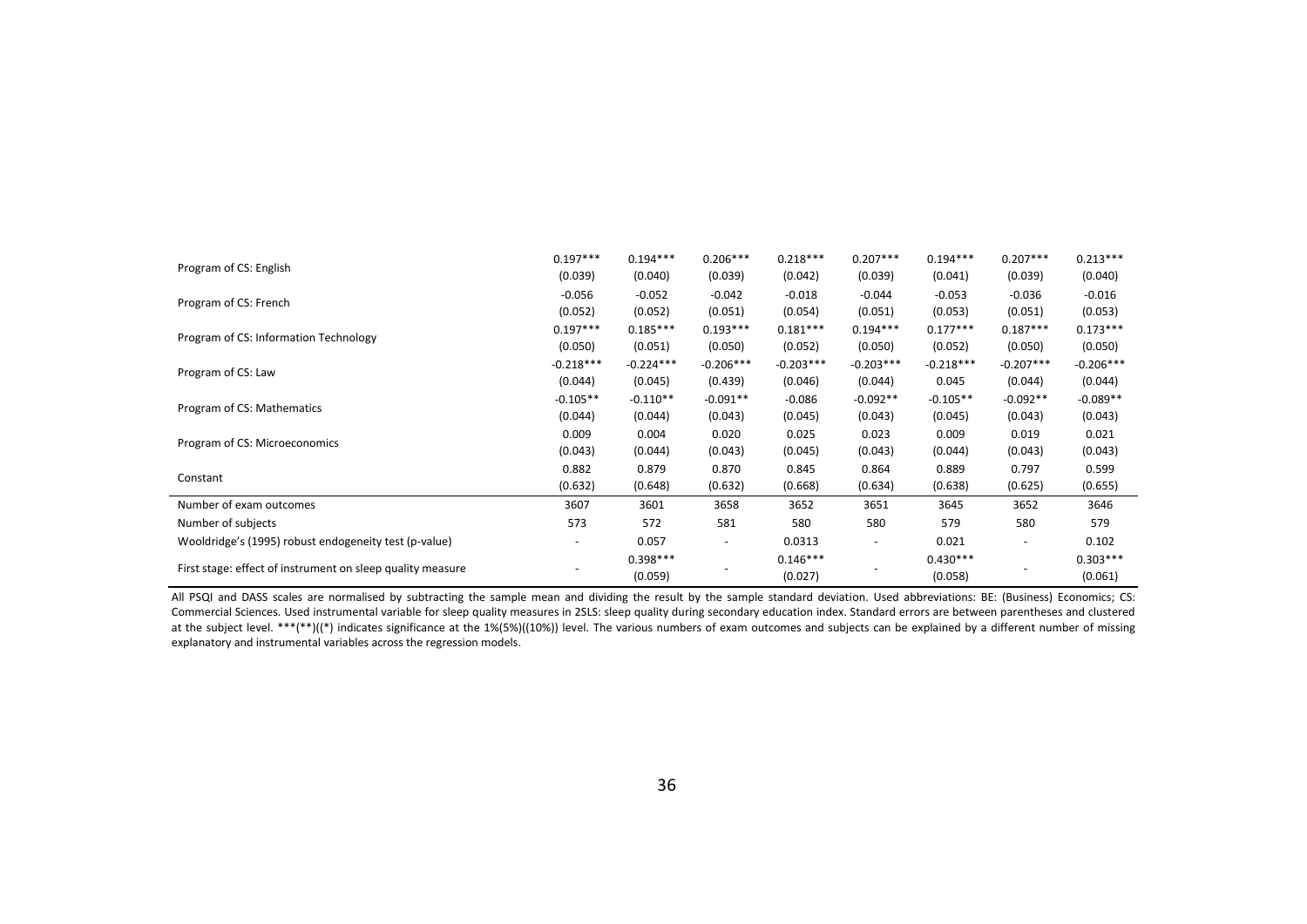| Regression number                                             | (1)                                            | (2)                   | (3)                 | (4)                  | (5)                 | (6)                   | (7)                   | (8)                   |
|---------------------------------------------------------------|------------------------------------------------|-----------------------|---------------------|----------------------|---------------------|-----------------------|-----------------------|-----------------------|
| <b>Estimation method</b>                                      | OLS                                            | 2SLS                  | OLS                 | 2SLS                 | OLS                 | 2SLS                  | OLS                   | 2SLS                  |
| Dependent variable                                            | Exam passed (mark $\geq 10$ ): potential exams |                       |                     |                      |                     |                       |                       |                       |
| A. Main explanatory variables                                 |                                                |                       |                     |                      |                     |                       |                       |                       |
| PSQI: total measure (normalised)                              | $-0.014$<br>(0.013)                            | $-0.089**$<br>(0.044) |                     |                      |                     |                       |                       |                       |
| Poor sleep quality (PSQI > 5) (normalised)                    |                                                |                       | $-0.000$<br>(0.027) | $-0.240*$<br>(0.126) |                     |                       |                       |                       |
| PSQI: submeasure overall perceived sleep quality (normalised) |                                                |                       |                     |                      | 0.006<br>(0.019)    | $-0.081**$<br>(0.041) |                       |                       |
| PSQI: submeasure sleep duration (normalised)                  |                                                |                       |                     |                      |                     |                       | $-0.032**$<br>(0.011) | $-0.116**$<br>(0.056) |
|                                                               |                                                |                       |                     |                      |                     |                       |                       |                       |
| Age                                                           | $-0.026$<br>(0.029)                            | $-0.025$<br>(0.029)   | $-0.026$<br>(0.029) | $-0.013$<br>(0.031)  | $-0.026$<br>(0.019) | $-0.031$<br>(0.029)   | $-0.022$<br>(0.028)   | $-0.012$<br>(0.029)   |
| Female Sex                                                    | 0.031<br>(0.027)                               | 0.030<br>(0.027)      | 0.028<br>(0.026)    | 0.031<br>(0.028)     | 0.028<br>(0.026)    | 0.023<br>(0.027)      | 0.028<br>(0.026)      | 0.028<br>(0.027)      |
| Highest diploma mother                                        |                                                |                       |                     |                      |                     |                       |                       |                       |
| Tertiary education: college                                   | $-0.026$<br>(0.036)                            | $-0.028$<br>(0.037)   | $-0.027$<br>(0.036) | $-0.033$<br>(0.038)  | $-0.026$<br>(0.036) | $-0.034$<br>(0.038)   | $-0.023$<br>(0.036)   | $-0.008$<br>(0.038)   |
| Tertiary education: outside college                           | $-0.026$<br>(0.031)                            | $-0.025$<br>(0.032)   | $-0.024$<br>(0.031) | $-0.028$<br>(0.033)  | $-0.024$<br>(0.031) | $-0.016$<br>(0.032)   | $-0.021$<br>(0.031)   | $-0.010$<br>(0.032)   |
| No tertiary education (Reference)                             |                                                |                       |                     |                      |                     |                       |                       |                       |
| Highest diploma father                                        |                                                |                       |                     |                      |                     |                       |                       |                       |
| Tertiary education: college                                   | $-0.039$<br>(0.033)                            | $-0.033$<br>(0.035)   | $-0.042$<br>(0.033) | $-0.039$<br>(0.36)   | $-0.043$<br>(0.033) | $-0.041$<br>(0.035)   | $-0.040$<br>(0.033)   | $-0.036$<br>(0.034)   |
| Tertiary education: outside college                           | $-0.009$<br>(0.032)                            | $-0.016$<br>(0.033)   | $-0.006$<br>(0.032) | $-0.010$<br>(0.034)  | $-0.006$<br>(0.032) | $-0.019$<br>(0.034)   | $-0.005$<br>(0.032)   | $-0.005$<br>(0.033)   |
| No tertiary education (Reference)                             |                                                |                       |                     |                      |                     |                       |                       |                       |
| At least one of parents passed away                           | $-0.026$                                       | $-0.016$              | $-0.034$            | $-0.003$             | $-0.035$            | $-0.038$              | $-0.025$              | $-0.031$              |

Table A.5 – Complete Estimation Results: the Impact of Sleep Quality on Passing Exams (Potential Exams)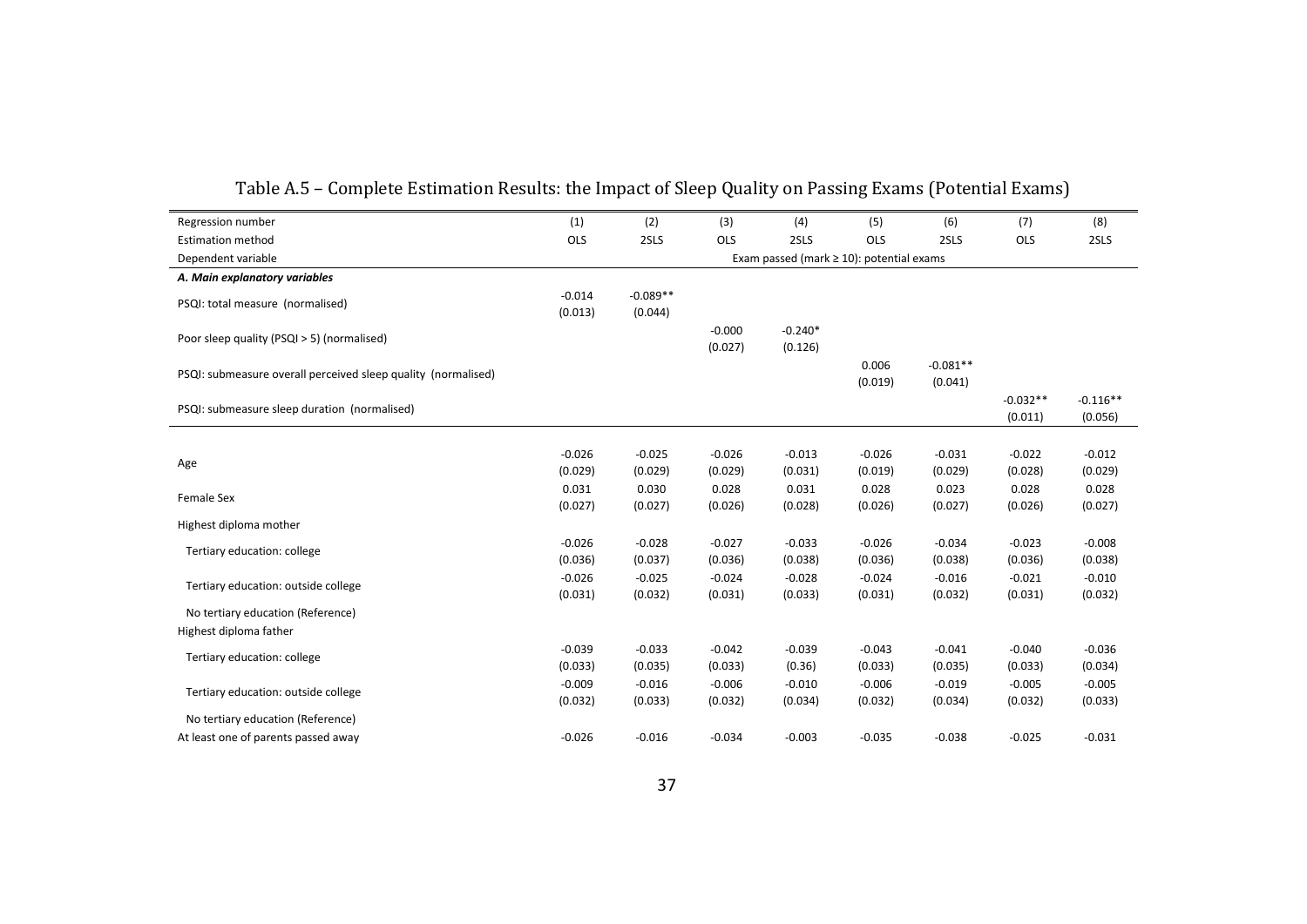|                                                  | (0.089)     | (0.096)     | (0.088)     | (0.106)     | (0.088)     | (0.097)     | (0.088)     | (0.097)     |
|--------------------------------------------------|-------------|-------------|-------------|-------------|-------------|-------------|-------------|-------------|
| Parents divorced                                 | $-0.001$    | 0.009       | $-0.004$    | 0.010       | $-0.004$    | $-0.003$    | 0.003       | 0.020       |
|                                                  | (0.031)     | (0.032)     | (0.031)     | (0.034)     | (0.031)     | (0.031)     | (0.031)     | (0.034)     |
| Grandmother on mother's side foreign nationality | $-0.170**$  | $-0.150**$  | $-0.173**$  | $-0.154**$  | $-0.175**$  | $-0.134**$  | $-0.160**$  | $-0.122*$   |
|                                                  | (0.055)     | (0.056)     | (0.055)     | (0.056)     | (0.055)     | (0.059)     | (0.056)     | (0.067)     |
| Number of siblings                               |             |             |             |             |             |             |             |             |
| None (Reference)                                 |             |             |             |             |             |             |             |             |
| One                                              | $-0.031$    | $-0.028$    | $-0.031$    | $-0.037$    | $-0.031$    | $-0.026$    | $-0.031$    | $-0.031$    |
|                                                  | (0.048)     | (0.047)     | (0.049)     | (0.051)     | (0.049)     | (0.050)     | (0.048)     | (0.048)     |
| Two                                              | $-0.003$    | 0.005       | $-0.003$    | $-0.000$    | $-0.004$    | 0.004       | $-0.004$    | $-0.006$    |
|                                                  | (0.051)     | (0.050)     | (0.052)     | (0.054)     | (0.052)     | (0.053)     | (0.051)     | (0.051)     |
| More than two                                    | 0.001       | $-0.016$    | 0.008       | $-0.018$    | 0.008       | 0.009       | 0.001       | $-0.017$    |
|                                                  | (0.061)     | (0.062)     | (0.061)     | (0.065)     | (0.061)     | (0.065)     | (0.061)     | (0.061)     |
| Living in a student room                         | 0.037       | $0.048*$    | 0.034       | 0.037       | 0.034       | 0.048       | 0.029       | 0.016       |
|                                                  | (0.024)     | (0.025)     | (0.024)     | (0.025)     | (0.024)     | (0.025)     | (0.024)     | (0.026)     |
| Program in secondary education                   |             |             |             |             |             |             |             |             |
| Economics - languages/sports                     | $-0.164***$ | $-0.160***$ | $-0.178***$ | $-0.168***$ | $-0.179***$ | $-0.173***$ | $-0.183***$ | $-0.201***$ |
|                                                  | (0.043)     | (0.045)     | (0.043)     | (0.048)     | (0.043)     | (0.045)     | (0.043)     | (0.048)     |
| Economics - maths                                | $-0.007$    | $-0.016$    | $-0.016$    | $-0.029$    | $-0.015$    | $-0.020$    | $-0.022$    | $-0.046$    |
|                                                  | (0.038)     | (0.039)     | (0.038)     | (0.042)     | (0.038)     | (0.040)     | (0.038)     | (0.042)     |
| Ancient languages                                | $-0.048$    | $-0.059$    | $-0.053$    | $-0.061$    | $-0.053$    | $-0.058$    | $-0.058$    | $-0.073$    |
|                                                  | (0.041)     | (0.043)     | (0.041)     | (0.045)     | (0.041)     | (0.042)     | (0.041)     | (0.044)     |
| Exact sciences - maths (Reference)               |             |             |             |             |             |             |             |             |
| General secondary education: other               | $-0.065$    | $-0.081$    | $-0.064$    | $-0.082$    | $-0.063$    | $-0.092$    | $-0.069$    | $-0.088$    |
|                                                  | (0.054)     | (0.058)     | (0.054)     | (0.058)     | (0.054)     | (0.059)     | (0.053)     | (0.055)     |
| Technical secondary education                    | $-0.429***$ | $-0.418***$ | $-0.444***$ | $-0.418***$ | $-0.445$    | $-0.434***$ | $-0.438***$ | $-0.428***$ |
|                                                  | (0.073)     | (0.073)     | (0.073)     | (0.076)     | (0.073)     | (0.075)     | (0.072)     | (0.075)     |
| General end marks in secondary education         |             |             |             |             |             |             |             |             |
| Less than 70% (Reference)                        |             |             |             |             |             |             |             |             |
| Between 70% and 80%                              | $0.204**$   | $0.214**$   | $0.206**$   | $0.240**$   | $0.206**$   | $0.217**$   | $0.220**$   | $0.257**$   |
|                                                  | (0.089)     | (0.085)     | (0.091)     | (0.100)     | (0.091)     | (0.091)     | (0.092)     | (0.096)     |
| More than 80%                                    | $0.396***$  | $0.401***$  | $0.401***$  | $0.423***$  | $0.401***$  | $0.409***$  | $0.414***$  | $0.454***$  |

38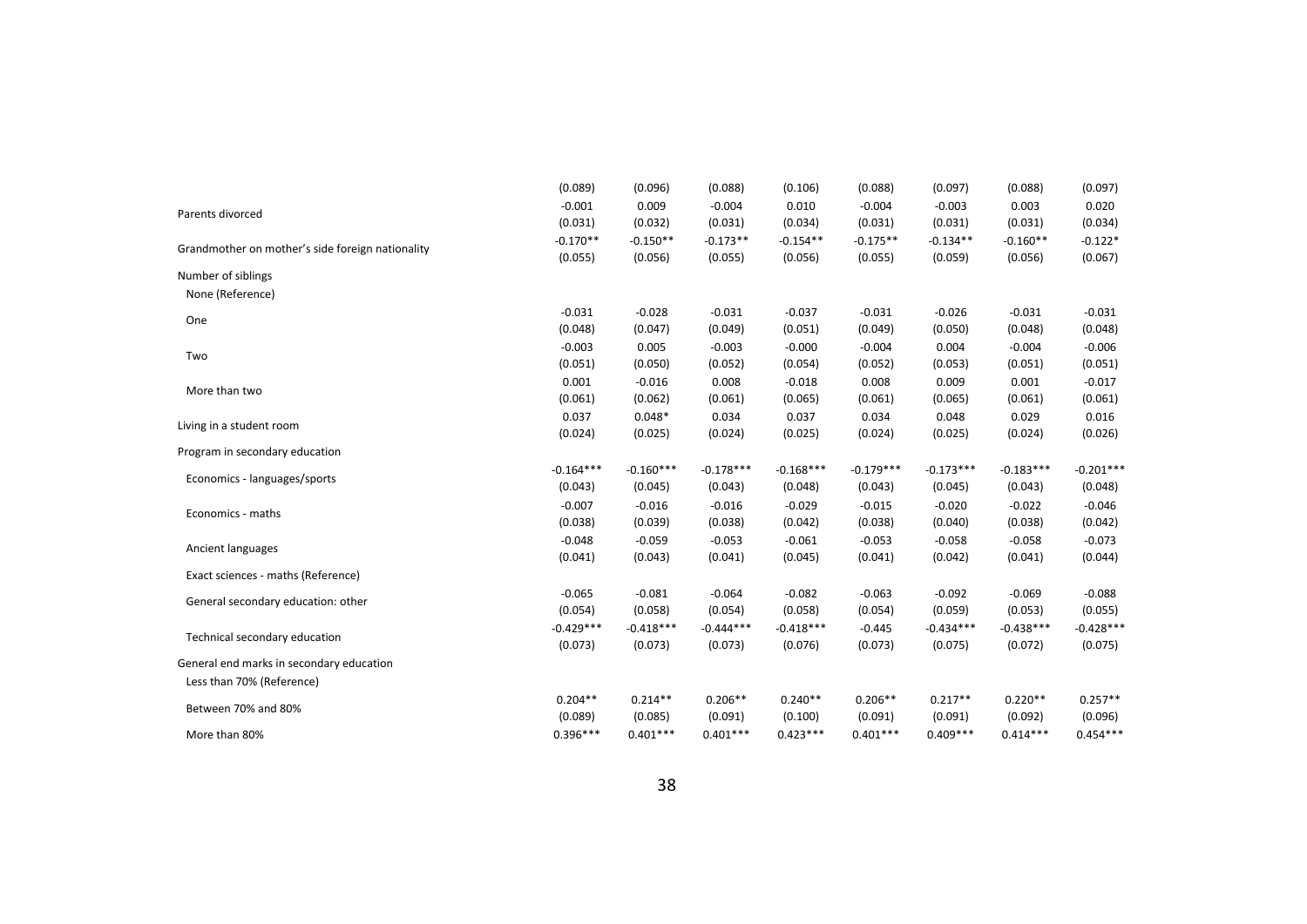|                                                      | (0.089)     | (0.085)     | (0.091)     | (0.099)     | (0.091)     | (0.091)     | (0.092)     | (0.096)     |
|------------------------------------------------------|-------------|-------------|-------------|-------------|-------------|-------------|-------------|-------------|
| In a relationship                                    | 0.008       | 0.009       | 0.007       | $-0.007$    | 0.007       | $-0.002$    | 0.002       | $-0.009$    |
|                                                      | (0.024)     | (0.024)     | (0.024)     | (0.026)     | (0.024)     | (0.025)     | (0.024)     | (0.025)     |
| General health                                       |             |             |             |             |             |             |             |             |
|                                                      | 0.063       | 0.032       | 0.061       | 0.025       | 0.062       | 0.033       | 0.056       | 0.043       |
| Very good                                            | (0.044)     | (0.048)     | (0.044)     | (0.050)     | (0.044)     | (0.046)     | (0.043)     | (0.046)     |
| Good                                                 | 0.026       | 0.010       | 0.020       | $-0.006$    | 0.021       | 0.009       | 0.018       | 0.012       |
|                                                      | (0.041)     | (0.043)     | (0.042)     | (0.046)     | (0.041)     | (0.042)     | (0.041)     | (0.042)     |
| Moderate, bad or very bad (Reference)                |             |             |             |             |             |             |             |             |
| DASS-21 depression scale (normalised)                | $-0.009$    | 0.001       | $-0.013$    | $-0.002$    | $-0.014$    | $-0.008$    | $-0.014$    | $-0.014$    |
|                                                      | (0.018)     | (0.020)     | (0.018)     | (0.021)     | (0.018)     | (0.019)     | (0.018)     | (0.019)     |
| DASS-21 anxiety scale (normalised)                   | 0.021       | 0.030       | 0.020       | $0.033*$    | 0.019       | $0.029*$    | 0.021       | 0.026       |
|                                                      | (0.017)     | (0.018)     | (0.017)     | (0.019)     | (0.017)     | (0.017)     | (0.017)     | (0.018)     |
| DASS-21stress scale (normalised)                     | $-0.012$    | 0.006       | $-0.013$    | 0.002       | $-0.013$    | 0.005       | $-0.014$    | $-0.016$    |
|                                                      | (0.019)     | (0.021)     | (0.018)     | (0.021)     | (0.018)     | (0.021)     | (0.018)     | (0.018)     |
|                                                      | 0.002       | 0.001       | 0.002       | $-0.003$    | 0.002       | 0.005       | 0.002       | 0.001       |
| Number of ECTS-credits in program                    | (0.010)     | (0.010)     | (0.010)     | (0.010)     | (0.010)     | (0.010)     | (0.010)     | (0.010)     |
|                                                      | $-0.046*$   | $-0.046*$   | $-0.040$    | $-0.040$    | $-0.039$    | $-0.039$    | $-0.039$    | $-0.039$    |
| Program of BE: Accounting                            | (0.025)     | (0.025)     | (0.025)     | (0.025)     | (0.025)     | (0.025)     | (0.025)     | (0.025)     |
|                                                      | $-0.125***$ | $-0.125***$ | $-0.121***$ | $-0.121***$ | $-0.121***$ | $-0.121***$ | $-0.121***$ | $-0.121***$ |
| Program of BE: Economics                             | (0.027)     | (0.027)     | (0.027)     | (0.027)     | (0.027)     | (0.027)     | (0.027)     | (0.027)     |
|                                                      | $-0.158***$ | $-0.158***$ | $-0.160***$ | $-0.157***$ | $-0.156***$ | $-0.157***$ | $-0.157***$ | $-0.157***$ |
| Program of BE: Human Sciences                        | (0.030)     | (0.030)     | (0.030)     | (0.030)     | (0.030)     | (0.030)     | (0.030)     | (0.030)     |
| Program of BE: Law                                   | $-0.053*$   | $-0.053$    | $-0.049*$   | $-0.049*$   | $-0.049*$   | $-0.049$    | $-0.049*$   | $-0.492*$   |
|                                                      | (0.029)     | (0.029)     | (0.029)     | (0.029)     | (0.029)     | (0.029)     | (0.029)     | (0.029)     |
|                                                      | $-0.158***$ | $-0.158***$ | $-0.150***$ | $-0.150***$ | $-0.150***$ | $-0.150***$ | $-0.150***$ | $-0.151***$ |
| Program of BE: Mathematics                           | (0.027)     | (0.027)     | (0.028)     | (0.028)     | (0.028)     | (0.028)     | (0.028)     | (0.028)     |
| Program of BE: Production Technology (Reference)     |             |             |             |             |             |             |             |             |
|                                                      | $-0.267***$ | $-0.272***$ | $-0.254***$ | $-0.249***$ | $-0.252***$ | $-0.265***$ | $-0.255***$ | $-0.254***$ |
| Program of CS: Accountancy                           | (0.044)     | (0.045)     | (0.044)     | (0.045)     | (0.044)     | (0.045)     | (0.044)     | (0.044)     |
|                                                      | $0.090**$   | $0.085**$   | $0.103**$   | $0.108**$   | $0.103**$   | $0.090**$   | $0.102**$   | $0.104**$   |
| Program of CS: Commercial and Financial Transactions | (0.041)     | (0.042)     | (0.040)     | (0.043)     | (0.040)     | (0.042)     | (0.040)     | (0.040)     |